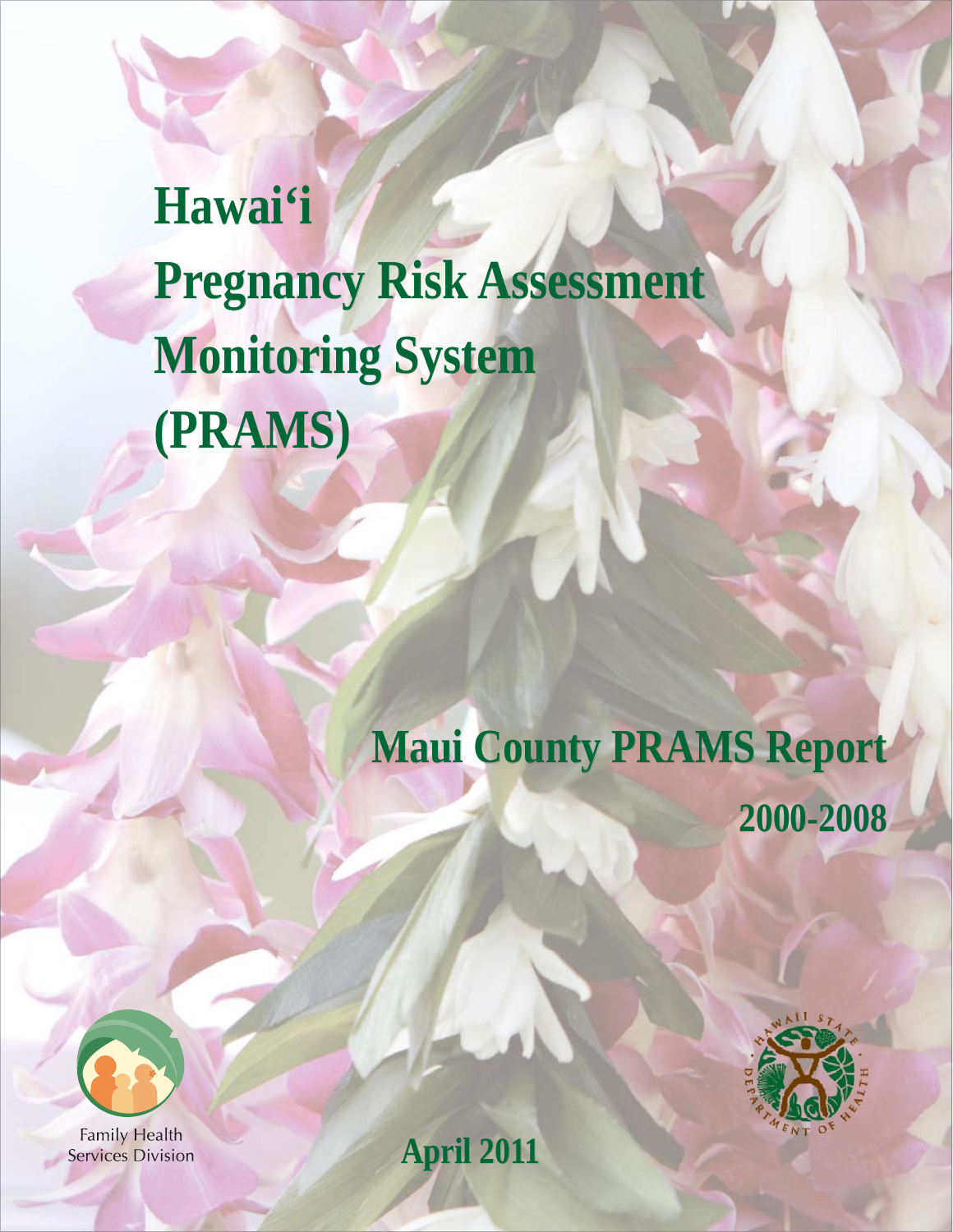













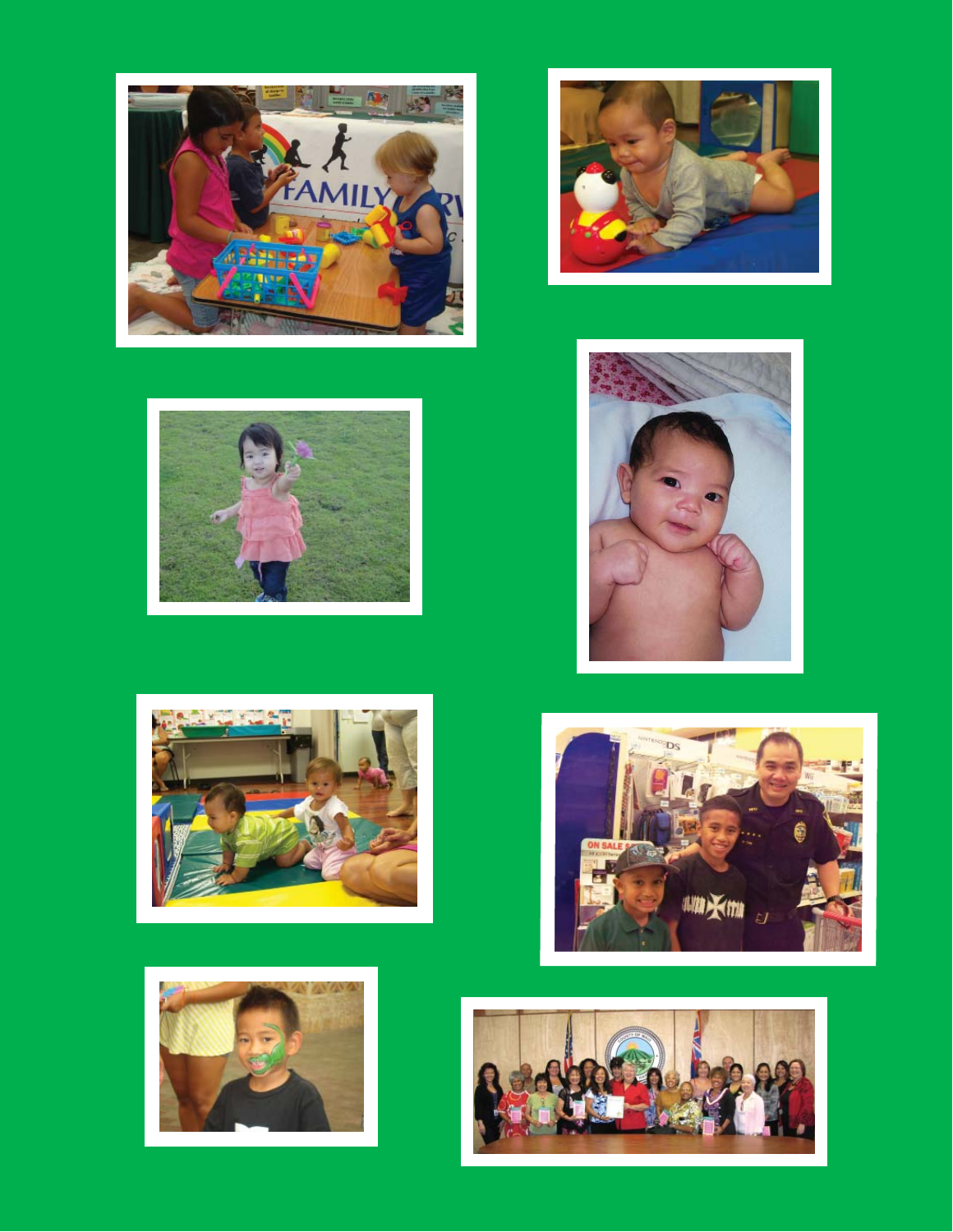### *MCH Snapshot*

# **In an average year in Maui County\*... n an average year in Maui County\* ...**

2,000 babies are born.

2 in 5 pregnancies are unintended.

1,200 moms take inadequate preconception vitamins.

3 in 4 moms receive first trimester prenatal care. 350 moms report multiple stressful life events.

 1 in 7 moms are obese before they got pregnant. 400 moms binge drink prior to pregnancy.

1 in 12 moms smoke during pregnancy.

100 moms report drug use during pregnancy.

1 in 12 babies are born premature.

700 babies are delivered by cesarean section.

1 in 12 moms report intimate partner violence.

750 moms saw a dentist during their pregnancy.

7 in 10 infants are breast fed at least eight weeks.

1,300 infants sleep on their backs.

1 in 7 moms report postpartum depression.

1,600 moms report postpartum contraception use.

1 in 30 infants are exposed to secondhand smoke.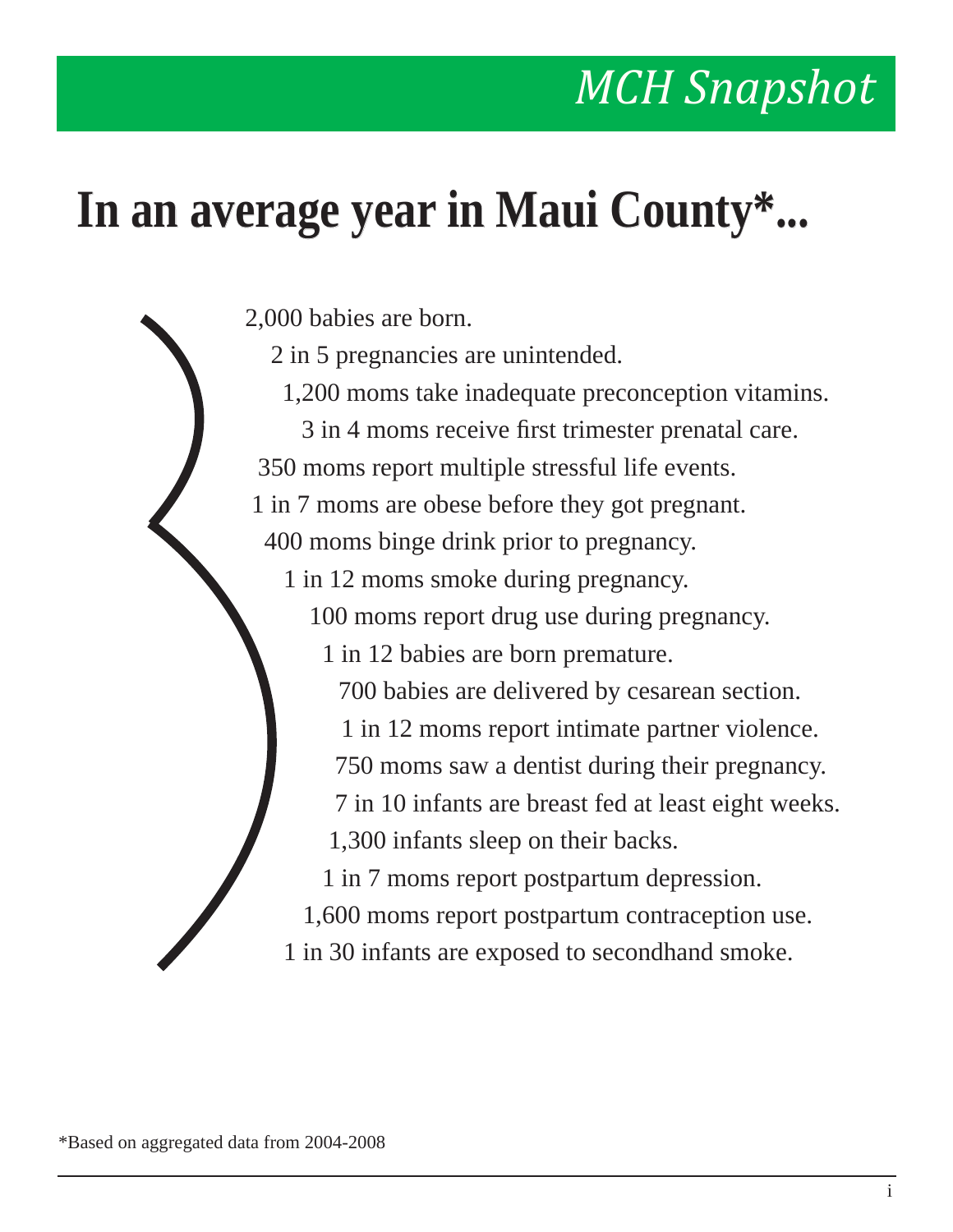# Table of Contents

#### **Selected Indicators**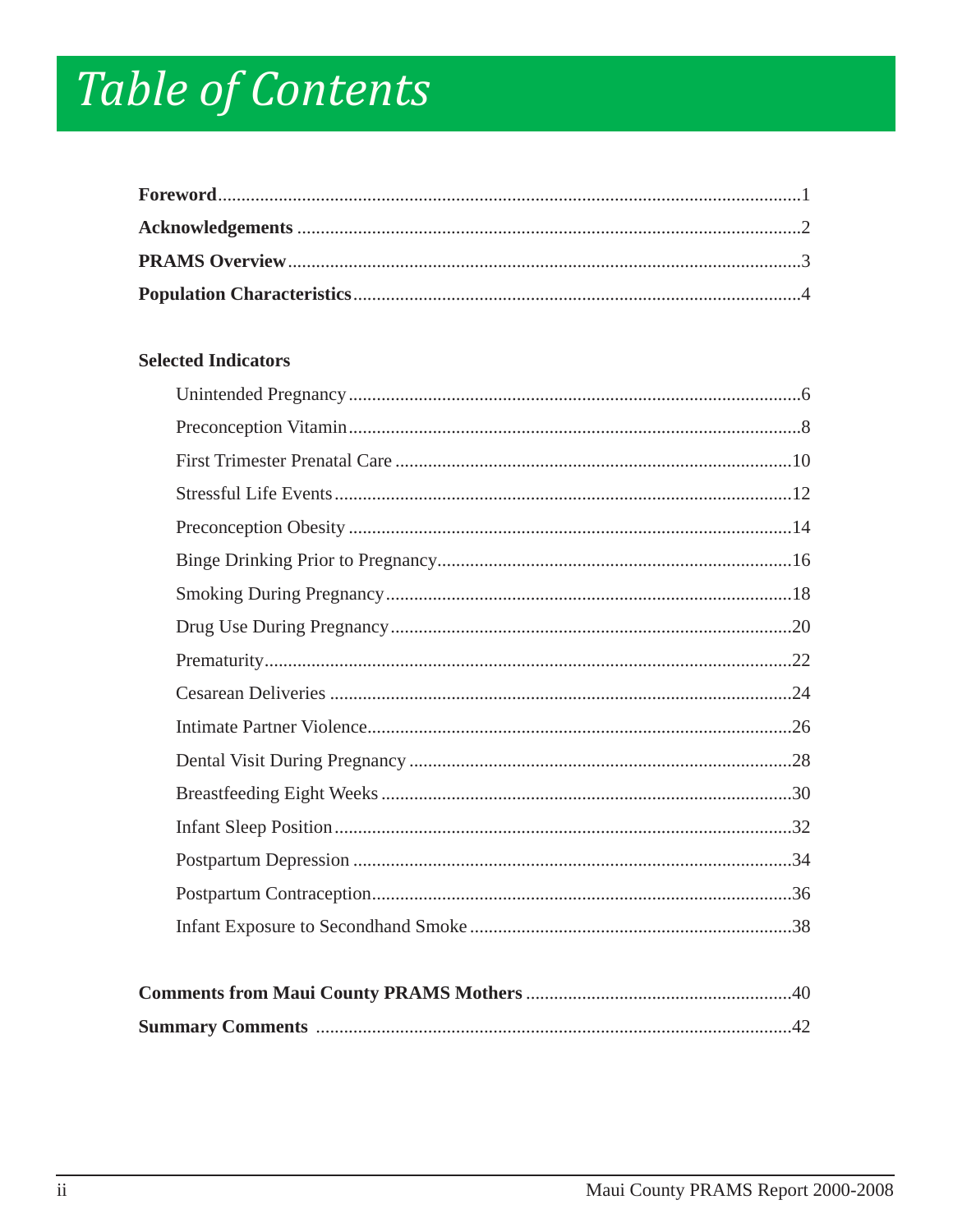### *Foreword*

The Hawai'i Department of Health has been collecting important information through the Pregnancy Risk Assessment Monitoring System (PRAMS) project from mothers about their experiences before and during pregnancy, and in the first few months postpartum since 2000. We are pleased to present the first Maui County PRAMS Report and believe it will be a valuable reference on maternal and infant health issues. The report is in follow up to the Statewide report Hawai'i PRAMS Trend Report, 2000-2008 that was released in 2010. This report will highlight the same 16 indicators used for the Statewide report, but provides county specific measures over time, by maternal race, by maternal age, and by maternal education. We have also included the additional indicator of prematurity in this report. It is hoped that sharing this report and its data will generate ideas and develop solutions for some highly preventable issues facing our families.

It is my hope that this report will be a useful source of quantitative information to health policy makers, planners, and all of us in the community who share a common desire to improve the health of our mothers, children, and families.



Loretta J. Fuddy, ACSW MPH

Director of Health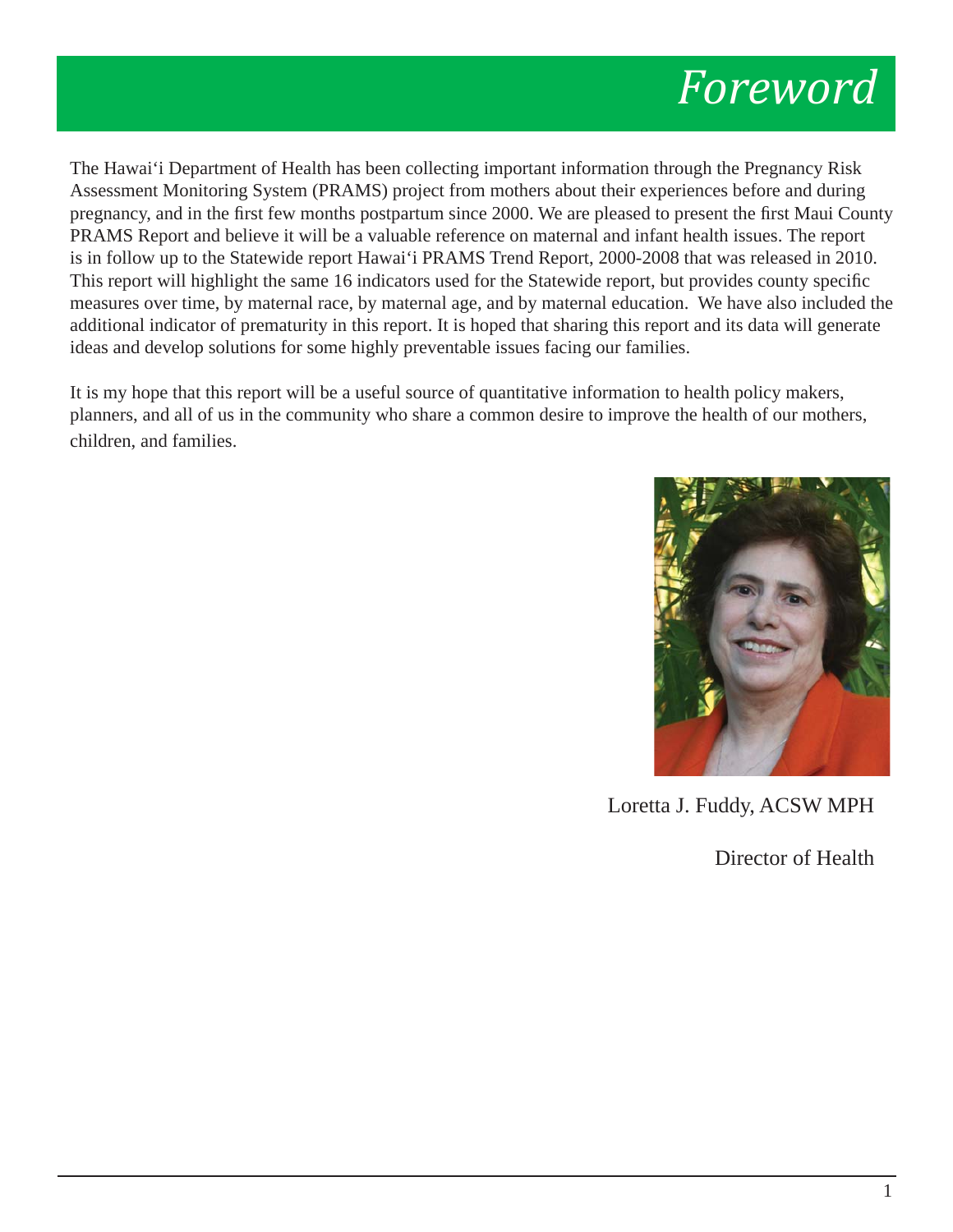### *Acknowledgements*

#### **Contributors:**

Loretta Fuddy, ACSW, MPH; Director of Health Donald Hayes, MD, MPH; Epidemiologist, Family Health Services Division (FHSD)\* Jeny Bissell, RN, BSN; Supervisor, Maui District Health Office, FHSD Audrey Inaba, RN, BSN; Coordinator, Maui District Health Office, Maternal and Child Health Branch, FHSD Emily Roberson, MPH; PRAMS Coordinator, Maternal and Child Health Branch, FHSD Rebecca Shor, MPH; Epidemiologist, FHSD\*\*

#### **Acknowledgements:**

Barbara Yamashita; Branch Chief, Maternal and Child Health Branch Candice Calhoun, ACSW, LSW; Supervisor, Women's Health Section, Maternal and Child Health Branch Trudy Okada, RN; Perinatal Health Program Manager, Women's Health Section, Maternal and Child Health Branch Jane Awakuni; PRAMS Data Manager, Maternal and Child Health Branch John Yamauchi; Information Specialist, FHSD

#### **Special Thanks to:**

Mothers of Maui County that responded to the PRAMS survey All those that contributed photographs Office of Health Status and Monitoring, Hawai'i Department of Health Tuyet Hayes, MEd

#### **Suggested Citation:**

Hawai'i PRAMS. *Maui County PRAMS Report 2000-2008.* Honolulu, HI. Hawai'i Department of Health. Family Health Services Division. April 2011.

#### **Additional Resources:**

*http://Hawaii.gov/health/family-child-health/mchb/programs/prams.html*

*http://www.cdc.gov/prams/index.htm*

*http://hawaii.gov/health/neighbor/maui/index.html* 

| <b>FAMILY HEALTH SERVICES DIVISION</b> | Contact: Jeny Bissell  |
|----------------------------------------|------------------------|
| <b>MAUI DISTRICT HEALTH OFFICE</b>     | Office: (808) 984-2136 |
| State of Hawaii Department of Health   | Fax: (808) 984-8222    |
| <b>State Office Building</b>           |                        |
| 54 South High Street Rm. #301          |                        |
| Wailuku, Maui, HI 96793                |                        |

Established in 1839 under the Kingdom of Hawai'i, the Maui District Health Office is an extension of the State of Hawai'i Department of Health for the County of Maui. The county includes the islands of Kaho'olawe, Lana'i, Maui and Moloka'i. The Maui District Health Office services its island community by providing resources and expertise in areas such as vital records (birth, death, marriage and divorce), family health, public health nursing, environmental health, family guidance (mental health), tuberculosis, HIV and STD and emergency preparedness.

---------------------------------------------------------------------------------------------

<sup>\*</sup> position supported by the Family Health Services Division; the MCH Epidemiology Program, Centers for Disease Control and Prevention; and the MCH Bureau, Health Resources and Services Administration

<sup>\*\*</sup>position supported by the Family Health Services Division; the MCH Epidemiology Program, Centers for Disease Control and Prevention; and the Council of State and Territorial Epidemiologists Fellowship Program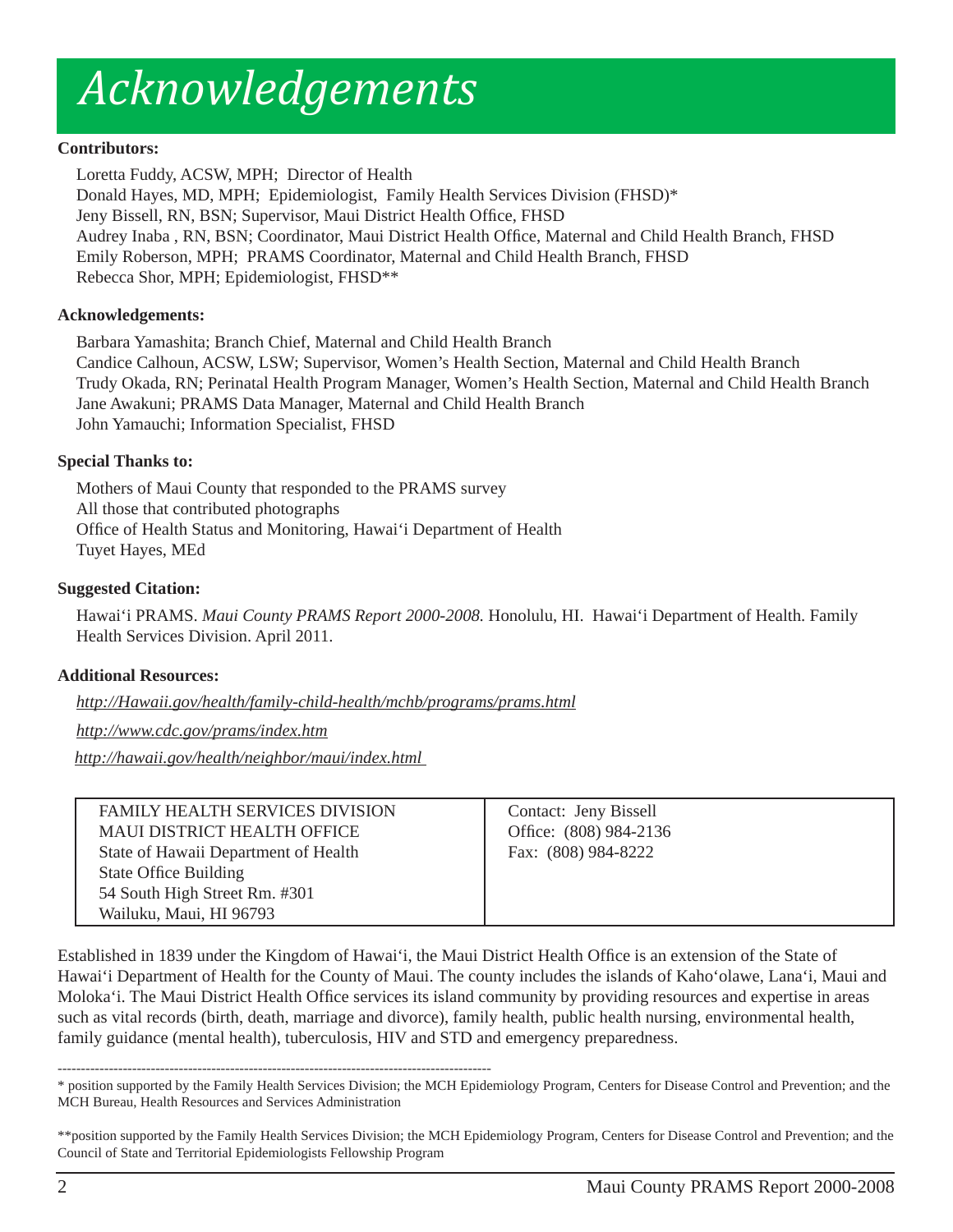### *PRAMS Overview*

The Pregnancy Risk Assessment Monitoring System (PRAMS) is a Centers for Disease Control & Prevention (CDC) funded project with participation in 37 states, New York City, and South Dakota (Yankton Sioux Tribe). It is an ongoing population-based surveillance system to identify and monitor maternal behaviors and experiences before, during, and in the first few months after delivery. The data is used to monitor several Healthy People 2010 and other Maternal and Child Health objectives at the state and national level. In an effort to reduce infant mortality in 1987 the Division of Reproductive Health at CDC developed PRAMS. The systemic collection of information related to perinatal health is intended to inform the development of strategies to improve the health among mothers, their children, and their families. The survey is made up of a set of core questions that are asked by all participating states, and additional questions selected by individual states.

Hawai'i started PRAMS in 1999 with the first full year of data collected in 2000. Hawai'i PRAMS works in collaboration with the Hawai'i Department of Health, Office of Health Status Monitoring (OHSM) to identify women who have a live birth in Hawai'i. Of the approximately 18,350 births in Hawai'i each year, about 200 surveys are sent out each month to mothers about 2 months after delivery, with regular follow up by mail and telephone up to 6 months postpartum. The survey is completed by 75% of mothers. Weighted estimates from Hawai'i PRAMS are generalizable to all pregnant women having a live birth in the state. The estimates are weighted based on information from the birth certificate such as age, education, and race. This weighting accounts for differences in characteristics between those that responded and those that didn't to develop estimates representative of the population. Information such as insurance is not available on the birth certificate so it can't be used in the weighting process. Thus, some specific groups of insurance such as those on medicaid/ QUEST may be underestimated in the PRAMS data if they didn't respond to the survey at the same rate as other groups.

The Hawai'i PRAMS steering committee is made up of staff in the Hawai'i Department of Health and community stakeholders to provide oversight and guidance for the program. The core questions in the survey are changed every 3-5 years by CDC. The state selected questions are changed at the same time based on input from the steering committee. In 2007, PRAMS initiated discussions on revision of the survey that was implemented in 2009. A series of meetings were held with the steering committee to determine which state added questions would be included in the new survey expected to cover births from 2009-2011. Over sampling of non-Honolulu Counties was also implemented and should allow more precise county level estimates. In this report, we have included the 95% confidence intervals (95% CI) in all the graphs to demonstrate the differences between the population groups. Confidence intervals demonstrate the precision of the estimate and depends on both the sample size and the variability of responses. The 95% CI means that within an error of 5%, the true value will be within the boundaries of the interval. The 95% CI can be used to compare different populations. For example, if the interval of the two groups overlap, it can be inferred that there is unlikely to be a statistical difference between the estimates. On the other hand, if there is no overlap for the two groups, it can be concluded that the estimates are different from each other. Caution must be used in interpretation of those estimates with wide confidence intervals due to lack of precision of the estimate. Additionally, if there was more than a 10% percent standard error in the estimate, it was deemed unreliable and suppressed as noted by an asterisk in graphs. Only reliable estimates among the individual groups in the "All Others" race group was reported in the narrative.

The data has been used in various ways in the State of Hawai'i. For example, a series of fact sheets on several perinatal issues were developed and distributed. Some of these fact sheets informed legislation and were used by community groups to apply for grant opportunities, evaluate the needs of their community, and assist in the development of policies. Hawai'i PRAMS data has also been included in several national reports and analyses have been published in peer reviewed journal articles highlighting issues such as postpartum depression and prenatal care access in our population. This report includes the same indicators that were released in the 2010 Hawaii PRAMS Statewide Trend Report and is meant to highlight data specific to residents of Maui County.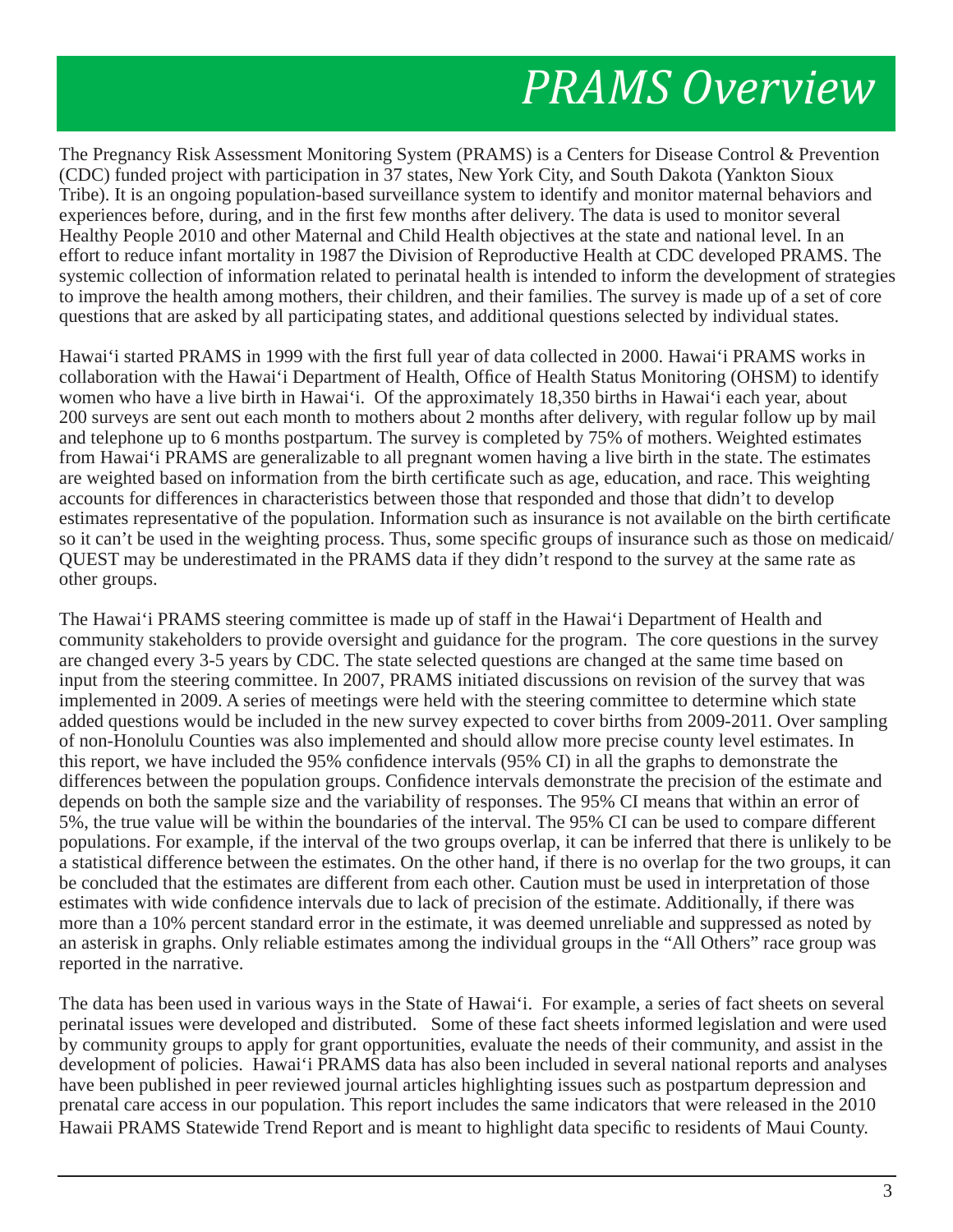### *Population Characteristics*

The following table highlights some of the basic characteristics of women and their related perinatal outcomes in Maui County. The annual estimated births and the prevalence estimate for the entire population of women having a live birth in the county are shown. Also shown are the 95% CI which demonstrates the precision of the estimate which is partly dependent on the number of respondents who complete the survey and variability in their responses. The data was aggregated for the time period from 2004-2008 to generate more stable estimates than could be obtained from a single year of data. However, even with this aggregation of data some of the population groups are still small and estimates can't be reported for. This is particularly pronounced with maternal race in which estimates for many of the subgroups in the "All Others" can't be reported, but does involve other groups as well.

There was an average annual estimate of 2,000 births to Maui County residents over the time period. Almost three-quarters of all births occurred in those women 20-34 years of age with 46.6% of all births occurring in women 25-34 years of age. Approximately 18.5% of births were to mothers 35 years of age and greater, while 10.1% were to those under 20 years of age.

The Hawai'i Department of Health, Office of Health Status and Monitoring assigns all people that report more than one race group to a single group for reporting purposes. Therefore, this single race group is all that is available in the PRAMS data for analysis. Being of Hawaiian race represented 32.7% of all births, followed by White race with 25.0% of births, Filipino race with 22.2% of births, Japanese race with 8.2% of births, "Other Pacific Islander" race with 4.1% of births, Chinese race with 1.2% of births, and Korean race with 0.9% of all births. About 5.8% were classified as "All Others" which was made up of "Hispanic" (2.4% of all births), American Indian (1.3% of all births), "Other Asian" (0.9% of all births), Black (0.7% of all births), Samoan (0.4% of all births), and "refused/unknown" (0.2% of all births). The numbers were too small to further characterize these groups: "Other Pacific Islander" consisted of other pacific islanders ( $n=30$ ); "Other Asian" consisted of Vietnamese (n=3), Asian Indian (n=2), and all other Asian (n=2); and "Hispanic" consisted of Mexican (n=17), and Puerto Rican (n=3).

In nearly two-thirds of all births to Maui County residents, the mother had a high school or less level of education with 51.2% having a high school level education. About 18.8% reported some college and 19.2% were college graduates. Just over half of the births occurred to mothers who were married at the time of the delivery.

Among all births to Maui County residents, 31.6% occurred among mothers who reported income and household size that would put them at below 100% of the federal poverty level. Just over 20% of mothers were at the 101-185% of the federal poverty level. This demonstrates that about half of those who have a live birth in the county meet the criteria for Medicaid/QUEST eligibility during pregnancy. Of the 1,000 women each year who are eligible based on federal poverty level for Medicaid/QUEST, about 400 women each year could potentially lose that coverage postpartum at eight weeks postpartum unless the addition of a new infant or a change in their overall income would allow them to remain eligible at below the 100% federal poverty level. An estimated 13.4% reported levels consistent with being at a federal poverty level of 186-300%, and just over a third were over 300% of federal poverty level.

Health insurance coverage for prenatal care was reported by the majority of new mothers with only 2.8% reporting no coverage. Private insurance was the most common, followed by Medicaid/QUEST Insurance. In about 60% of births to Maui County residents, the mothers were seen in the Special Supplemental Nutrition Program for Women, Infants, and Children (WIC) during prenatal care. A low birth weight birth, defined as less than 2,500 grams, occurred in 6.0% of births to Maui County residents for the time period.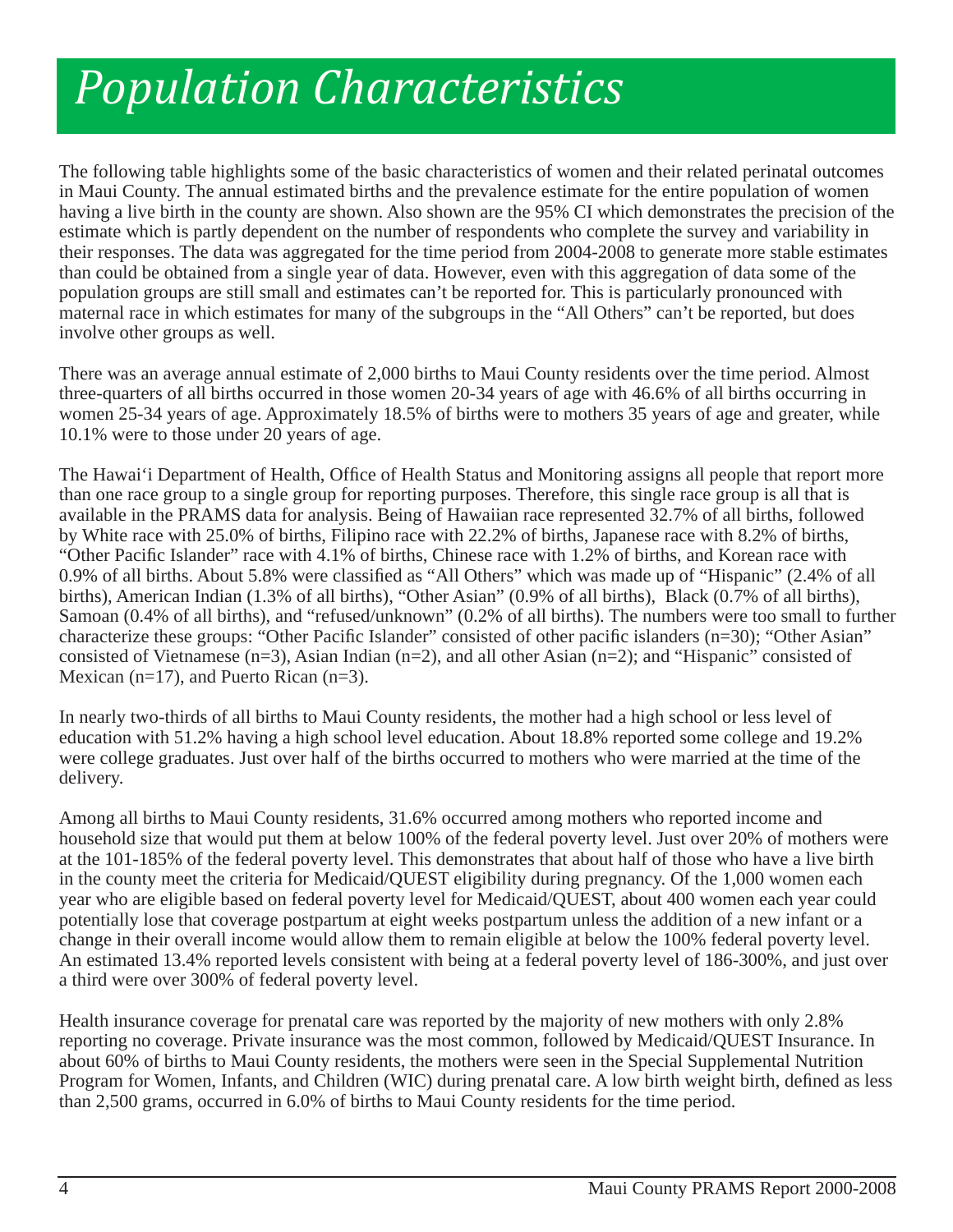# *Population Characteristics*

|                                             | <b>Estimated Annual</b><br>Births $(N)^*$ | Weighted<br><b>Percent</b><br>Estimate* $(\% )$ | 95%<br><b>Confidence</b><br><b>Interval*</b> | <b>Respondents</b><br>$(n)$ * |
|---------------------------------------------|-------------------------------------------|-------------------------------------------------|----------------------------------------------|-------------------------------|
| <b>Maternal Age</b>                         |                                           |                                                 |                                              |                               |
| Under 20 years                              | 200                                       | 10.1                                            | $8.2 - 12.4$                                 | 76                            |
| $20-24$ years                               | 500                                       | 24.9                                            | 22.1-27.8                                    | 206                           |
| 25-34 years                                 | 950                                       | 46.6                                            | 43.4-49.8                                    | 428                           |
| 35 years and greater                        | 350                                       | 18.5                                            | 16.2-21.0                                    | 192                           |
| <b>Maternal Race</b>                        |                                           |                                                 |                                              |                               |
| White                                       | 500                                       | 25.0                                            | 22.5-27.6                                    | 227                           |
| Hawaiian                                    | 650                                       | 32.7                                            | 29.8-35.7                                    | 241                           |
| "Other Pacific Islander"                    | 100                                       | 4.1                                             | $2.9 - 5.7$                                  | 30                            |
| Filipino                                    | 450                                       | 22.2                                            | 19.9-24.7                                    | 225                           |
| Japanese                                    | 150                                       | 8.2                                             | $6.6 - 10.1$                                 | 73                            |
| Chinese                                     | 25                                        | 1.2                                             | $0.9 - 1.6$                                  | 33                            |
| Korean                                      | 25                                        | 0.9                                             | $0.6 - 1.2$                                  | 25                            |
| All Others                                  | 125                                       | 5.8                                             | $4.4 - 7.6$                                  | 48                            |
| American Indian                             | 30                                        | 1.3                                             | $0.7 - 2.3$                                  | 10                            |
| <b>Black</b>                                | 10                                        | 0.7                                             | $0.3 - 1.6$                                  | 5                             |
| Samoan                                      | 10                                        | 0.4                                             | $0.1 - 1.2$                                  | $\mathfrak{Z}$                |
| "Other Asian"                               | 20                                        | 0.9                                             | $0.4 - 1.8$                                  | $\tau$                        |
| "Hispanic"                                  | 50                                        | 2.4                                             | $1.6 - 3.6$                                  | 21                            |
| "refused/unknown"                           | 5                                         | 0.2                                             | $0.1 - 0.8$                                  | $\overline{2}$                |
| <b>Maternal Education</b>                   |                                           |                                                 |                                              |                               |
| Less Than High School                       | 200                                       | 10.8                                            | 8.9-13.1                                     | 85                            |
| <b>High School</b>                          | 1,000                                     | 51.2                                            | 48.0-54.4                                    | 441                           |
| Some College                                | 350                                       | 18.8                                            | 16.5-21.3                                    | 180                           |
| College Graduate                            | 400                                       | 19.2                                            | 16.9-21.7                                    | 194                           |
| <b>Marital Status</b>                       |                                           |                                                 |                                              |                               |
| Married                                     | 1,150                                     | 57.1                                            | 53.8-60.2                                    | 545                           |
| Other                                       | 850                                       | 42.9                                            | 39.8-46.2                                    | 357                           |
| <b>Percent of Federal Poverty Level</b>     |                                           |                                                 |                                              |                               |
| $0 - 100%$                                  | 600                                       | 31.6                                            | 28.5-34.8                                    | 249                           |
| 101-185%                                    | 400                                       | 21.5                                            | 18.9-24.4                                    | 175                           |
| 186-300%                                    | 250                                       | 13.4                                            | 11.3-15.7                                    | 119                           |
| $301\% +$                                   | 650                                       | 33.5                                            | 30.5-36.7                                    | 305                           |
| Missing                                     | 100                                       |                                                 |                                              | 54                            |
| <b>Insurance Coverage for Prenatal Care</b> |                                           |                                                 |                                              |                               |
| No coverage                                 | 50                                        | 2.8                                             | 1.9-4.1                                      | 24                            |
| Medicaid/QUEST                              | 550                                       | 28.3                                            | 25.3-31.5                                    | 219                           |
| Private Insurance                           | 1,300                                     | 68.9                                            | 65.7-71.9                                    | 617                           |
| Missing                                     |                                           |                                                 |                                              | 42                            |
| <b>Prenatal WIC Participation</b>           |                                           |                                                 |                                              |                               |
| No                                          | 750                                       | 39.2                                            | $36.1 - 42.5$                                | 561                           |
| Yes                                         | 1,200                                     | 60.8                                            | 57.5-63.9                                    | 321                           |
| <b>Low Birth Weight</b>                     |                                           |                                                 |                                              |                               |
|                                             |                                           |                                                 |                                              |                               |
| No                                          | 1,850                                     | 94.0                                            | 92.2-95.3                                    | 847                           |
| Yes                                         | 100                                       | 6.0                                             | $4.7 - 7.8$                                  | 54                            |
| <b>Overall</b>                              | 2,000                                     | 100                                             |                                              | 902                           |

\*Aggregated data from 2004-2008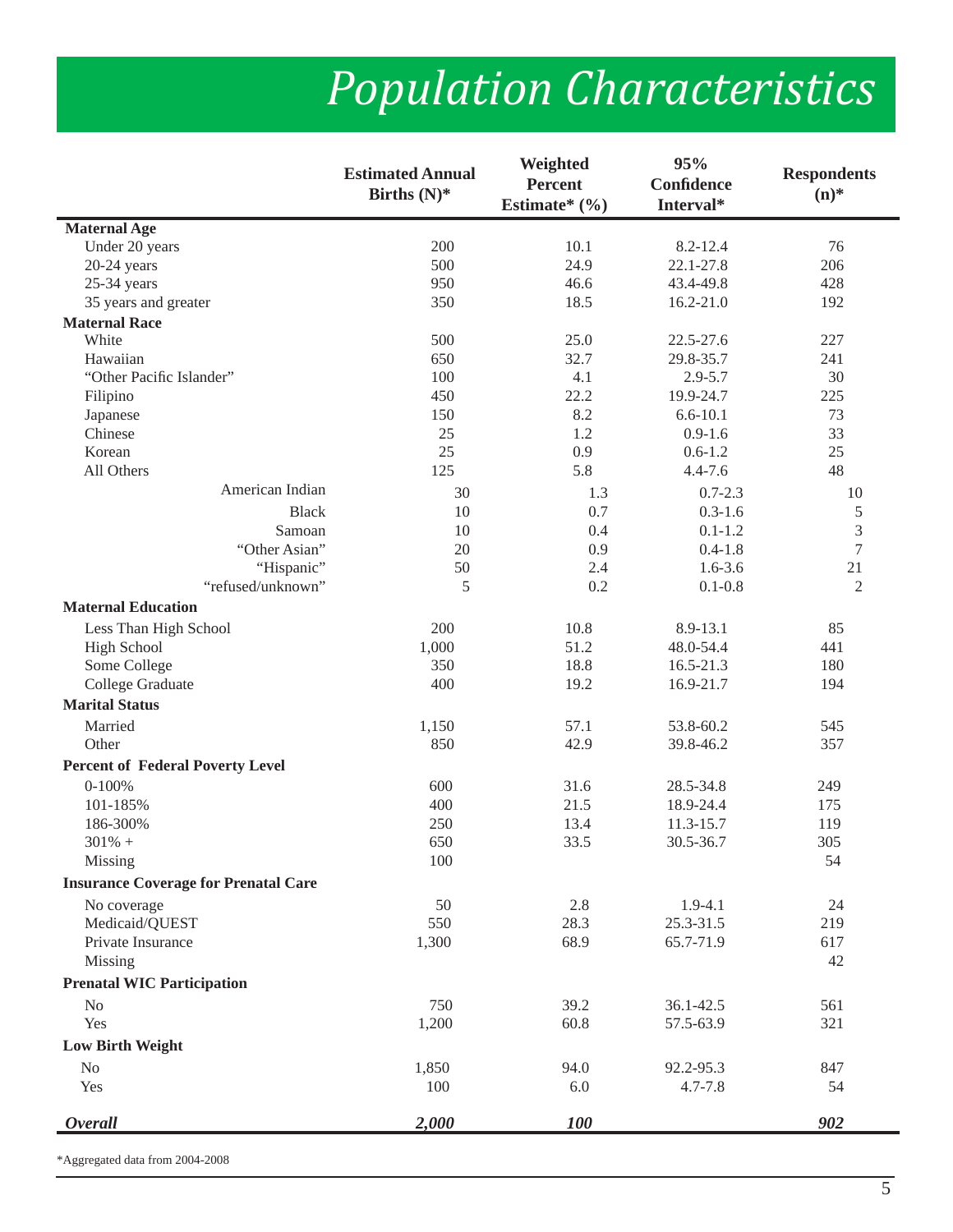### *Unintended Pregnancy*

#### **Background:**

When pregnancies are intended and planned, there is greater opportunity and motivation for women and their partners to adopt or maintain positive health behaviors, often leading to improved infant outcomes. An unintended pregnancy is associated with late or inadequate prenatal care, intimate partner violence, low birth weight, infant deaths, and other adverse consequences to the mother and her infant. An unintended pregnancy is complex, but is often associated with substance use which places the fetus at risk for exposure to alcohol and other substances, and lack of effective family planning. The U.S. Healthy People 2010 objective was to increase the proportion of intended pregnancies to 70%.

#### **PRAMS Definition:**

An Unintended pregnancy was defined by a question among mothers who had a live birth about timing of the pregnancy. A report of wanting it "then" or "sooner" was considered an intended pregnancy, while wanting it "later" or "did not want then or at anytime in the future" was considered an unintended pregnancy. PRAMS data does not allow a determination of an unintended pregnancy among those pregnancies that did not result in a live birth.

#### **Differences Related to County of Residence:**

In the State of Hawai'i an estimated 45.3% reported having an unintended pregnancy. Those living in Maui County had a lower estimate at 43.1%. Hawai'i and Kauai County residents had higher estimates, while those living in Honolulu and Maui Counties had slightly lower estimates of unintended pregnancy.

#### **Trends over Time:**

Although some fluctuation over time, there appears to be some worsening in Maui County with 45.7% in 2008 reporting an unintended pregnancy, compared to 42.8% in 2000.

#### **Differences Related to Maternal Race:**

Hawaiian and the "All Others" mothers reported the highest estimates of an unintended pregnancy. "Other Pacific Islander" and Filipino mothers reported intermediate estimates. Japanese, White, Korean, and Chinese mothers reported the lowest estimates of an unintended pregnancy. There were no individual estimates for race groups within "All Others" that were reportable.

#### **Differences Related to Maternal Age:**

Mothers under 20 and those 20-24 years of age were more likely to report an unintended pregnancy with lower estimates among those 25-34 and 35 years of age and greater. The lowest estimate of unintended pregnancy was among those 35 years and greater.

#### **Differences Related to Maternal Education:**

Mothers with less than a high school education were more likely to report the pregnancy being unintended compared to those with more education. Higher estimates were seen among those with a high school or some college level of education compared to those who were college graduates who had the lowest estimate.

#### **Recommendations/Implications:**

An estimated 43.1% of mothers in Maui County who had a live birth reported an unintended pregnancy which is lower than the overall State estimate and the best among all counties. There are significant differences by geography, maternal race, age, and education. If pregnancies that did not result in a live birth are included, the estimate for unintended pregnancies would be even higher. Emphasizing the development of a reproductive health plan and ensuring access to effective family planning methods in all women of reproductive age could potentially decrease the impact and costs associated with an unintended pregnancy. In order to decrease disparities, particular focus among those living in Maui County may include specific attention to: those of Hawaiian, "Other Pacific Islander," and Filipino race; those under 25 years of age; and those with an education of less than High School. Other potential correlates that would be beneficial to explore include those related to substance use, insurance coverage, and socio-economic conditions before pregnancy due to their relationships with having an unintended pregnancy.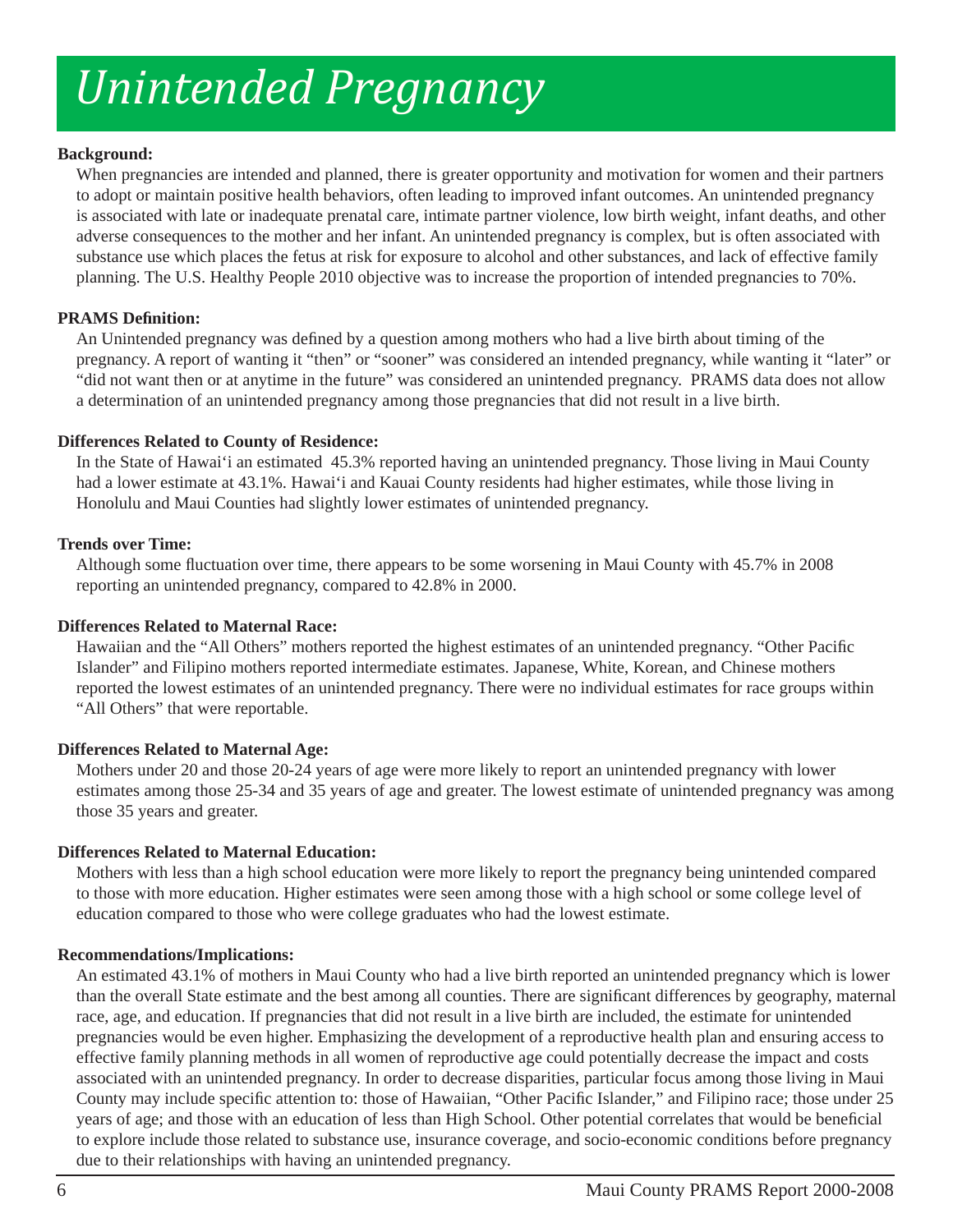### *Unintended Pregnancy*









**Unintended Pregnancy by Maternal Education, Maui County, 2004-2008**

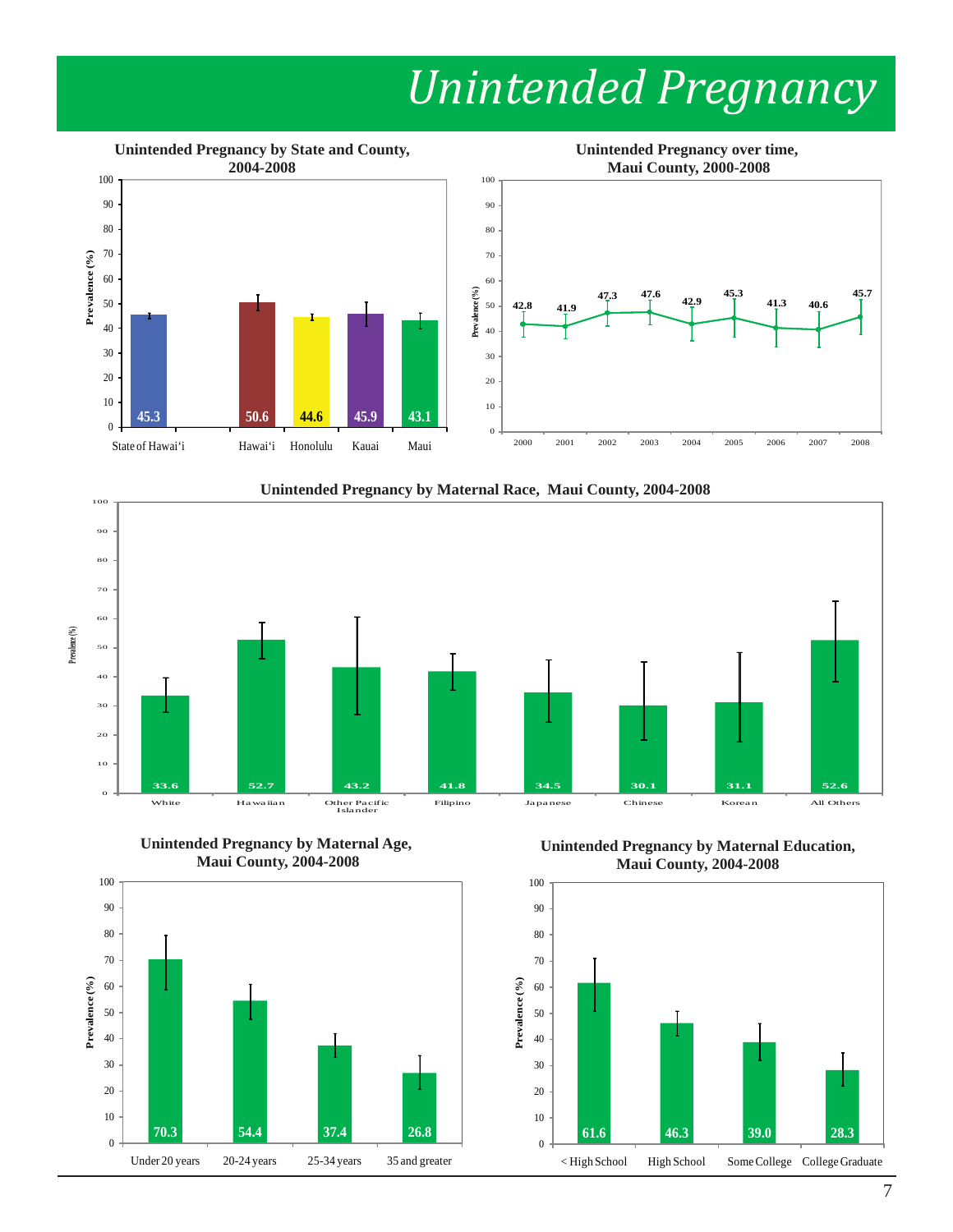### *Preconception Vitamin*

#### **Background:**

Multivitamins or prenatal vitamins typically contain folic acid that can reduce the risk of neural tube defects (NTD), particularly spina bifida and anencephaly, when taken in sufficient amounts during the first month of pregnancy. Studies have shown that 400 micrograms of folic acid taken daily before pregnancy can reduce the risk of having a child with a NTD by half. The U.S. Healthy People 2010 objective was to increase the daily intake of folic acid among all women of childbearing age to 80%, or have less than 20% reporting less than daily intake.

#### **PRAMS Definition:**

Inadequate preconception vitamin is defined as intake of multivitamins or prenatal vitamins on average  $<$  4 times a week in the month before pregnancy. This is a conservative approach and is less than the daily recommended intake.

#### **Differences Related to County of Residence:**

In the State of Hawai'i an estimated 63.4% took an inadequate amount of preconception vitamins in the month before pregnancy. Those living in Maui County had a lower estimate at 60.7%. Honolulu County residents also had a lower estimate, while those living in Kauai and Hawai'i Counties had higher estimates of inadequate preconception vitamins.

#### **Trends over Time:**

Although some fluctuation over time, there appears to be some worsening in Maui County with 63.8% in 2008 reporting inadequate preconception vitamins compared to 59.2% in 2000. This includes worsening since 2004 when an estimated 57.3% reported inadequate preconception vitamins.

#### **Differences Related to Maternal Race:**

"Other Pacific Islander" and Hawaiian mothers reported the highest estimates of inadequate preconception vitamins. While, Korean and "All Others" mothers reported intermediate estimates. Japanese, Filipino, White, and Chinese mothers reported the lowest estimates of inadequate intake of preconception vitamins. The only individual race group within "All Others" that could be reported was "Hispanic"  $(71.3\%; 95\% \text{ CI} = 49.8-86.1)$  mothers.

#### **Differences Related to Maternal Age:**

Mothers under 20 and those 20-24 years of age were more likely to take an inadequate amount of preconception vitamins compared to those 25-34 and 35 years and greater. Those 35 years and greater had the lowest estimate of inadequate intake of preconception vitamins.

#### **Differences Related to Maternal Education:**

The highest estimates of inadequate preconception vitamins was among those with a high school or less education. Intermediate estimates were seen in those with some college education. Mothers that were college graduates were the least likely to report an inadequate amount of preconception vitamins.

#### **Recommendations/Implications:**

An estimated 60.7% of mothers in Maui County who had a live birth reported an inadequate intake of preconception vitamins which is lower than the overall State estimate. There are significant disparities in the use of preconception vitamins during a critical period of infant development by geography, maternal race, age, and education. Emphasizing the use of vitamins in all women of reproductive age could potentially decrease birth defects associated with inadequate folic acid intake. Of particular concern is that even in the best group, less than two-thirds reported taking vitamins on at least 4 of the 7 days in the month before pregnancy. Prenatal vitamins are not covered by insurance until a woman is already confirmed to be pregnant so the beneficial effect related to preventing neural tube defects in the first month after conception may not be realized due to costs and access. In order to decrease disparities, particular focus among those living in Maui County may include specific attention to: those of "Other Pacific Islander", Hawaiian, and "Hispanic" race; those under 25 years of age; and those with a high school or less education. Other potential correlates that would be beneficial to explore include those related to poverty and socio-economic conditions.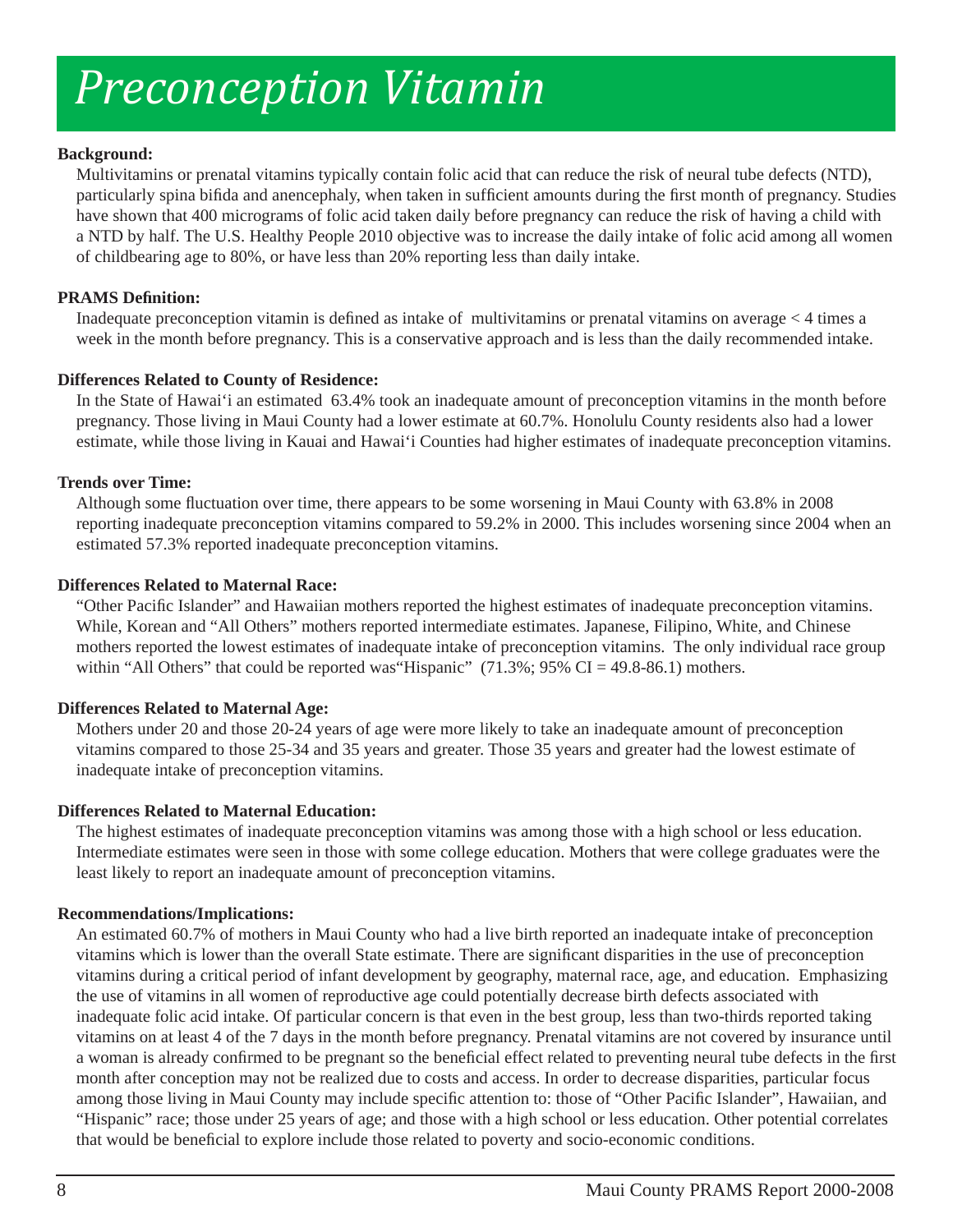### *Preconception Vitamin*









**Inadequate Preconception Vitamin Use by Maternal Education, Maui County, 2004-2008**

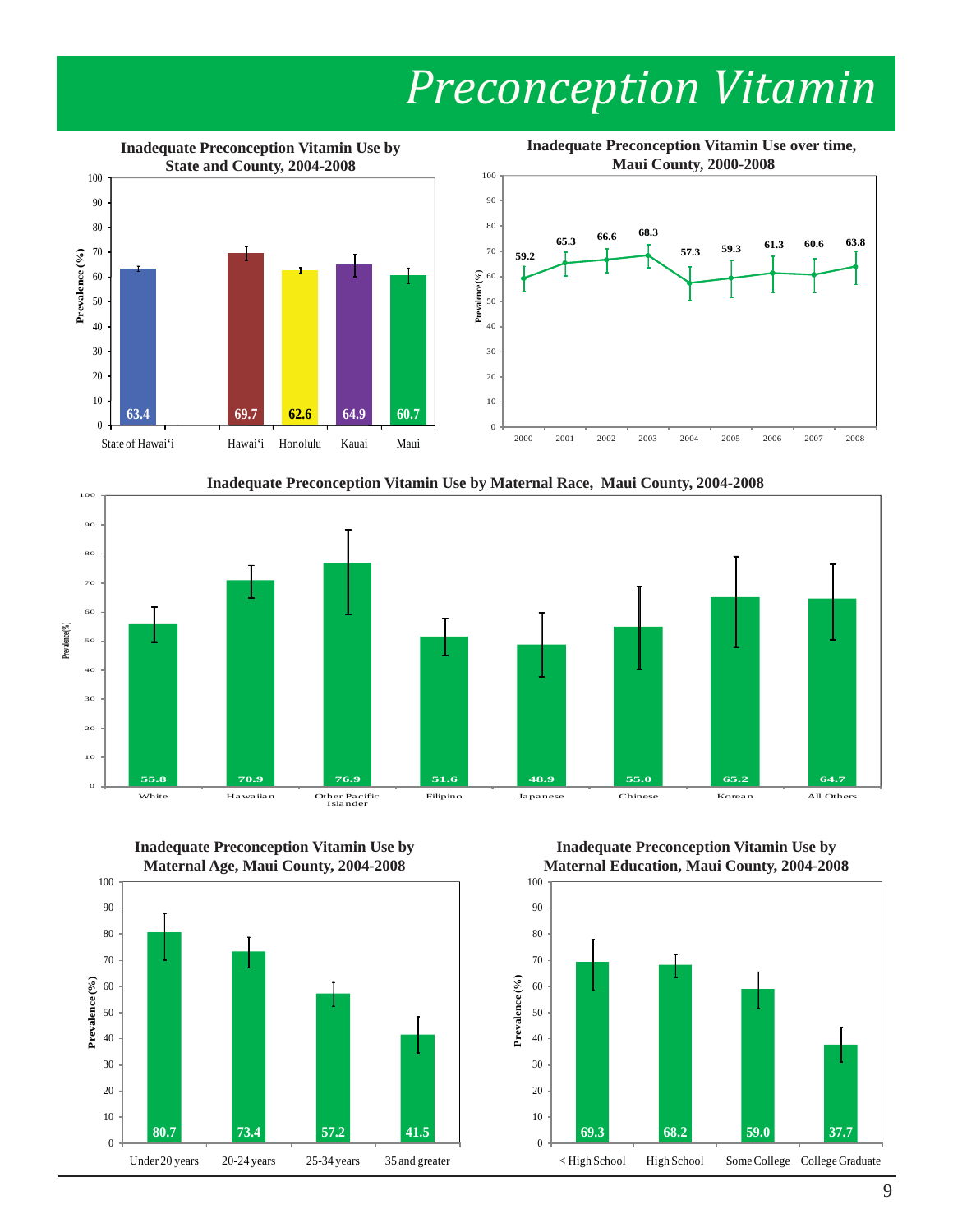### *First Trimester Prenatal Care*

#### **Background:**

Early identification of maternal disease and risks for complications of pregnancy or birth are important reasons for mothers to have first trimester prenatal care. This can help establish a relationship with the clinical provider and support staff to ensure that women with complex problems and women with chronic illness or other risks are seen by specialists if required. Early high quality prenatal care is critical to improving pregnancy outcomes. The U.S. Healthy People 2010 objective was to increase the proportion of pregnant women who receive prenatal care in the first trimester of pregnancy to 90%. Common reasons reported for not obtaining first trimester prenatal care in PRAMS include not being able to get an appointment, being too busy, not having enough money, wanting to keep the pregnancy a secret, and other reasons (e.g., no transportation, no insurance card, no child care, and could not get time off from work).

#### **PRAMS Definition:**

First trimester prenatal care was defined by the birth certificate variable for the month that prenatal care began within the first three months. If the response was missing from the birth certificate, the PRAMS variable for number of weeks  $(\leq 13)$  or months  $(\leq 3)$  that was reported as the first prenatal care visit was used.

#### **Differences Related to County of Residence:**

In the State of Hawai'i an estimated 82.2% received prenatal care within the first three months of the pregnancy. Those living in Maui County had a lower estimate at 76.1%. Kauai and Hawai'i County residents also had lower estimates, while those living in Honolulu County had higher estimates of first trimester prenatal care.

#### **Trends over Time:**

Although some fluctuation over time, there has been overall improvement in Maui County with 77.5% in 2008 reporting first trimester prenatal care, compared to 71.3% in 2000.

#### **Differences Related to Maternal Race:**

"Other Pacific Islander" mothers reported the lowest estimate of first trimester prenatal care. Korean, White, Hawaiian, Filipino, "All Others," and Chinese mothers reported the highest estimates of first trimester prenatal care. The only individual race group within "All Others" that could be reported was "Hispanic" (76.8%; 95% CI = 55.7-89.7) mothers.

#### **Differences Related to Maternal Age:**

Mothers under 20 and those 20-24 years of age were less likely to obtain first trimester prenatal care. Those 25-34 and those 35 years of age and older had higher estimates of first trimester prenatal care. The highest estimate of first trimester prenatal care was among those 35 years and greater.

#### **Differences Related to Maternal Education:**

The lowest estimate of first trimester prenatal care was among those with less than a high school education. Those who had a high school level education had slightly higher estimates of first trimester prenatal care, but were well below those with some college or higher education.

#### **Recommendations/Implications:**

An estimated 76.1% of mothers who had a live birth in Maui County received prenatal care in the first trimester which is lower than the estimate for the State. There are significant differences by geography, maternal race, age, and education. Emphasizing the importance of prenatal care and minimizing barriers in receiving early prenatal care is needed to change these trends. Eligibility for public insurance coverage is expanded to 185% of Federal Poverty Level once a woman becomes pregnant, but there may be difficulty accessing care in the first trimester due to appointment availability and distribution of providers. In order to decrease disparities, particular focus among those living in Maui County may include specific attention to: those of "Other Pacific Islander" race; those under 25 years of age; and those with a high school or less education. Other potential correlates that would be beneficial to explore to improve access to first trimester prenatal care may include those related to poverty and socio-economic conditions, and work force issues such as the availability and distribution of providers.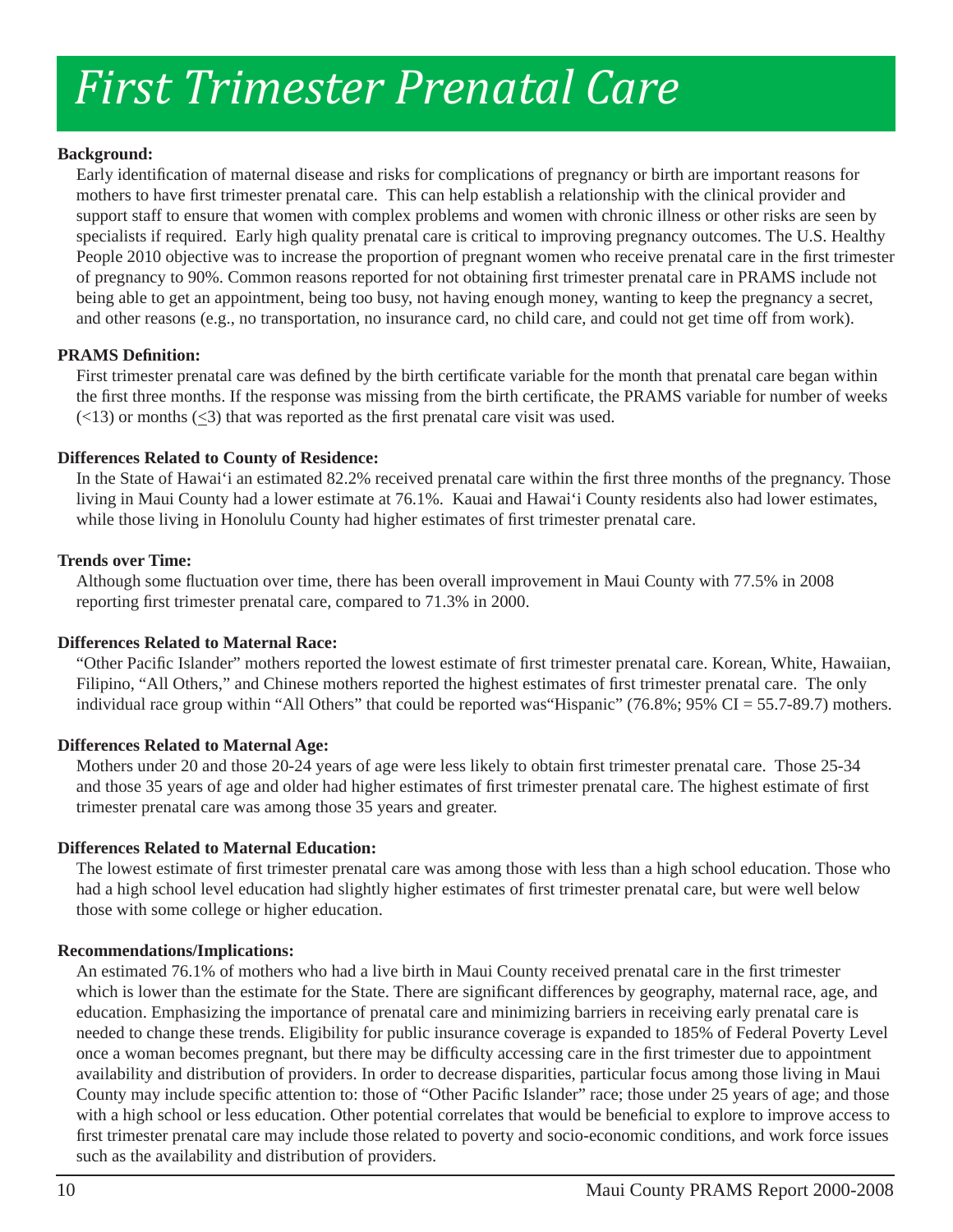### *First Trimester Prenatal Care*





**First Trimester Prenatal Care over time,**





**First Trimester Prenatal Care by Maternal Age, Maui County, 2004-2008**



**First Trimester Prenatal Care by Maternal Education, Maui County, 2004-2008**

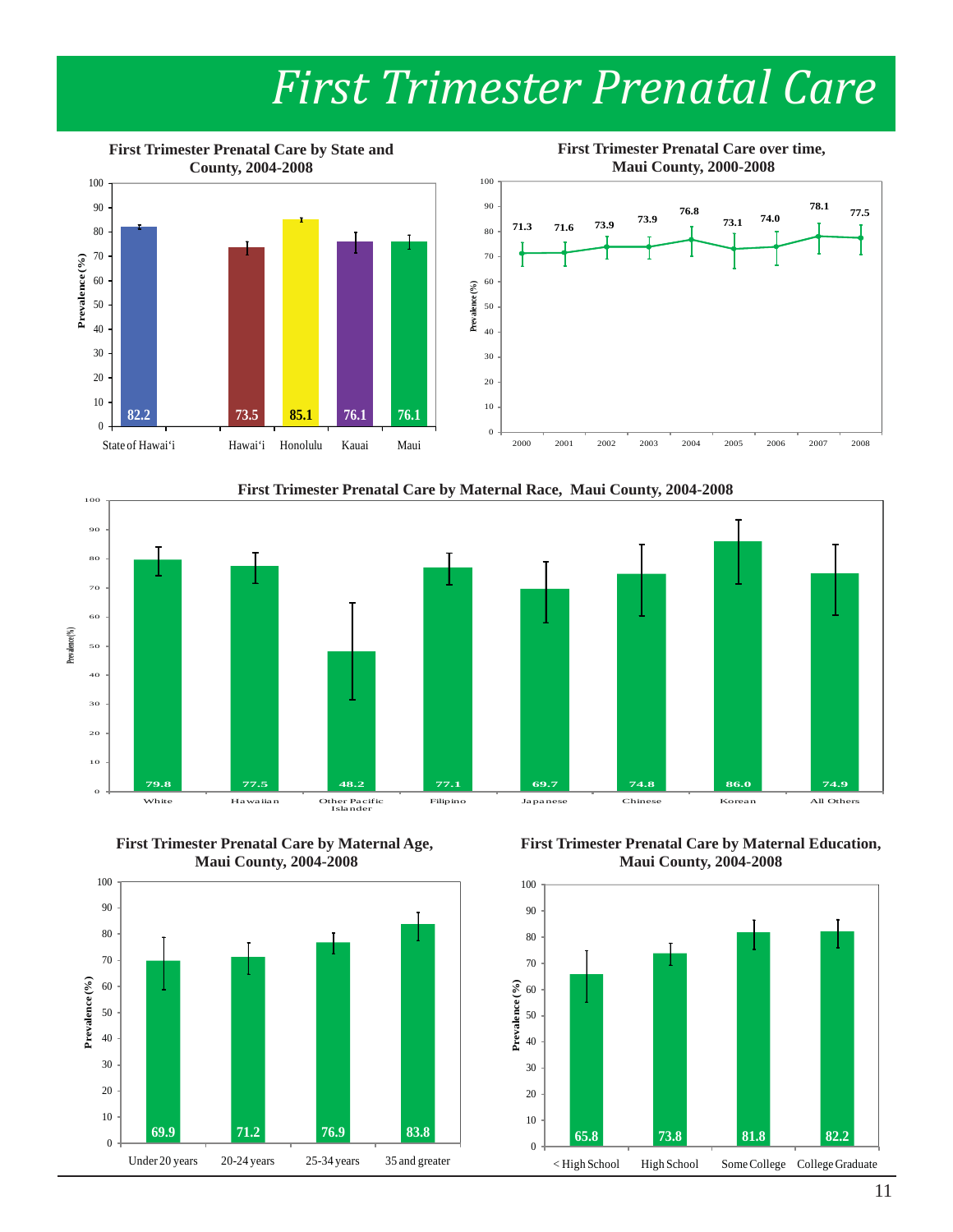### *Stressful Life Events*

#### **Background:**

Experiencing stressful life events can affect a woman's health and result in poor health practices as a way to alleviate the stress. Poor health practices such as smoking, drinking, poor diet, lack of exercise, unsafe sexual activity, and poor hygienic practices, can adversely affect an unborn child. In addition, there are several theories that stress may be biologically linked with prematurity and other adverse outcomes. The impact of stress can impact children during all phases of life, particularly during early childhood, when they are dependent on the family environment for growth, learning, and childhood development.

#### **PRAMS Definition:**

Stressful life events was defined by the occurrence of at least 4 of the following self-reported situations during the 12 months before the baby was born: "close family member hospitalized;" "separation/divorce;" "moved to a new address;" "was homeless;" "husband/partner/mother lost job;" "argued with partner/husband more than usual;" "husband/partner said he did not want me to be pregnant;" "couldn't pay bills;" "was in a physical fight;" "partner/ husband went to jail;" "someone close had bad problem with drinking or drugs;" or "someone very close died."

#### **Differences Related to County of Residence:**

In the State of Hawai'i an estimated 14.7% reported stressful life events. Those living in Maui County had a higher estimate at 16.8%. Kauai and Hawai'i County residents also had higher estimates, while those living in Honolulu County had lower estimates of stressful life events.

#### **Trends over Time:**

Although some fluctuation over time, there has been little change in Maui County with 16.3% in 2008 reporting stressful life events, compared to 17.8% in 2000.

#### **Differences Related to Maternal Race:**

Hawaiian and "Other Pacific Islander" mothers reported the highest estimates of stressful life events. "All Others," White, and Japanese mothers had intermediate estimates. The lowest estimates of stressful life events were reported among Filipino and Chinese mothers. The only individual race group within "All Others" that could be reported was "Hispanic" (5.0%;  $95\%$  CI = 0.8-26.6) mothers. The asterisk denotes that the estimate for Korean mothers was not reportable.

#### **Differences Related to Maternal Age:**

Mothers under 20 and those 20-24 years of age were more likely to report stressful life events, with much lower estimates in those 25 years and older. Those 35 years of age and greater reported the lowest estimates of stressful life events.

#### **Differences Related to Maternal Education:**

The highest estimates of stressful life events was among those with a high school or less education. Those who had some college education had slightly higher estimates of stressful life events, but were below college graduates.

#### **Recommendations/Implications:**

An estimated 16.8% of mothers in Maui County who had a live birth reported at least four stressful life events during the 12 months before the birth of their baby which is higher than the overall estimate for the State. There are significant differences by geography, maternal race, age, and education. Emphasizing the importance of coping skills and ensuring adequate support for all pregnant women may improve birth outcomes. In order to decrease disparities, particular focus among those living in Maui County may include specific attention to; those of "Other Pacific Islander" and Hawaiian race; those under 25 years of age; and those with a high school or less education. Other potential correlates that would be beneficial to explore include those related to poverty and socio-economic conditions as they contribute to the experience of stressful life events.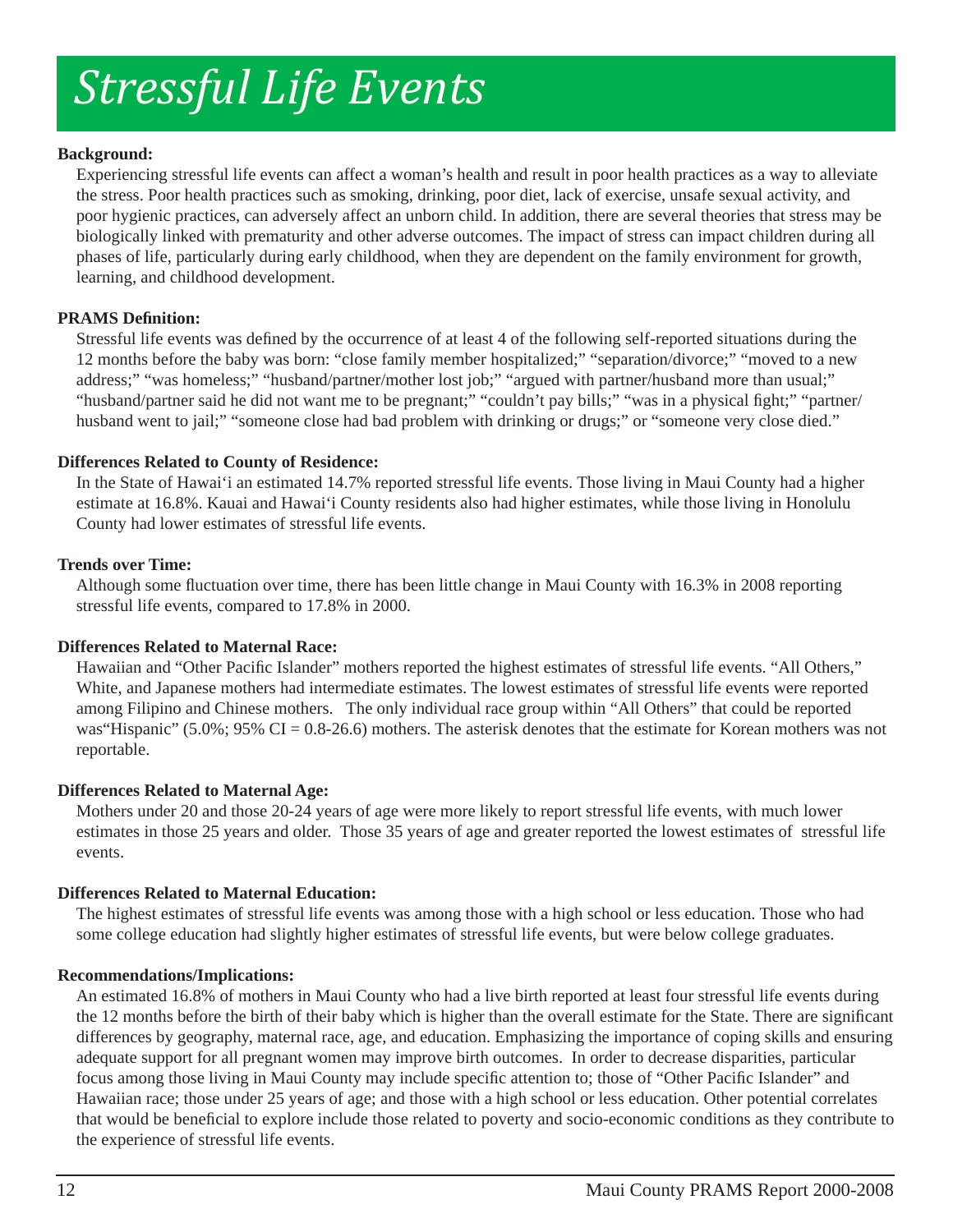### *Stressful Life Events*









**Stressful Life Events by Maternal Education, Maui County, 2004-2008**

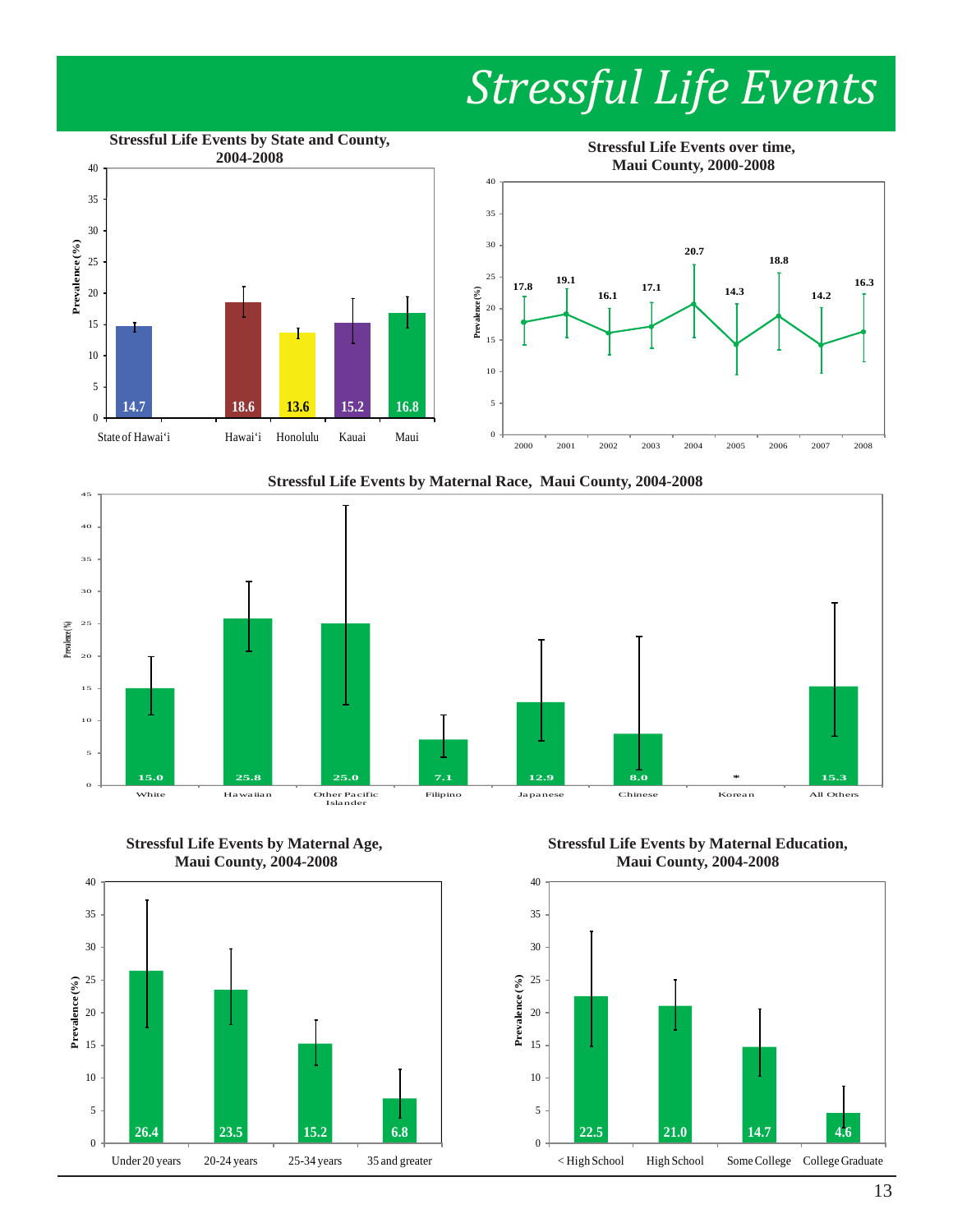### *Preconception Obesity*

#### **Background:**

Obesity is associated with multiple health consequences including the leading causes of death such as coronary heart disease, stroke, cancers of the breast and colon, and type 2 diabetes. Additionally, obesity is associated with poor female reproductive health and pre-pregnancy obesity has been found to be an independent risk factor for adverse pregnancy and neonatal outcomes. Pregnancy complications associated with obesity include gestational diabetes, gestational hypertension, pre-eclampsia, and cesarean delivery.

#### **PRAMS Definition:**

Self-reported height and weight prior to pregnancy was used to calculate a body mass index (weight in kilograms divided by the height in meters-squared). A level of 30.0 or higher was considered preconception obesity. Since these are based on self-reported information several months after the pregnancy about her weight before the pregnancy, these estimates may be somewhat underestimated.

#### **Differences Related to County of Residence:**

In the State of Hawai'i an estimated 15.8% reported preconception obesity. Those living in Maui County had a lower estimate at 14.2%. Honolulu and Hawai'i County residents also had higher estimates, while those living in Kauai County had lower estimates of preconception obesity.

#### **Trends Over Time:**

Although some fluctuation over time, the estimates of preconception obesity in Maui County has steadily worsened with 14.7% in 2008 reporting preconception obesity, compared to 11.0% in 2000.

#### **Differences Related to Maternal Race:**

"Other Pacific Islander" and Hawaiian mothers had the highest estimates of preconception obesity. Japanese, "All Others," White, and Filipino mothers had intermediate estimates, while Chinese and Korean mothers had the lowest estimates of preconception obesity. The only individual race group within "All Others" that could be reported was "Hispanic" (15.0%; 95% CI = 5.1-36.6) mothers.

#### **Differences Related to Maternal Age:**

Mothers under 20 years of age had the lowest estimates of preconception obesity, while those 20-24, those 25-34, and those 35 years of age and greater had similar and higher estimates.

#### **Differences Related to Maternal Education:**

The highest estimates of preconception obesity was among those with a high school or some college education. Those with less than a high school education and those who were college graduates had lower estimates of preconception obesity.

#### **Recommendations/Implications:**

An estimated 14.2% of mothers in Maui County who had a live birth report heights and weights consistent with preconception obesity, which is slightly below the overall State estimate. There are significant differences by geography, maternal race, age, and education. Emphasizing physical activity and proper nutrition in women of reproductive age could decrease the impact of obesity on birth outcomes. Additionally, the reduction of obesity would improve the health status of all and likely decrease the development of chronic conditions and their associated costs. In order to decrease disparities, particular focus among those living in Maui County may include specifi c attention to: those of "Other Pacific Islander" and Hawaiian race; those 20 years of age and older; and those with a high school or some college education. Other potential correlates that would be beneficial to explore include those related to poverty and socio-economic conditions as they are likely related to preconception obesity.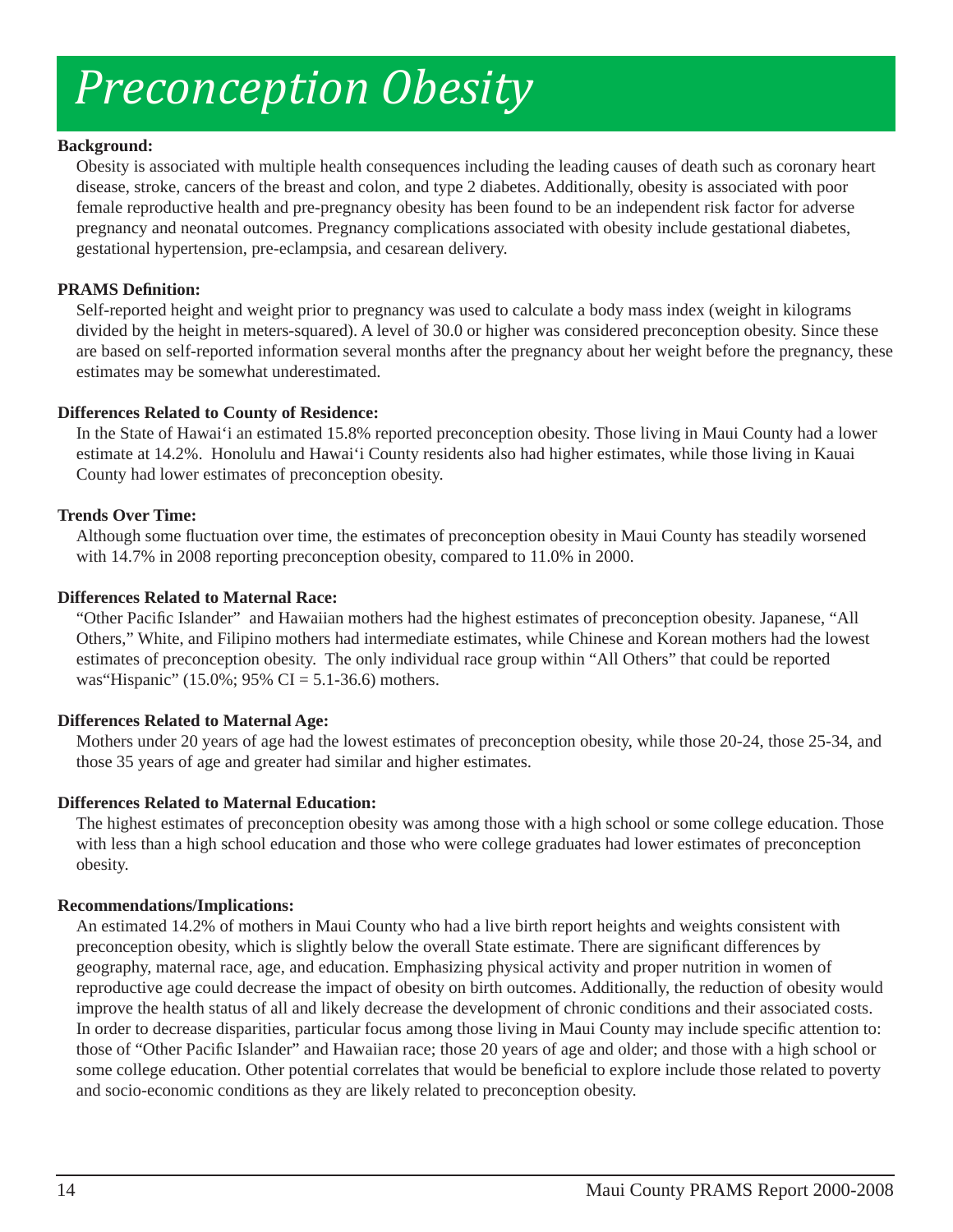### *Preconception Obesity*











**Preconception Obesity by Maternal Education, Maui County, 2004-2008**

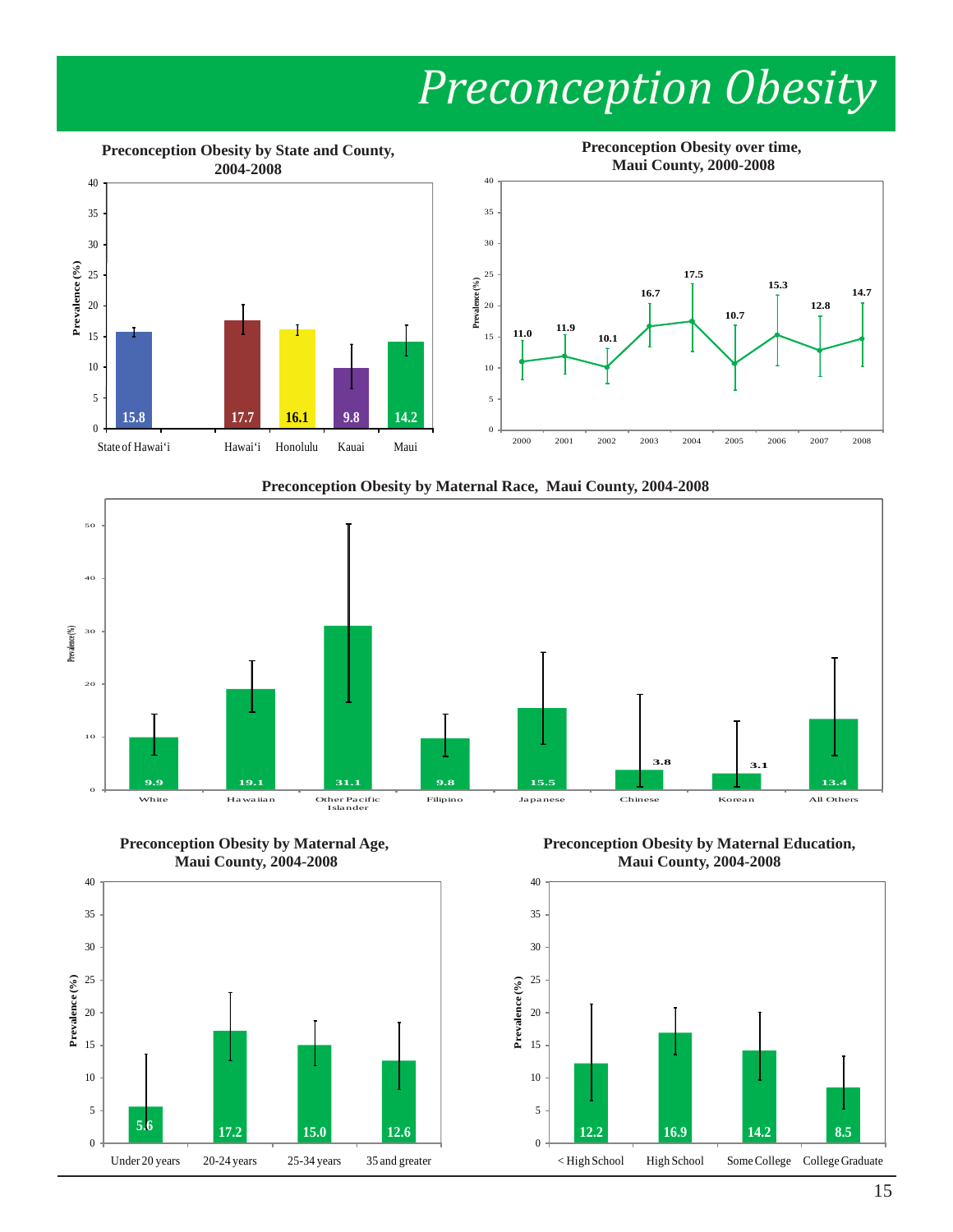# *Binge Drinking Prior to Pregnancy*

#### **Background:**

Any consumption of alcohol at any time during pregnancy is considered unsafe to the developing fetus. Research has determined that binge drinking during early pregnancy is especially deleterious for the fetus. Binge drinking before pregnancy may overlap with the critical exposure period for birth defects including those related to alcohol in the first trimester. Binge drinking may also be related to having an unintended pregnancy and the consequent impact on the mother, families, and society.

#### **PRAMS Definition:**

Binge drinking was defined by the reported intake of 5 or more drinks in one sitting at least once in the three months before becoming pregnant. The question changed significantly in the survey in 2004 so this report only includes data from 2004 to 2008.

#### **Differences Related to County of Residence:**

In the State of Hawai'i an estimated 18.7% reported binge drinking prior to pregnancy. Those living in Maui County had a higher estimate of 20.8%. Kauai and Hawai'i County residents also had higher estimates, while those living in Honolulu County had lower estimates of binge drinking prior to pregnancy.

#### **Trends Over Time:**

Although some fluctuation over time, there has been little change in Maui County with 19.3% in 2008 reporting binge drinking prior to pregnancy, compared to 18.3% in 2004.

#### **Differences Related to Maternal Race:**

Korean, White, and Hawaiian mothers reported the highest estimates of binge drinking in the three months prior to pregnancy. "All Others," Japanese, and "Other Pacific Islander" mothers reported intermediate estimates. Filipino and Chinese mothers reported the lowest estimates of binge drinking in the three months prior to pregnancy. The only individual race group within "All Others" that could be reported was "Hispanic" (14.0%; 95% CI = 4.8-34.4) mothers.

#### **Differences Related to Maternal Age:**

Mothers 20-24 years of age had the highest estimates of binge drinking in the three months prior to pregnancy, while those under 20 and those 25-34 years of age had intermediate estimates. Mothers 35 years of age and greater had the lowest estimates of binge drinking in the three months prior to pregnancy.

#### **Differences Related to Maternal Education:**

There was little difference in estimates of binge drinking in the three months prior to pregnancy by education level.

#### **Recommendations/Implications:**

An estimated 20.8% of mothers in Maui County who had a live birth reported binge drinking in the three months prior to pregnancy which is higher than the overall State estimate. There are significant disparities in binge drinking in the three months prior to pregnancy by geography, maternal race, and age. An important and simple message to not drink at all while pregnant would prevent birth defects and other adverse outcomes related to drinking during pregnancy. Additionally, it is important to emphasize the reduction of episodes of binge drinking in women of reproductive age which may decrease the likelihood of unintended pregnancy and limit exposure of alcohol in the earliest period of pregnancy. In order to decrease disparities, particular focus among those living in Maui County may include specific attention to: those of Korean, White, and Hawaiian race; and those 20-24 years of age. Other potential correlates that would be beneficial to explore include those related to poverty and socio-economic conditions as they are likely to be associated with binge drinking prior to pregnancy.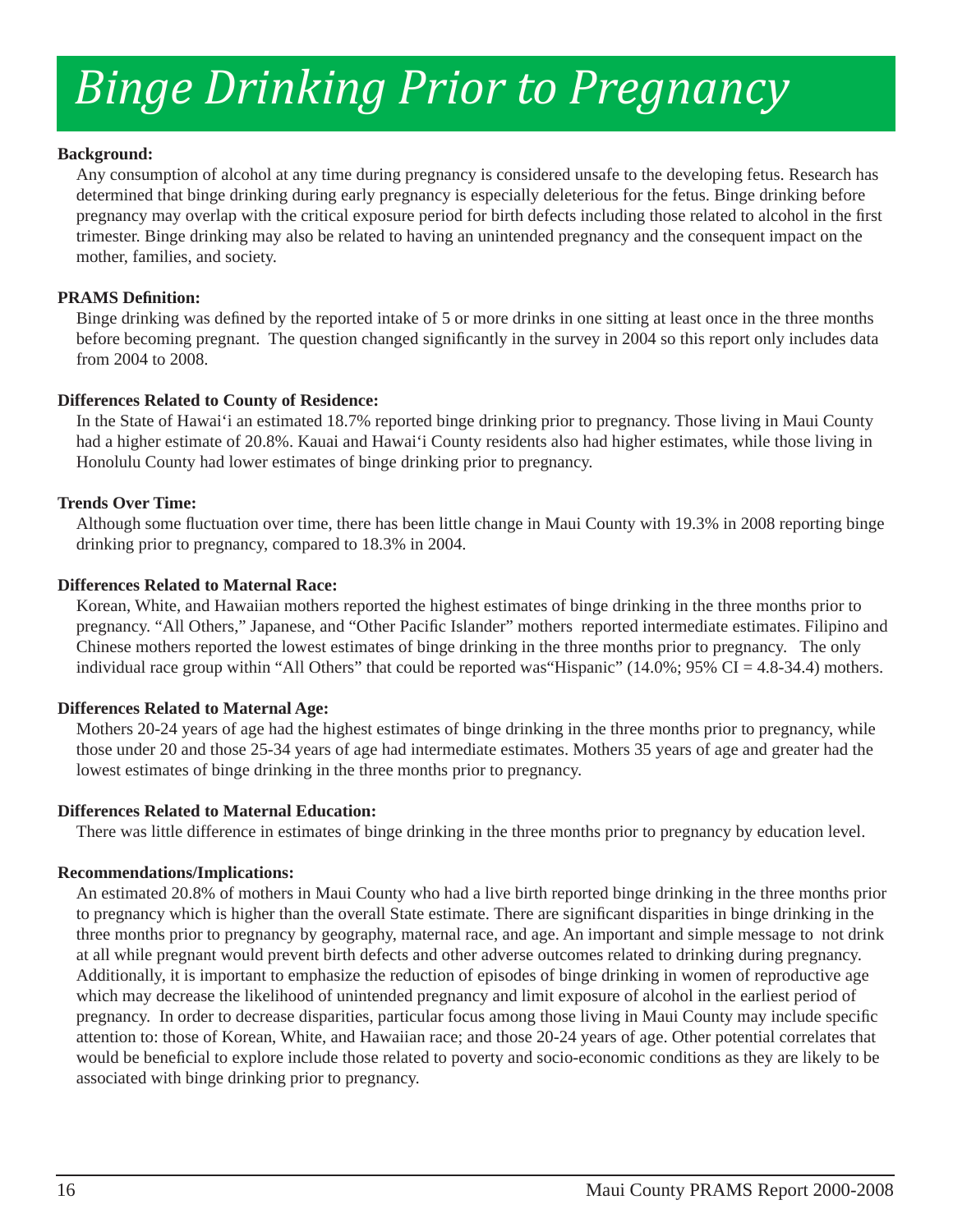### *Binge Drinking Prior to Pregnancy*





**Binge Drinking Prior to Pregnancy by Maternal Age, Maui County, 2004-2008**



**Binge Drinking Prior to Pregnancy by Maternal Education, Maui County, 2004-2008**

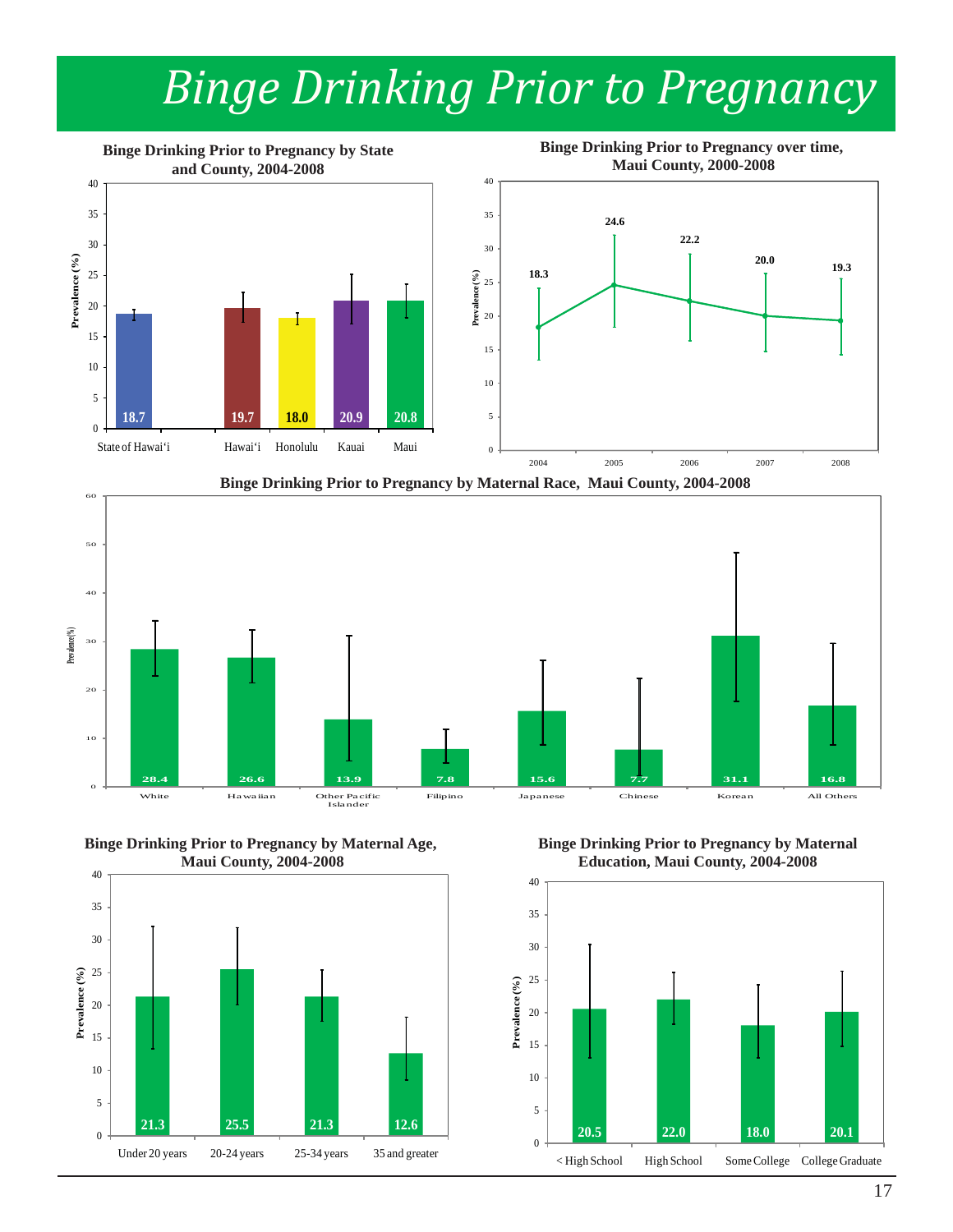# *Smoking During Pregnancy*

#### **Background:**

Smoking is one of the most preventable causes of neonatal morbidity and mental retardation in developed countries. Research has determined that smoking during pregnancy is associated with premature delivery, low birth weight, and other adverse perinatal outcomes. In Hawai'i, there has been significant legislation to create smoke-free work places and restaurants, and increase taxation in an effort to reduce the overall rate of smoking. The U.S. Healthy People 2010 objective was for women to abstain from smoking during pregnancy. Smoking is often under-reported due to societal concerns and this under-reporting is likely even greater among women while they are pregnant.

#### **PRAMS Definition:**

Smoking during pregnancy was defined by the report of smoking at least one cigarette per day in the last three months of the pregnancy.

#### **Differences Related to County of Residence:**

In the State of Hawai'i an estimated 8.5% of mothers reported smoking during the last three months of pregnancy. Those living in Maui County had a lower estimate at 8.1%. Honolulu and Kauai County residents had slightly lower estimates, while those living in Hawai'i County had a higher estimate.

#### **Trends Over Time:**

Although some fluctuation over time, there has been little change in Maui County with 7.2% in 2008 reporting smoking during pregnancy, compared to 7.7% in 2000. However, there appears to be some improvement since 2006 when an estimated 10.4% reported smoking during pregnancy.

#### **Differences Related to Maternal Race:**

Japanese, "All Others," Hawaiian, and Korean mothers reported the highest estimates of smoking during the last three months of pregnancy. "Other Pacific Islander" and White mothers reported intermediate estimates of smoking during pregnancy. Chinese and Filipino mothers reported the lowest estimate. The only individual race group within "All Others" that could be reported was "Hispanic"  $(3.9\%; 95\% \text{ CI} = 0.6-21.5)$  mothers.

#### **Differences Related to Maternal Age:**

Mothers under 20 and those 20-24 years of age had similar and the highest estimates of smoking in the last three months of pregnancy, while those 25-34 years of age had the lowest estimate. Those 35 years and greater had an intermediate estimate of smoking in the last three months of pregnancy.

#### **Differences Related to Maternal Education:**

The highest estimate of smoking in the last three months of pregnancy was among those with less than a high school education. Those who had a high school education or some college education had intermediate estimates, while those that were college graduates had the lowest estimate of smoking during the last three months of pregnancy.

#### **Recommendations/Implications:**

An estimated 8.1% of mothers in Maui County who had a live birth reported smoking during the last three months of pregnancy which is slightly below the overall State estimate. There are significant disparities in the estimates of smoking during pregnancy by geography, maternal race, education, and age. Although this is probably an underestimate of the true burden, PRAMS provides some data that can inform the community. Emphasizing the reduction of smoking before, during, and after pregnancy in women of reproductive age could decrease costs associated with adverse birth outcomes and promote healthy lifestyle behaviors across the life span. In order to decrease disparities, particular focus among those living in Maui County may include specific attention to: those of Japanese, Hawaiian and Korean race; those under 25 years of age; and those with less than a high school education. Other potential correlates that would be beneficial to explore include those related to poverty and socio-economic conditions as they are likely to be associated with smoking during the last three months of pregnancy.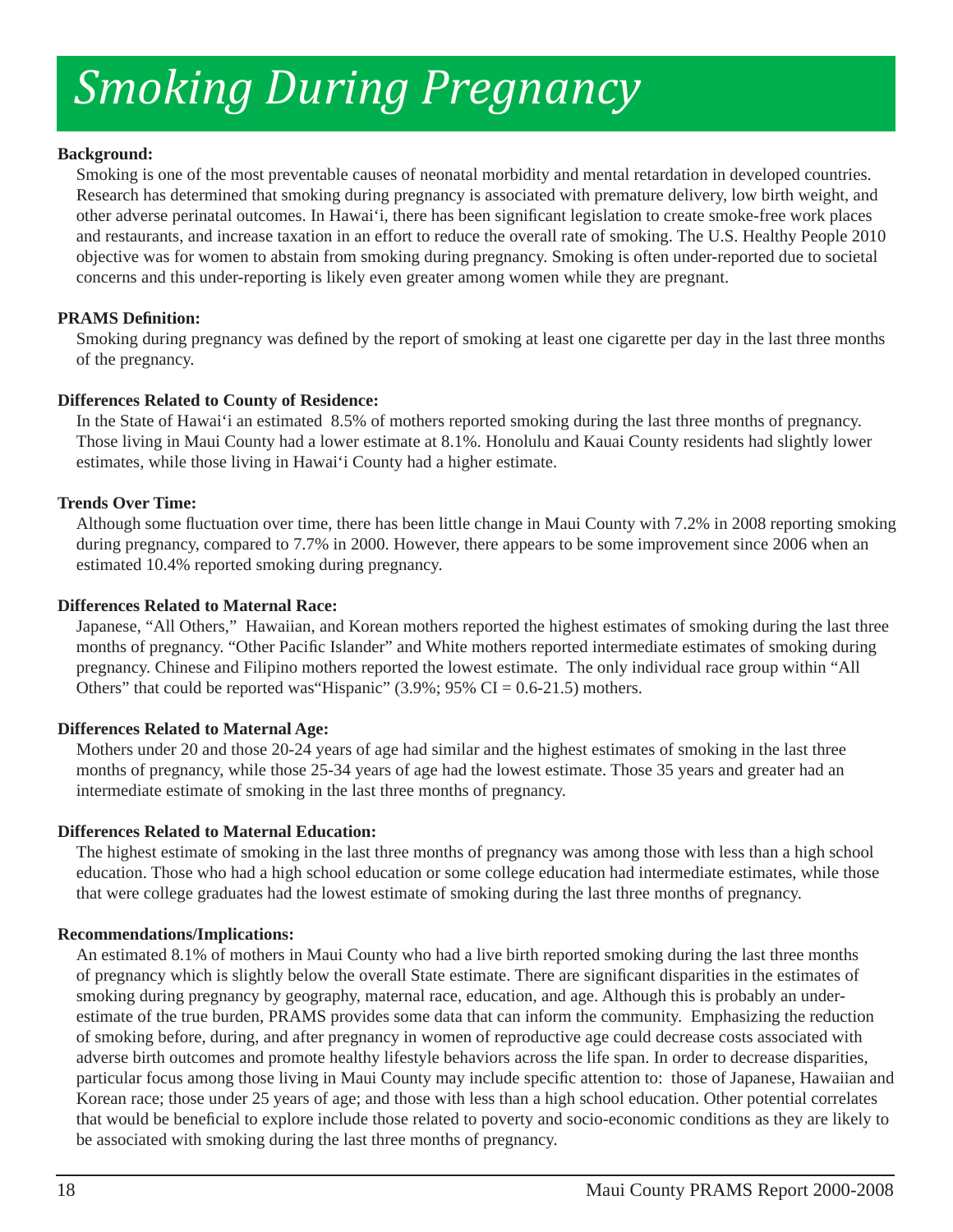# *Smoking During Pregnancy*



**Smoking During Pregnancy by Maternal Race, Maui County, 2004-2008**







**Smoking During Pregnancy by Maternal Education, Maui County, 2004-2008**

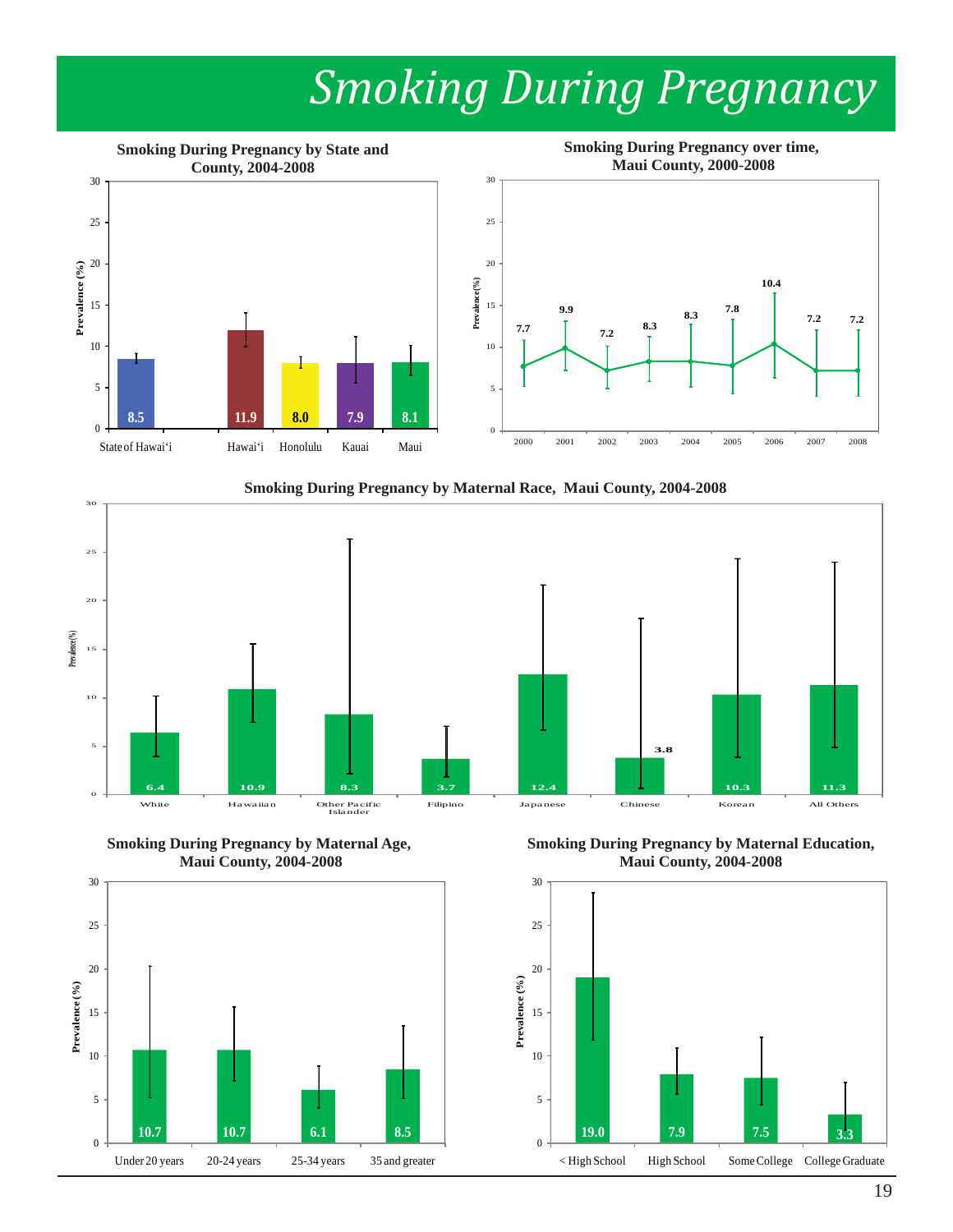# *Drug Use During Pregnancy*

#### **Background:**

The use of drugs during pregnancy can have significant impacts on the developing fetus and cause adverse birth outcomes including prematurity, low birth weight, birth defects, and developmental delays. Those that use drugs often have other conditions and factors that may place their infant and families at increased risks for poor outcomes. Drug use is often under reported due to societal perceptions and this is likely even greater among women who are pregnant. The U.S. Healthy People 2010 objective was to abstain from drugs during pregnancy. Illicit drug use is often underreported due to societal concerns and this under-reporting is likely even greater among women while they are pregnant.

#### **PRAMS Definition:**

Drug use during pregnancy was defined by the report of using "marijuana," "amphetamines," "cocaine," "tranquilizers or hallucinogens," or "sniffing products such as gasoline, glue, hairspray, or other aerosols" at least one time during the pregnancy.

#### **Differences Related to County of Residence:**

In the State of Hawai'i an estimated 2.7% reported drug use during pregnancy. Those living in Maui County had a higher estimate of 3.9%. Kauai and Hawai'i County residents also had higher estimates, while those living in Honolulu County had lower estimates of drug use during pregnancy.

#### **Trends Over Time:**

Although some fluctuation over time, there appears to be some worsening in Maui County with 4.9% in 2008 reporting drug use during pregnancy, compared to 3.6% in 2000.

#### **Differences Related to Maternal Race:**

"All Others", Korean, White, and Hawaiian mothers reported the highest estimates of drug use during pregnancy. "Other Pacific Islander," Chinese, and Japanese mothers reported the lowest estimates. There were no individual estimates for race groups within "All Others" that were reportable. The asterisk denotes that the estimate for Filipino mothers was not reportable.

#### **Differences Related to Maternal Age:**

Mothers under 20 years of age had the highest estimates of drug use during pregnancy, while those 20-24 and 25-34 years of age had intermediate estimates of drug use during pregnancy. Mothers 35 years of age and greater had the lowest estimates of drug use during pregnancy.

#### **Differences Related to Maternal Education:**

The highest estimate of drug use during pregnancy was among those with less than a high school education. Those who had a high school education or some college education had intermediate estimates, while those that were college graduates had the lowest estimate of drug use during pregnancy.

#### **Recommendations/Implications:**

An estimated 3.9% of mothers in Maui County who had a live birth reported using illicit drugs during pregnancy which was higher than the overall State estimate. There are significant disparities in the use of drugs during pregnancy by geography, maternal race, age, and education. Although this is probably an under-estimate of the true burden, PRAMS provides data that can inform the community. Emphasizing the reduction of illicit drugs before, during, and after pregnancy in women of reproductive age could decrease costs associated with adverse birth outcomes and promote healthy lifestyle behaviors across the life span. In order to decrease disparities, particular focus among those living in Maui County may include specific attention to: those of Korean, White, and Hawaiian race; those under 20 years of age; and those with less than a high school education. Other potential correlates that would be beneficial to explore include those related to poverty and socio-economic conditions as they are likely to be associated with drug use during pregnancy.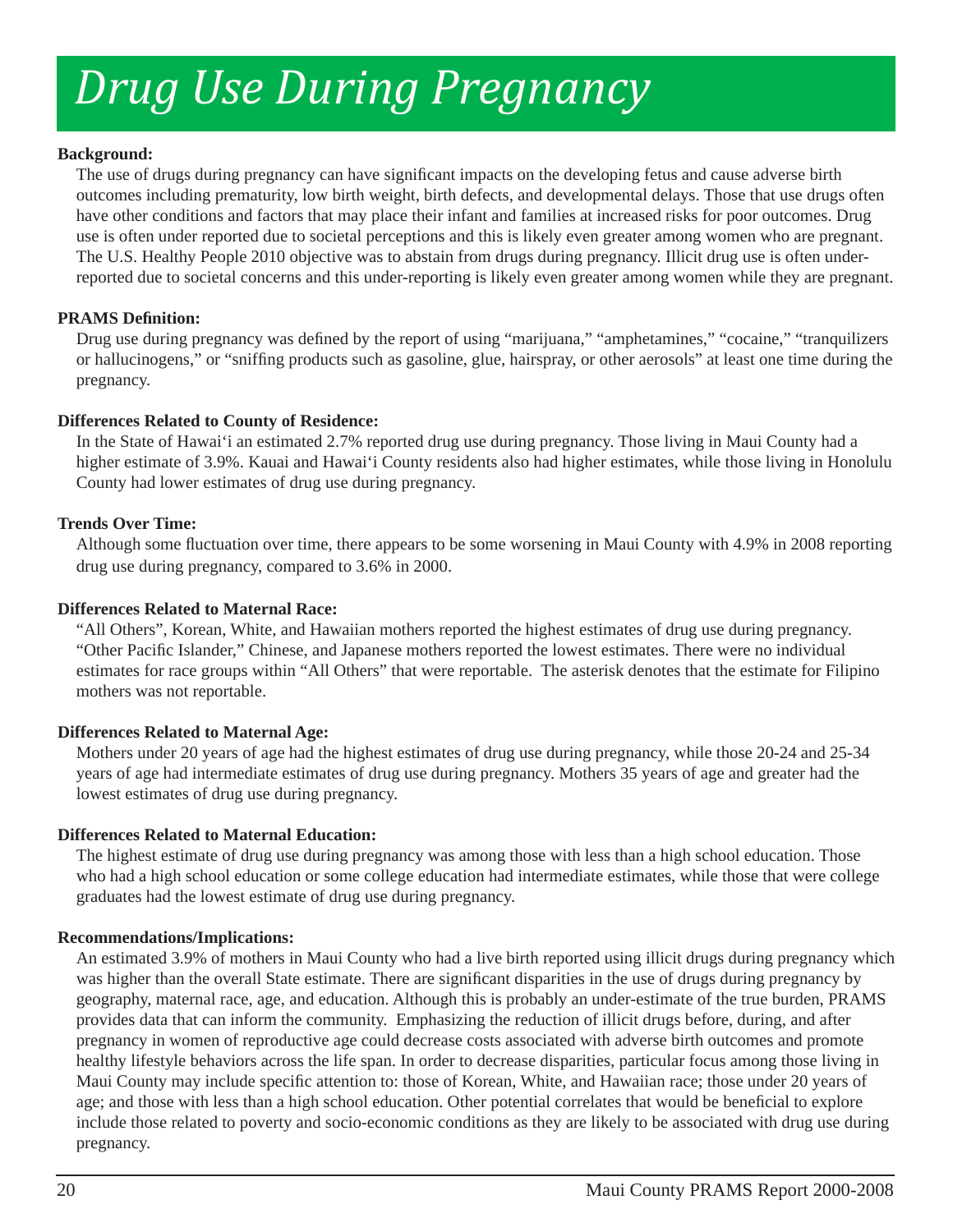### *Drug Use During Pregnancy*







**Drug Use During Pregnancy by Maternal Age, Maui County, 2004-2008**



**Drug Use During Pregnancy by Maternal Education, Maui County, 2004-2008**

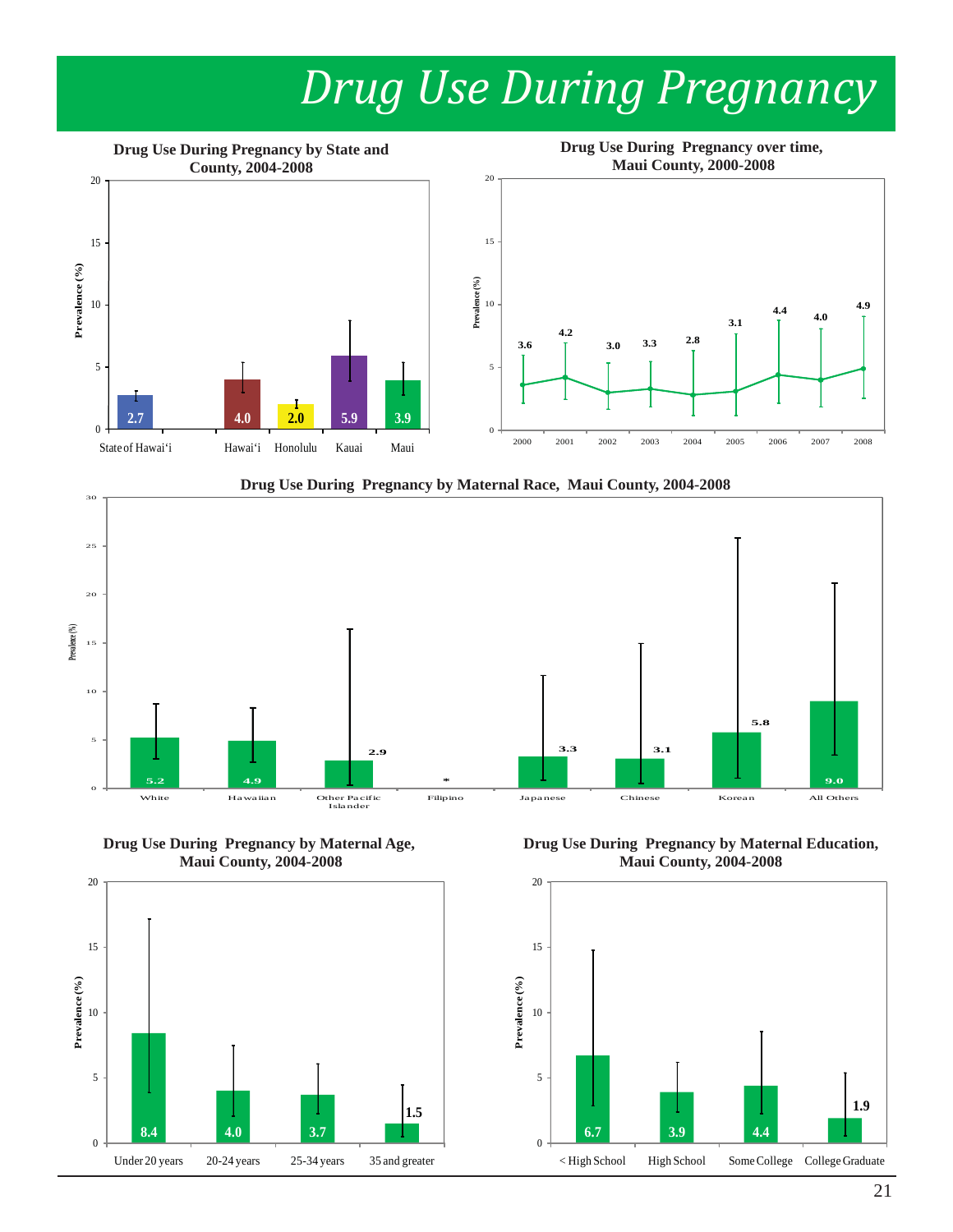### *Prematurity*

#### **Background:**

The annual cost of prematurity and its associated consequences was estimated to be at least \$26.2 billion dollars in 2005 nationwide. Prematurity is the leading cause of infant deaths in the first month of life and is associated with birth defects and long term health problems. Common risk factors for prematurity include a prior preterm birth, a low preconception weight, inadequate weight gain during pregnancy, maternal conditions including high blood pressure and diabetes, and use of alcohol, tobacco, or other drugs during pregnancy. However, over half of all premature births have no identified risk factor.

#### **PRAMS Definition:**

Prematurity was defined by the birth certificate variable based on the clinical estimate of gestational age which is recorded in the birth record. This method was used as it would include adjustments based on clinical data to be reflective of clinical decision making at time of the birth. The overall estimate in PRAMS depends on response patterns and may underestimate prematurity (9.4% in the State of Hawai'i in PRAMS data, compared to 10.8% for all residents births in Hawai'i 2004-2008) if those that aren't represented in the responses suffer a greater burden compared to those that do respond. These estimates for prematurity will also vary from those based on the date of the last menstrual period (LMP) which tends to give higher estimates (12.3% for all resident births from 2004-2008 based on LMP).

#### **Differences Related to County of Residence:**

In the State of Hawai'i an estimated 9.4% of births were premature. Those living in Maui County had the lowest estimate of all counties with 7.8% of births being premature. Honolulu, Kauai, and Hawai'i County residents had higher estimates of prematurity.

#### **Trends Over Time:**

Although some fluctuation over time, there has been little change in Maui County with 5.5% in 2008 births were premature, compared to 5.8% in 2000. However, there was a big decline in 2008 from a high of 10.2% in 2007.

#### **Differences Related to Maternal Race:**

"All Others," Japanese, and Filipino mothers had the highest estimates of prematurity. Chinese, Hawaiian, White, and "Other Pacific Islander" mothers had lower estimates of prematurity. There were no individual estimates for race groups within "All Others" that were reportable. The asterisk denotes that the estimate for Korean mothers was not reportable.

#### **Differences Related to Maternal Age:**

Mothers 35 years and greater had the highest estimates of prematurity. Lower and similar estimates were seen among the other age groups.

#### **Differences Related to Maternal Education:**

The highest estimate of prematurity were among those with less than a high school education. The estimates were similar across all other education levels with those with some college having the lowest estimate of prematurity.

#### **Recommendations/Implications:**

An estimated 7.8% of mothers had premature births in Maui County, which is below the overall State estimate and the lowest among all counties. There were significant differences by geography, maternal race, age, and education. Although the estimates in PRAMS are below that obtained from all resident births in the State, important information related to risks and disparities can help inform the community. In order to decrease disparities, particular focus among those living in Maui County may include specific attention to: those of Japanese and Filipino race; those 35 years and greater; and those with less than a high school education. Other potential correlates that would be beneficial to explore include those related to poverty, socio-economic conditions, and those related to maternal and pregnancy related factors that are likely to be associated with prematurity.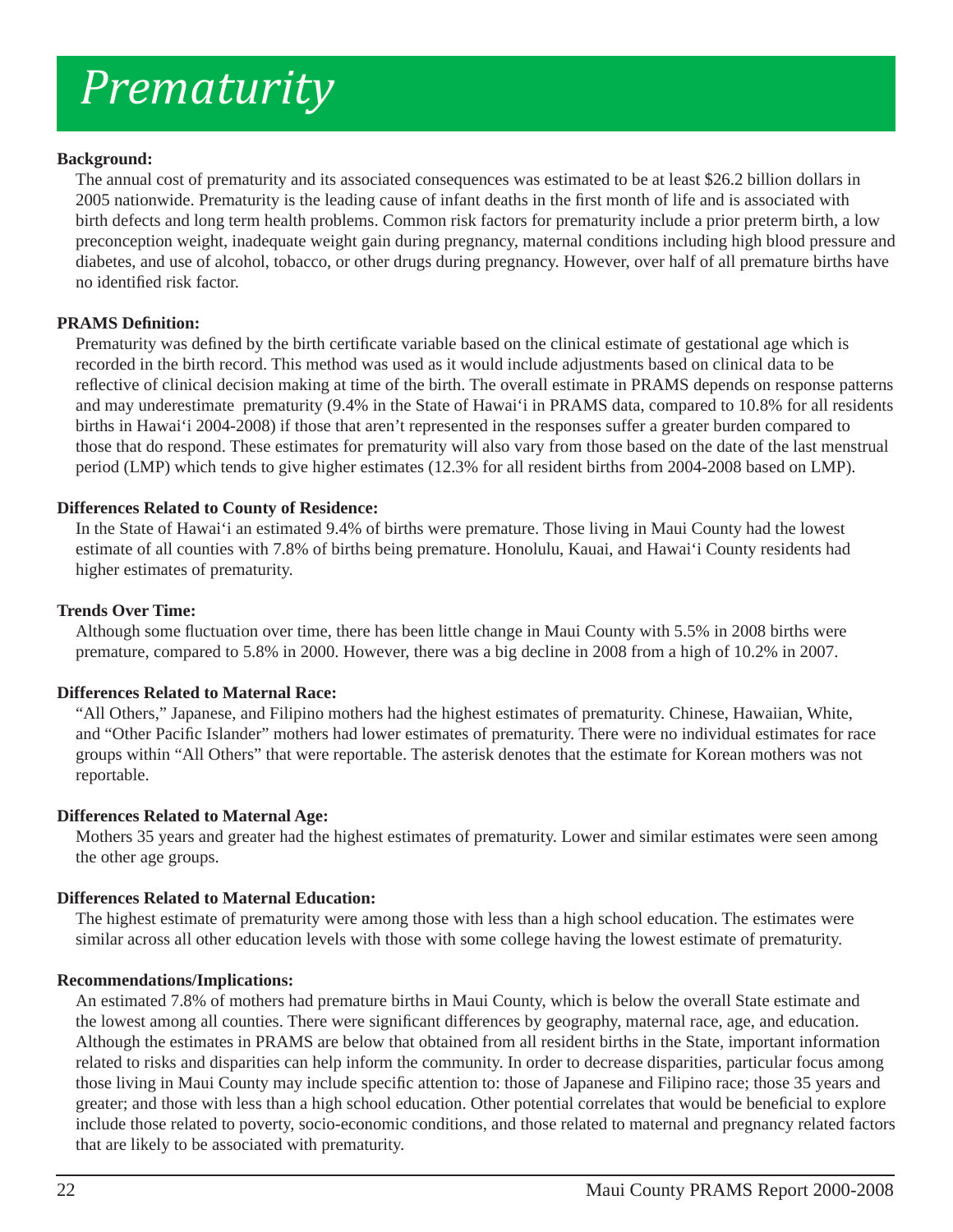### *Prematurity*

**Prematurity by State and County, 2004-2008 Prematurity over time, Maui County, 2000-2008**











**Prematurity by Maternal Education, Maui County, 2004-2008**

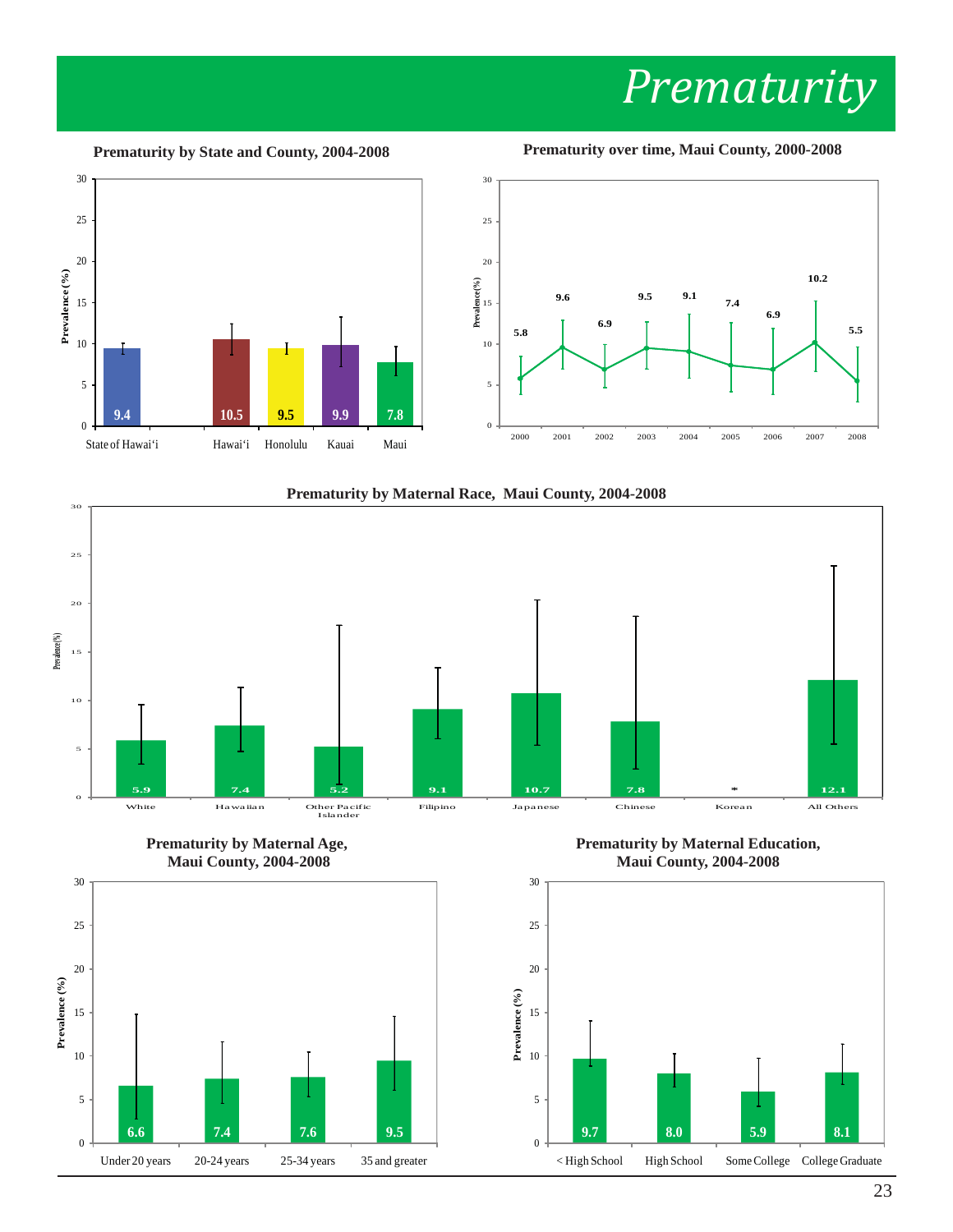### *Cesarean Deliveries*

#### **Background:**

Cesarean delivery is the most common surgical procedure done in the United States and results in higher costs, longer hospitalization, and increased risks of short and long term morbidity compared to a normal vaginal delivery. The decision to have a cesarean delivery is complex and is made in consultation between the medical provider, the pregnant women, and her family. The decision to have a cesarean delivery considers specific indications including medical risks, complications during labor, previous pregnancy outcomes, and other factors that could impact the health of both the mother and her infant.

#### **PRAMS Definition:**

A cesarean delivery was defined from the birth certificate variable listing the occurrence of a repeat or primary cesarean delivery, with consideration that all other births (e.g., vaginal birth after cesarean and vaginal delivery) are considered a vaginal delivery.

#### **Differences Related to County of Residence:**

In the State of Hawai'i an estimated 25.7% had a cesarean delivery. Those living in Maui County had the highest estimate of all counties at 34.8%. Kauai and Hawai'i County residents also had higher estimates, while those living in Honolulu County had lower estimates of cesarean delivery.

#### **Trends Over Time:**

Although some fluctuation over time, there has been a steady increase in Maui County with 38.0% in 2008 having a cesarean delivery, compared to 18.8% in 2000.

#### **Differences Related to Maternal Race:**

Korean, White, "Other Pacific Islander," and Filipino mothers had the highest estimates of cesarean delivery. Chinese, Japanese, and "All Others" had intermediate estimates. Hawaiian mothers had the lowest estimate of cesarean delivery. There were no individual estimates for race groups within "All Others" that were reportable.

#### **Differences Related to Maternal Age:**

Mothers 35 years and greater had the highest estimate of cesarean delivery, while those 25-34 years of age had an intermediate estimate. Mothers under 20 and those 20-24 years of age had similar and lower estimates of cesarean delivery.

#### **Differences Related to Maternal Education:**

There was little difference in estimates of cesarean delivery by education group. Although mothers, with less than a high school education may have slightly higher estimates of cesarean deliveries compared to college graduates.

#### **Recommendations/Implications:**

An estimated 34.8% of mothers in Maui County who had a live birth had a cesarean delivery which is much higher than the overall State estimate. There were some disparities by geography, maternal race, and age. The emphasis of healthy lifestyle choices before, during, and after pregnancy and ensuring access to timely and quality prenatal care may help decrease the overall rate of cesarean deliveries and promote optimal birth outcomes. In order to decrease disparities, particular focus among those living in Maui County may include specific attention to: those of Korean, White, "Other Pacific Islander," and Filipino race; those 25 years of age and older; and those with less than a high school education. Exploration of medical indications and the differentiation between primary and repeat cesarean delivery estimates may also provide insight into this complex issue. Other potential correlates that would be beneficial to explore include those related to insurance status, socio-economic conditions, and availability of services and providers as these are all likely associated with cesarean delivery.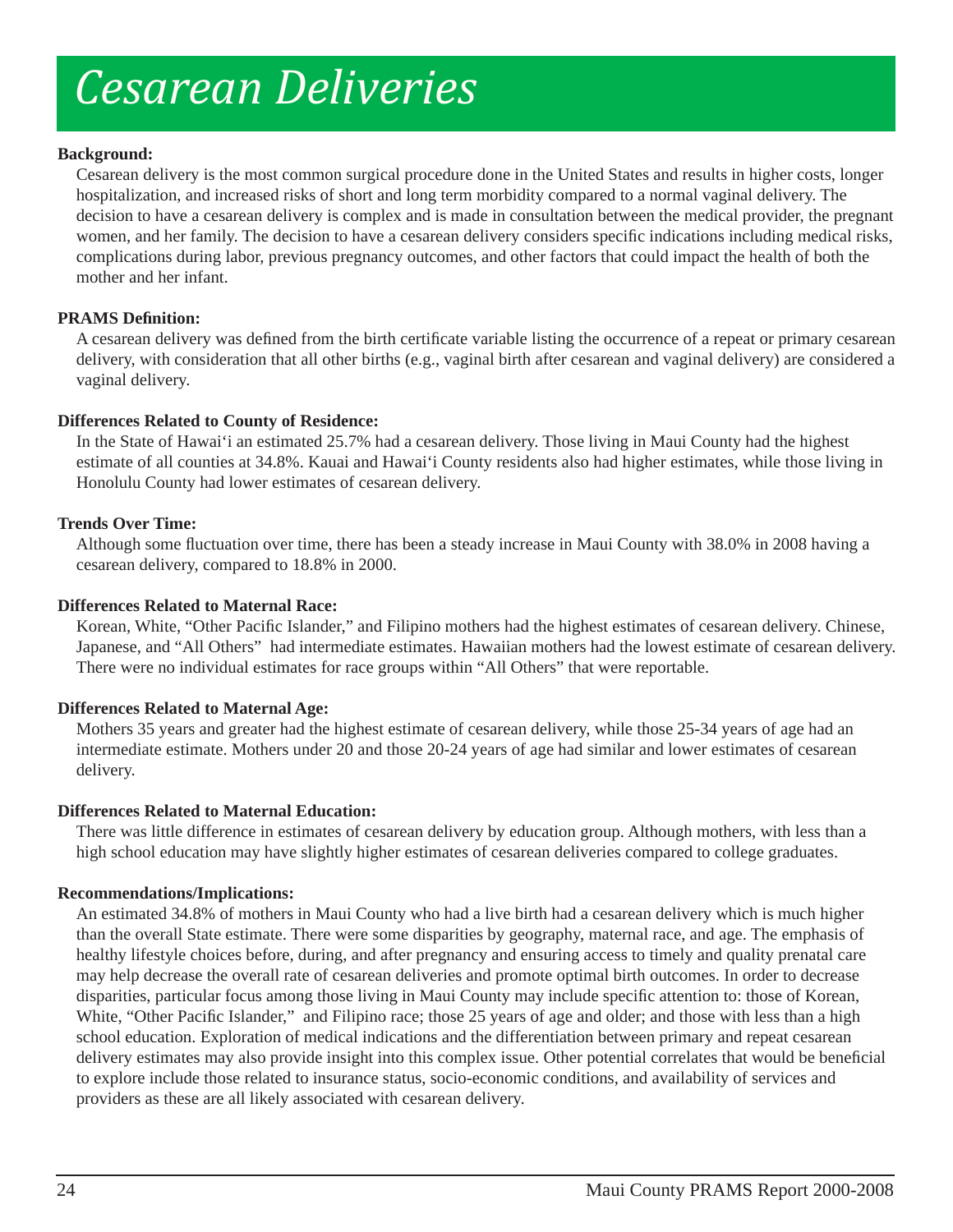### *Cesarean Deliveries*









**Cesarean Deliveries by Maternal Education, Maui County, 2004-2008**

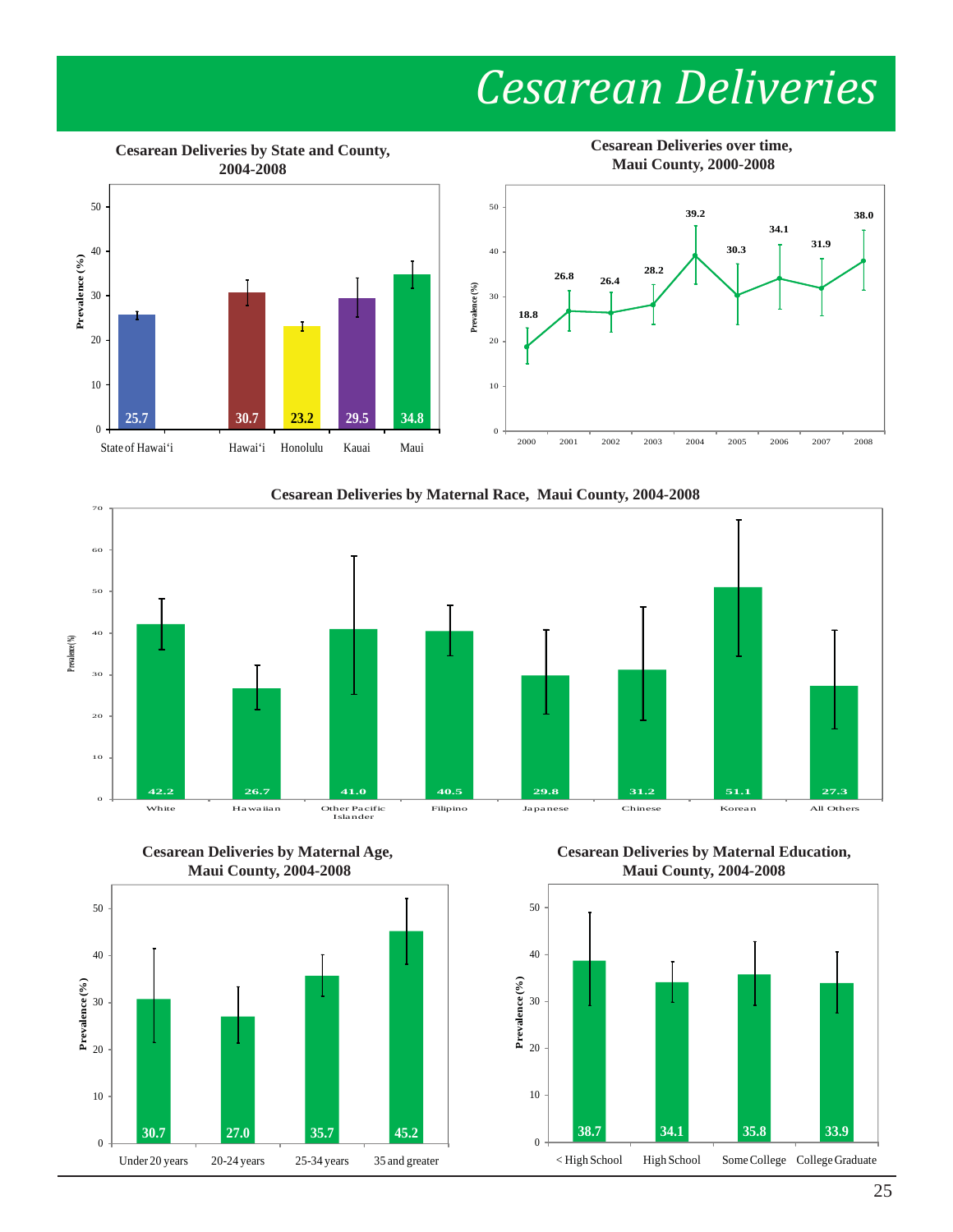### *Intimate Partner Violence*

#### **Background:**

Violence between intimate partners whether physical and psychological has important health consequences. Intimate partner violence is related to adverse birth outcomes such as premature labor, low birth weight infants, and infant death. Intimate partner violence is also associated with other behaviors that can influence outcomes including smoking, alcohol, drug use, depression, and ultimately violence and death within the family. Intimate partner violence is often under reported due to societal perceptions and this under-reporting is likely even greater during pregnancy.

#### **PRAMS Definition:**

Intimate partner violence was defined by self-report from a mother who recently had a live birth that her husband, ex-husband, partner, or ex-partner ever "physically hurt" or "push, hit, slap, kick, choke, or physically hurt you in any other way?" in the 12 months before getting pregnant or during the most recent pregnancy.

#### **Differences Related to County of Residence:**

In the State of Hawai'i an estimated 6.5% reported intimate partner violence. Those living in Maui County had a higher estimate at 8.0%. Kauai and Hawai'i County residents also had higher estimates, while those living in Honolulu County had lower estimates of intimate partner violence.

#### **Trends Over Time:**

Although some fluctuation over time, there has been little change in Maui County with 7.3% in 2008 reporting intimate partner violence, compared to 8.9% in 2000. However, there appears to be an increase since 2005 when 2.2% reported intimate partner violence.

#### **Differences Related to Maternal Race:**

Hawaiian and "Other Pacific Islander" mothers reported the highest estimates of intimate partner violence. Japanese and Filipino mothers reported intermediate estimates. There were no individual estimates for race groups within "All Others" that were reportable.

The asterisk denotes that the estimate for Korean mothers was not reportable.

#### **Differences Related to Maternal Age:**

Mothers under 20 years of age had the highest estimate of intimate partner violence. Mothers 20-24 years and those 25- 34 years of age had intermediate estimates, while those 35 years and greater reported the lowest estimate.

#### **Differences Related to Maternal Education:**

The highest estimate of intimate partner violence was among those with less than a high school education. Those who had a high school education or some college education had intermediate estimates, while those that were college graduates had the lowest estimate of intimate partner violence.

#### **Recommendations/Implications:**

An estimated 8.0% of mothers in Maui County who recently had a live birth reported intimate partner violence in the year before and during the most recent pregnancy, which is above the overall State estimate. There were significant differences by geography, maternal race, age, and education. The questions in PRAMS only looks at the physical nature of intimate partner violence and does not include the strong psychological components that may cause an even greater impact. Although this is probably an under-estimate of the true burden, PRAMS provides data that can inform the community. Emphasizing the availability of resources, increased awareness, and the promotion of appropriate coping skills may reduce both physical and psychological components of intimate partner violence. In order to decrease disparities, particular focus among those living in Maui County may include specific attention to: those of Hawaiian and "Other Pacific Islander" race; those under 20 years of age; and those with less than a high school education. Other potential correlates that would be beneficial to explore include those related to poverty and socio-economic conditions as they are likely to be associated with intimate partner violence.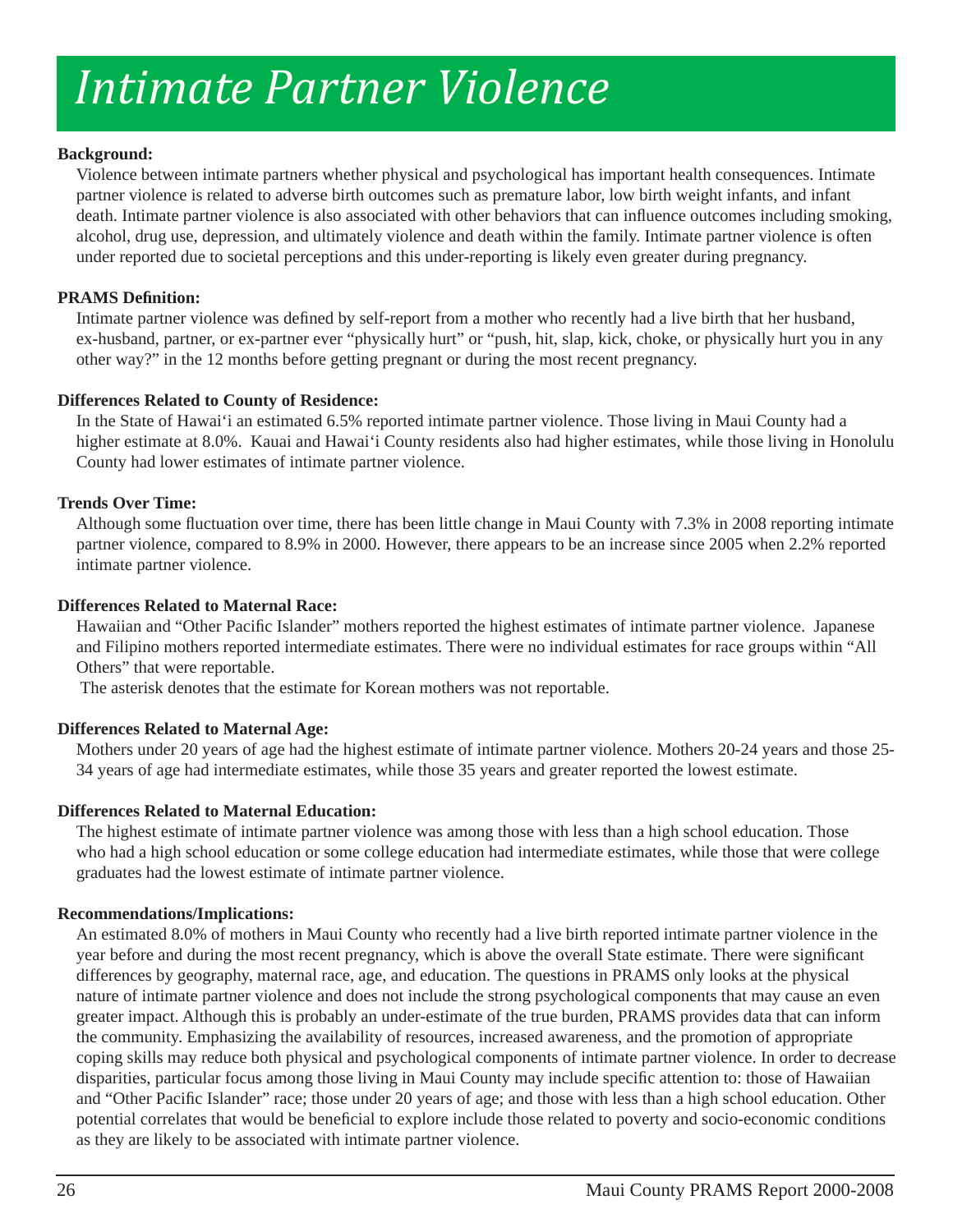### *Intimate Partner Violence*







**Intimate Partner Violence by Maternal Age, Maui County, 2004-2008**



**Intimate Partner Violence by Maternal Education, Maui County, 2004-2008**

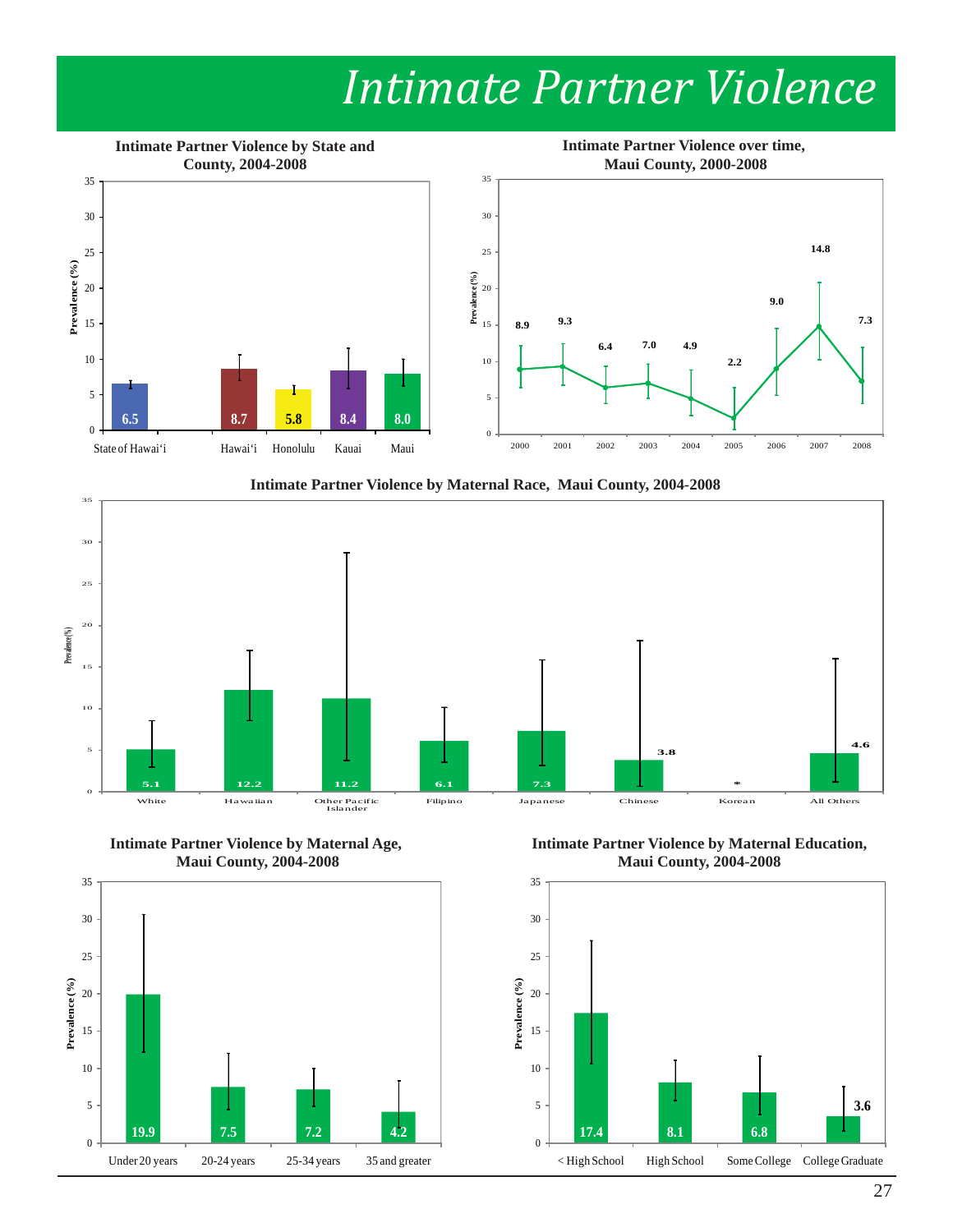### *Dental Visit During Pregnancy*

#### **Background:**

Oral health is an essential and integral component of health throughout life and is associated with increased health care costs, decreased productivity, increased absenteeism, and can result in significant illness, disease, and even death. Regular dental visits provide an opportunity for early diagnosis, prevention, and treatment of oral and associated disease among persons of all ages. Pregnancy is an important time to visit the dentist for continuity of regular professional care and due to the potential increase of adverse birth outcomes associated with poor oral health.

#### **PRAMS Definition:**

This measure of utilization of oral health services was based on a self-reported visit to a dentist or dental clinic during pregnancy.

#### **Differences Related to County of Residence:**

In the State of Hawai'i an estimated 38.9% reported seeing a dentist during pregnancy. Those living in Maui County had a slightly lower estimate of 37.9%. Kauai and Maui County residents also had lower estimates, while those living in Honolulu County had higher estimates of seeing a dentist during pregnancy.

#### **Trends Over Time:**

Although some fluctuation over time, there has been little change in Maui County with 34.6% in 2008 having a dental visit during pregnancy, compared to 35.1% in 2000. However, there appears to be some decrease from 2006 and 2007 when respectively, 40.0% and 41.1% had a dental visit during pregnancy.

#### **Differences Related to Maternal Race:**

"Other Pacific Islander" had the lowest estimate of a dental visit during pregnancy. Filipino and Hawaiian also had low estimates. Korean, White, Japanese, and "All Others" reported intermediate estimates of dental visits during pregnancy. Chinese mothers reported the highest estimates of dental visits during pregnancy. There were no individual estimates for race groups within "All Others" that were reportable.

#### **Differences Related to Maternal Age:**

Mothers under 20 years and those 20-24 years of age had similar and the lowest estimates of dental visits. Higher estimates of a dental visits during pregnancy were seen in mothers that were 25-34 and those 35 years of age and greater.

#### **Differences Related to Maternal Education:**

The lowest estimates of a dental visit during pregnancy was among those with less than a high school education. There was a steady increase in the estimates of dental visits during pregnancy with increasing education, with college graduates having the highest estimate.

#### **Recommendations/Implications:**

An estimated 37.9% of mothers in Maui County who had a live birth reported a dental visit during their most recent pregnancy which is similar to the overall State estimate. There are significant differences by geography, maternal race, age, and education. Of particular concern is that even in the best group, less than three-quarters reported having a dental visit during pregnancy. Emphasizing appropriate access to services including oral health may promote healthy birth outcomes and overall health across the life span. This could include increasing awareness of the impact that oral health can have on pregnancy outcomes. In order to decrease disparities, particular focus among those living in Maui County may include specific attention to: those of "Other Pacific Islander," Filipino, and Hawaiian race; those under 25 years of age; and those with a high school or less education. Other potential correlates that would be beneficial to explore include those related to poverty and socio-economic conditions, insurance status, and the availability of providers as they are likely to be associated with accessing a dentist during pregnancy.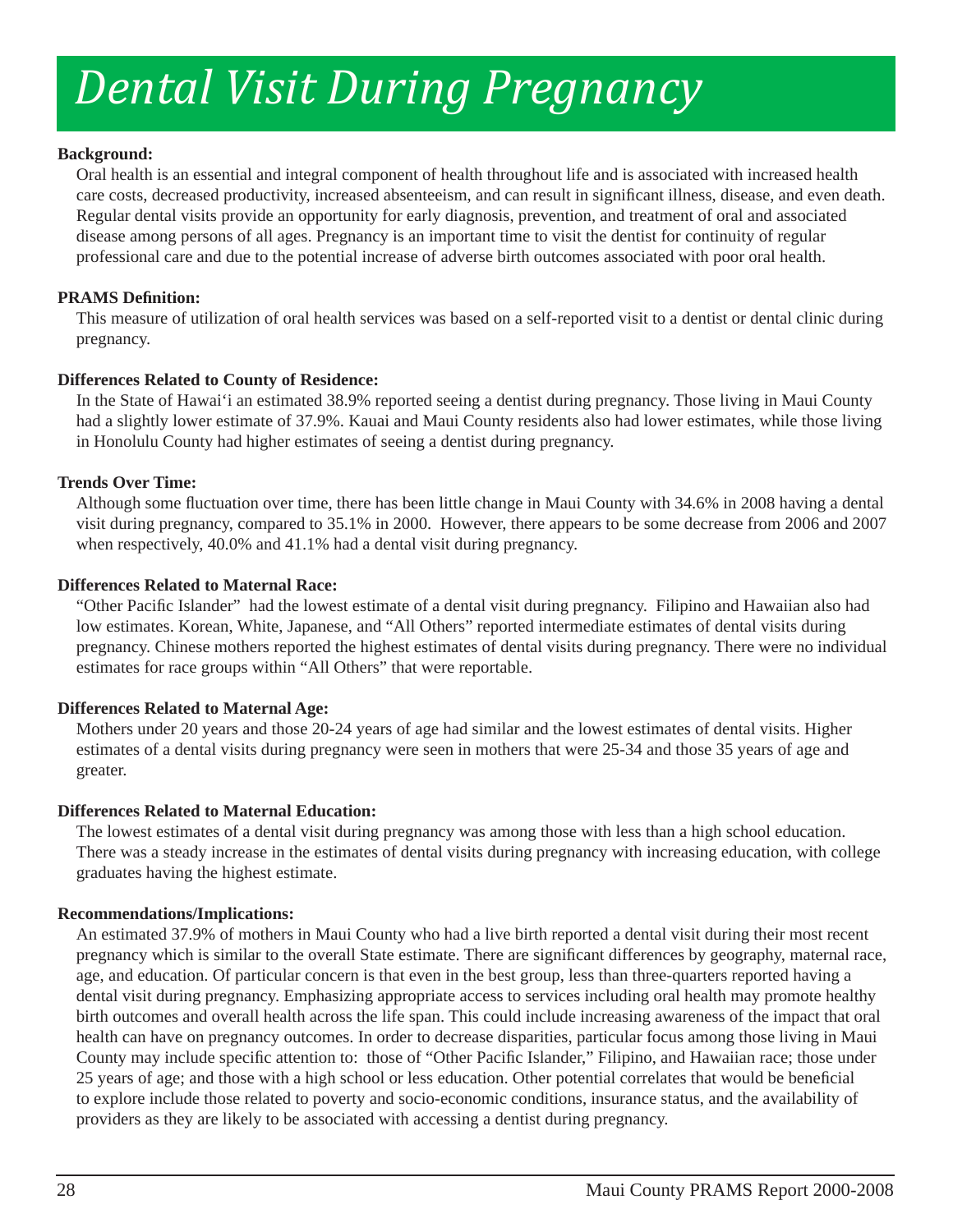### *Dental Visit During Pregnancy*







**Dental Visit During Pregnancy by Maternal Age, Maui County, 2004-2008**



**Dental Visit During Pregnancy by Maternal Education, Maui County, 2004-2008**

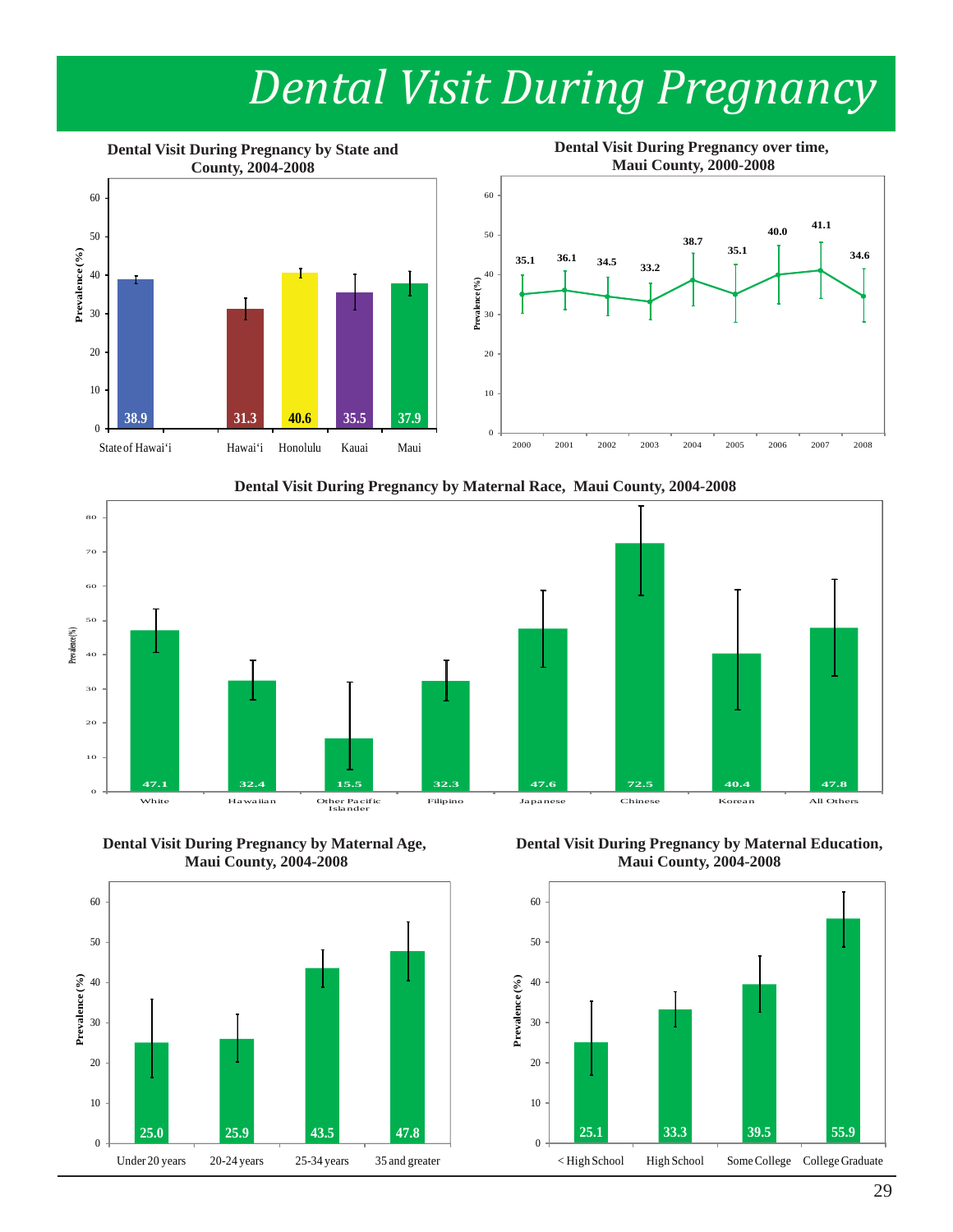### *Breastfeeding Eight Weeks*

#### **Background:**

Breast milk is the most complete form of nutrition for infants, and offers a range of benefits for infant including prevention of childhood illnesses such as obesity and ear infections. Breastfeeding mothers report fewer sick visits for their children, and improvement in work productivity for mothers and society. The U.S. Healthy People 2010 objective was to increase the initiation of breastfeeding in the early postpartum period to 75% of newborns and to improve breastfeeding estimates to 50% of infants at age 6 months and 25% at 1 year.

#### **PRAMS Definition:**

Self-reported measures of timing of breastfeeding for at least eight weeks was calculated. In mothers who reported no longer breastfeeding on the survey, the time that mothers reported stopping was used. Among mothers that were still breastfeeding at time the survey was completed, the number of weeks at that point was used. This measure did not include the degree of exclusive breastfeeding.

#### **Differences Related to County of Residence:**

In the State of Hawai'i an estimated 71.0% reported breastfeeding at least eight weeks. Those living in Maui County had the lowest estimate of all counties at 69.5%. Honolulu and Hawai'i County residents had lower, while those living in Kauai County had higher estimates of breastfeeding at least eight weeks.

#### **Trends Over Time:**

Although some fluctuation over time, there has been steady improvement in Maui County with 75.6% in 2008 reporting breastfeeding at least eight weeks, compared to 67.7% in 2000.

#### **Differences Related to Maternal Race:**

Filipino mothers had the lowest estimates of breastfeeding at least 8 weeks. Hawaiian and Korean also reported low estimates. "All Others" and "Other Pacific Islander" mothers reported intermediate estimates. Chinese, Japanese, and White mothers reported the highest estimates of breastfeeding at least 8 weeks. There were no individual estimates for race groups within "All Others" that were reportable.

#### **Differences Related to Maternal Age:**

The lowest estimates of breastfeeding at least 8 weeks was among those under 20 years of age. There was a steady increase in the estimates of breastfeeding at least 8 weeks with increasing age, with mothers 35 years and greater having the highest estimate.

#### **Differences Related to Maternal Education:**

The lowest estimate of breastfeeding at least 8 weeks was among those with less than a high school education. There was a steady increase in the estimates with increasing education, with college graduates having the highest estimate.

#### **Recommendations/Implications:**

An estimated 69.5% of mothers in Maui County who had a live birth reported breastfeeding at least 8 weeks which is similar to the overall State estimate. There were significant differences by geography, maternal race, age, and education. Emphasizing appropriate support and education on the benefits of sustained breastfeeding may promote healthy outcomes across the life span. Individual barriers to breastfeeding could be reduced by increasing mothers' access to lactation consultants, trained breastfeeding peer counselors, and support groups. Societal level barriers could be reduced with hospital policies and workplace environments that support breastfeeding. In order to decrease disparities, particular focus among those living in Maui County may include specifi c attention to: those of Filipino, Hawaiian, and Korean race; those under 25 years of age; and those with a high school or less education. Other potential correlates that would be beneficial to explore include those related to poverty and socio-economic conditions as they are also likely associated with duration of breastfeeding.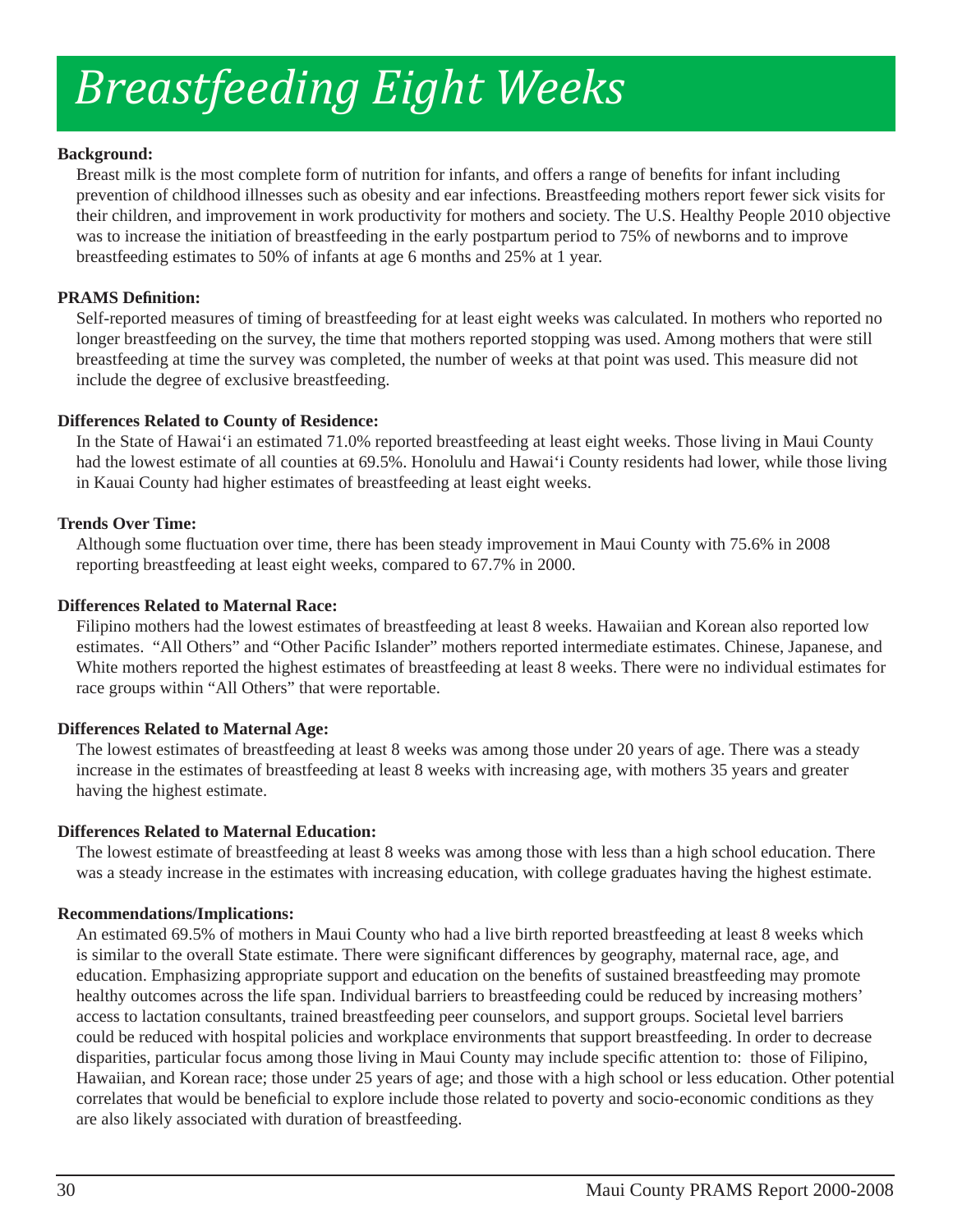## *Breastfeeding Eight Weeks*











**Breastfeeding Eight Weeks by Maternal Education, Maui County, 2004-2008**

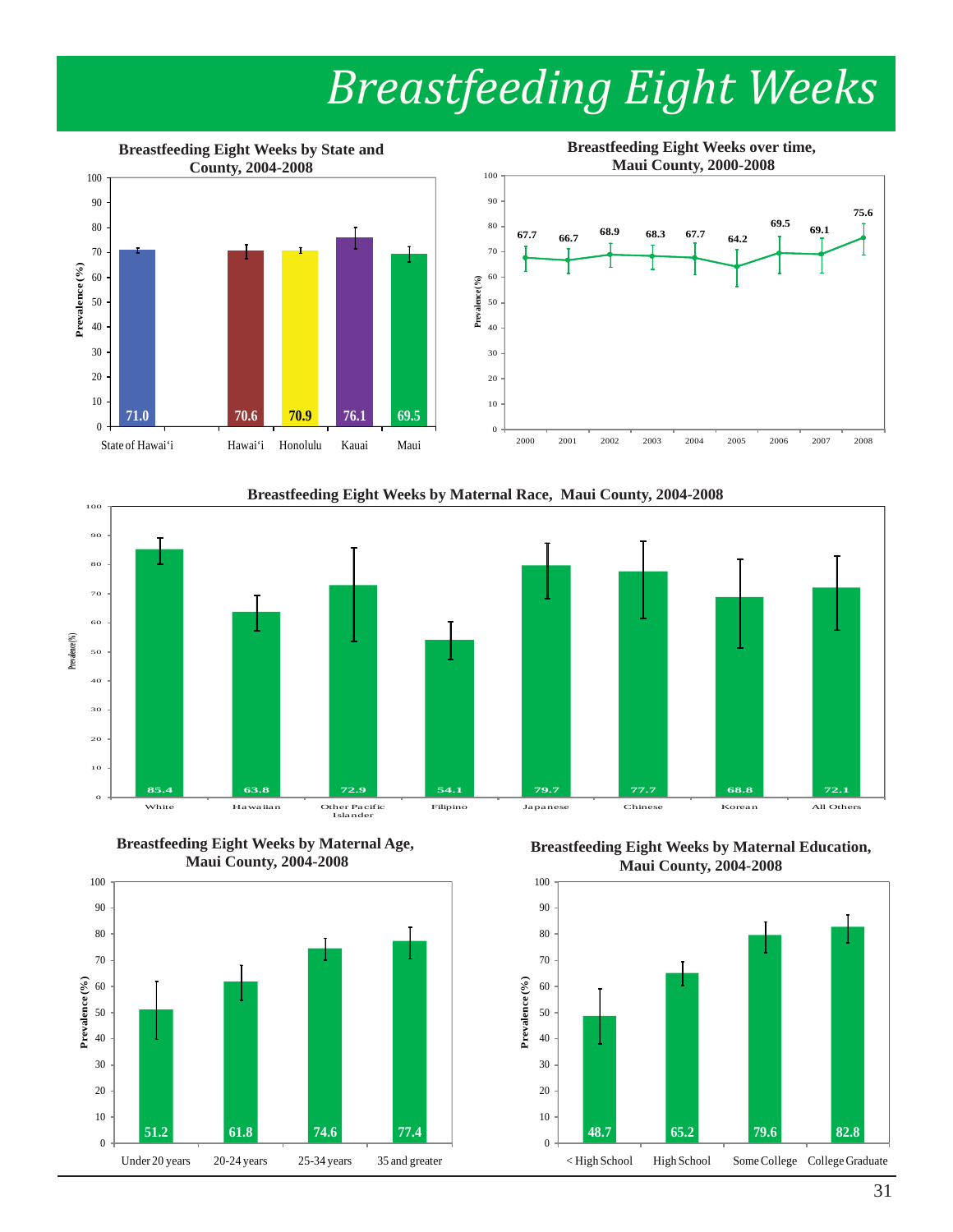# *Infant Sleep Position*

#### **Background:**

Sudden Infant Death Syndrome (SIDS), the sudden, unexplained death of an infant under 1 year of age, is the leading cause of post-neonatal mortality (death between 1 month and 1 year of age). Putting infants to sleep on their back, can decrease the risks for sudden infant death syndrome (SIDS). This is because infants are more likely to suffocate when placed on their stomach or side to sleep. Because most infants placed on their side to sleep will naturally roll to their stomach, this sleep position is considered to be equally dangerous. The "Back to Sleep" public health campaign in the United States dramatically improved back sleep position from 13% in 1992 to 67% in 1999 with a corresponding 50% decline in SIDS. The U.S. Healthy People 2010 objective was to increase the proportion of infants placed on their backs to sleep to 70%.

#### **PRAMS Definition:**

Back sleep positioning was determined from the self-reported measure of "how do you most often lay your baby down to sleep," was categorized as back only compared to all other positions or combinations.

#### **Differences Related to County of Residence:**

In the State of Hawai'i an estimated 69.1% reported a back sleep position. Those living in Maui County had a lower estimate of 66.2%. Kauai and Hawai'i County residents also had lower estimates, while those living in Honolulu County had higher estimates of a back sleep position.

#### **Trends Over Time:**

Although some fluctuation over time, there has been steady improvement in Maui County with 67.7% in 2008 reporting a back sleeping position for infants, compared to 59.3% in 2000.

#### **Differences Related to Maternal Race:**

"Other Pacific Islander" mothers reported the lowest estimates of back sleep position. "All Others" and Hawaiian mothers also reported low estimates. Filipino, Korean, Japanese, White, and Chinese mothers reported the highest estimates of back sleep position. There were no individual estimates for race groups within "All Others" that were reportable.

#### **Differences Related to Maternal Age:**

The lowest estimates of back sleep position was among those under 20 years of age. There was a steady increase in estimates of back sleep position with increasing age, with mothers 35 years and greater having the highest estimate.

#### **Differences Related to Maternal Education:**

The lowest estimates of back sleep position was among those with less than a high school education. There was a steady increase in estimates of back sleep position with increasing education, with college graduates having the highest estimate.

#### **Recommendations/Implications:**

An estimated 66.2% of mothers in Maui County who had a live birth reported placing their infants down to sleep in a back sleeping position which is slightly lower than the overall State estimate. There were significant differences by geography, maternal race, age, and education. In addition to a back sleep position, other factors such as appropriate bedding are important to ensure a safe sleep environment for infants. Educating mothers, families, and caregivers in the hospital with reinforcement in the outpatient setting may decrease some preventable infant deaths and improve the health of families. In order to decrease disparities, particular focus among those living in Maui County may include specific attention to: those of "Other Pacific Islander" and Hawaiian race; those under 25 years of age; and those with a high school or less education. Other potential correlates that would be beneficial to explore include those related to poverty, socio-economic conditions, and cultural issues as they are likely to be associated with safe sleep environments.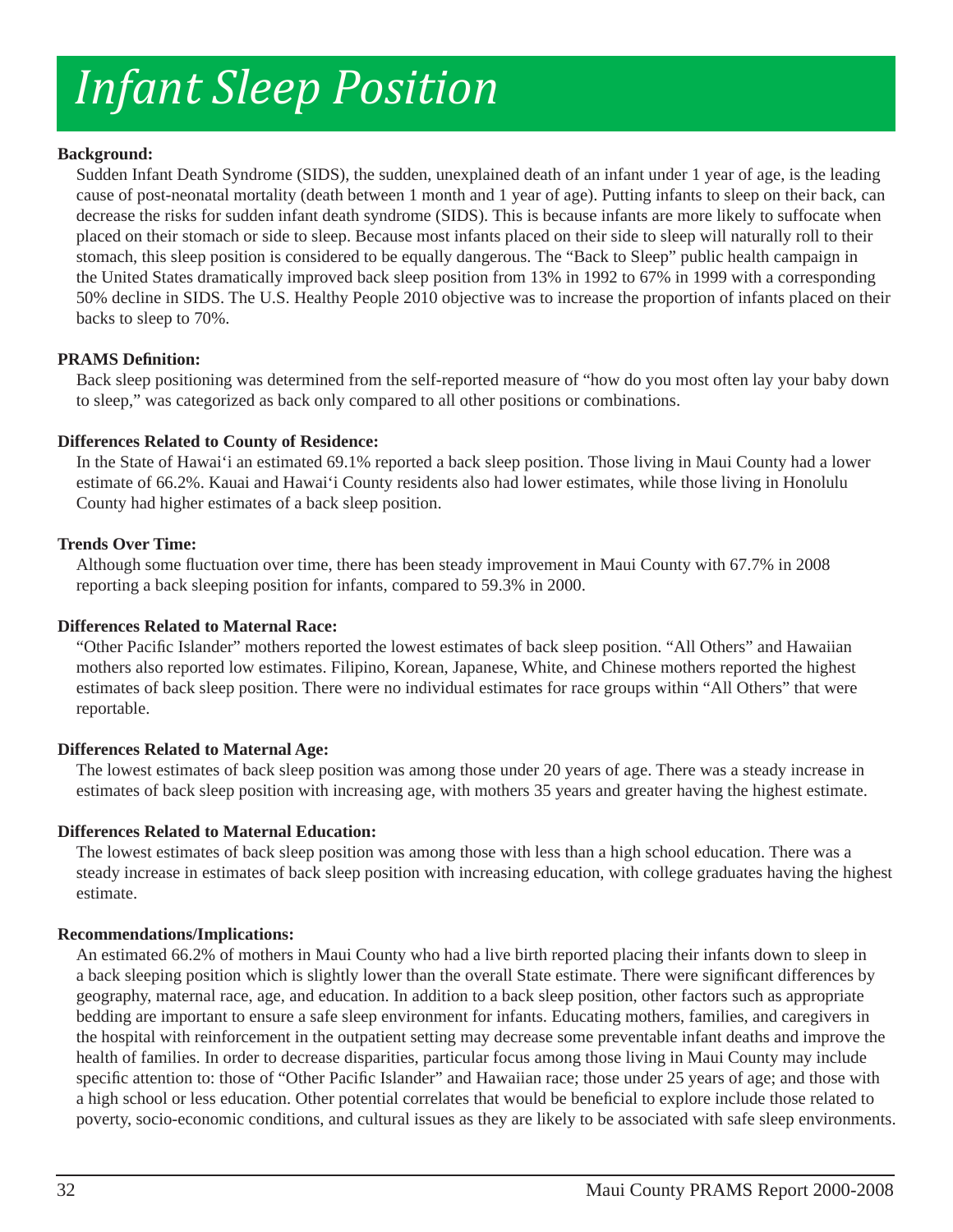### *Infant Sleep Position*







**Infant Back Sleep Position by Maternal Age, Maui County, 2004-2008**



**Infant Back Sleep Position by Maternal Education, Maui County, 2004-2008**

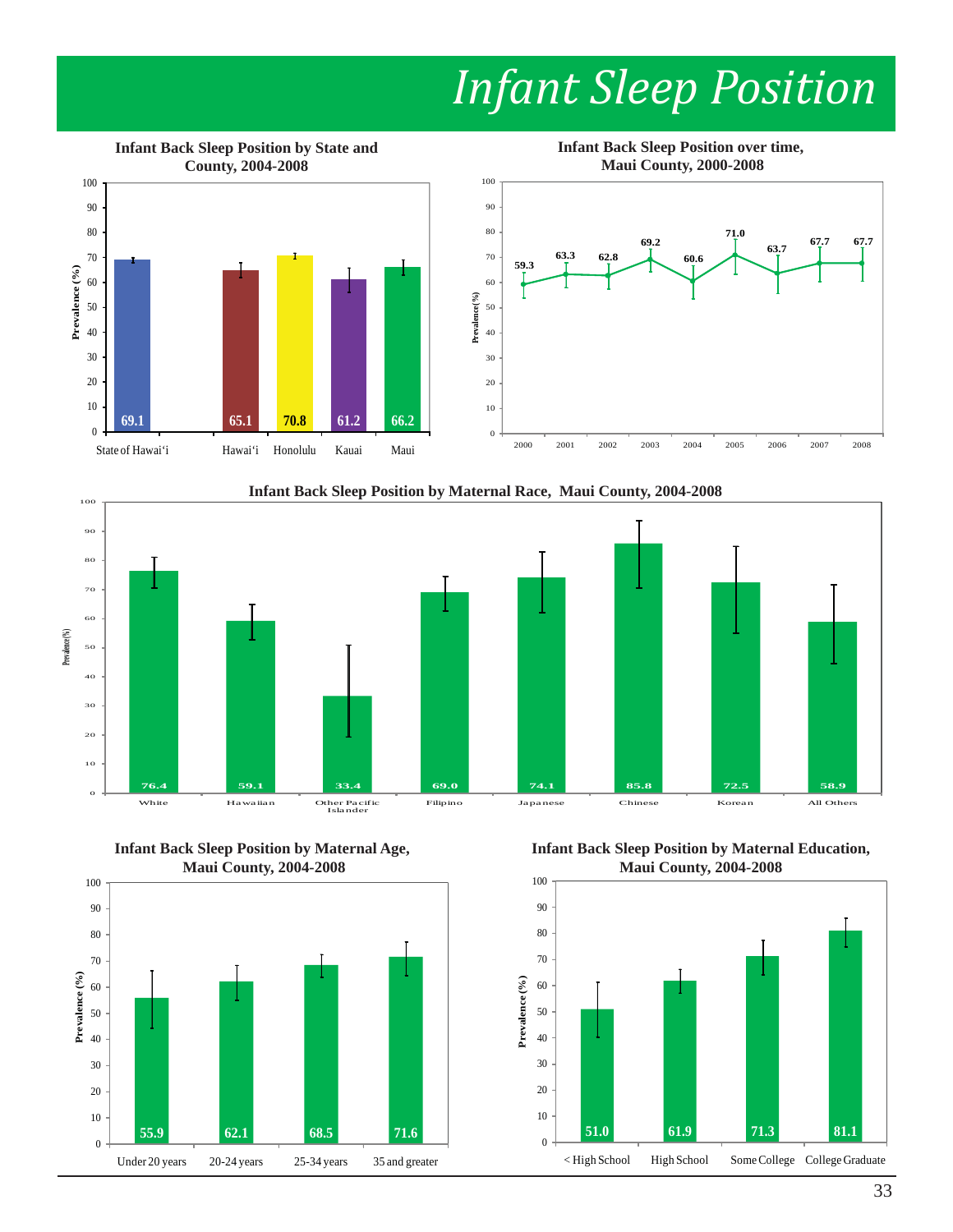### *Postpartum Depression*

#### **Background:**

Pregnancy and childbirth can be a very rewarding and exciting time, but it can also be a period of severe emotional stress. Postpartum depression can be disabling for the mother and limit her ability to care for her new infant resulting in increased use of health care services and more hospitalizations. Mothers with postpartum depression are less likely to do basic preventive services such as putting the infant to sleep on the back, attending well child visits, and keeping up to date on immunization coverage. In severe cases of postpartum depression, women may harm themselves, their infants, and others.

#### **PRAMS Definition:**

Self-reported postpartum depressive symptoms was defined by a response of "always" or "often" to "how often have you felt down, depressed, or hopeless?" or "how often have you had little interest or little pleasure in doing things" since your new baby was born. These questions were not asked in Hawai'i PRAMS prior to 2004 so this report only includes data from 2004 to 2008.

#### **Differences Related to County of Residence:**

In the State of Hawai'i an estimated 14.5% had self-reported postpartum depressive symptoms. Those living in Maui County had a slightly lower estimate of 13.7%. Honolulu and Hawai'i County residents had slightly higher estimates, while those living in Kauai County had lower estimates of self-reported postpartum depressive symptoms.

#### **Trends Over Time:**

Although some fluctuation over time, there appears to be some improvement in Maui County with 11.8% in 2008 reporting self-reported postpartum depressive symptoms, compared to 21.3% in 2004.

#### **Differences Related to Maternal Race:**

Chinese, "Other Pacific Islander," and Korean mothers reported the highest estimates of self-reported postpartum depressive symptoms. Intermediate estimates were seen among Filipino, Hawaiian, Japanese, and "All Others" mothers, while the lowest estimate was in White mothers. The only individual race group within "All Others" that could be reported was "Hispanic"  $(13.4\%; 95\% \text{ CI} = 4.6-33.4)$  mothers.

#### **Differences Related to Maternal Age:**

Mothers under 20 years of age had the highest estimate of self-reported postpartum depressive symptoms. Mothers 20- 24 and those 25-34 years of age had similar and lower estimates, while those 35 years and greater had somewhat lower estimates of self-reported postpartum depressive symptoms.

#### **Differences Related to Maternal Education:**

The highest estimates of self-reported postpartum depressive symptoms was among those with less than a high school education. There was a steady decrease in the estimates of self-reported postpartum depressive symptoms with increasing education, with college graduates having the lowest estimate.

#### **Recommendations/Implications:**

An estimated 13.7% of mothers in Maui County who had a live birth had self-reported postpartum depressive symptoms which is slightly lower than the overall State estimate. There were significant differences by geography, maternal race, age, and education. Those that work with women during and after their pregnancy should be aware of postpartum depression, be able to do a brief assessment, and be aware of appropriate resources for mothers with postpartum depression. It will also be important to develop culturally appropriate programs to increase awareness of postpartum depression and highlight the burden on society. In order to decrease disparities, particular focus among those living in Maui County may include specific attention to: those of Chinese, "Other Pacific Islander," and Korean race; those under 20 years of age, and those with less than a high school education. Other potential correlates that would be beneficial to explore include those related to poverty, socio-economic conditions, substance abuse, and intimate partner violence as they are likely to be associated with postpartum depression.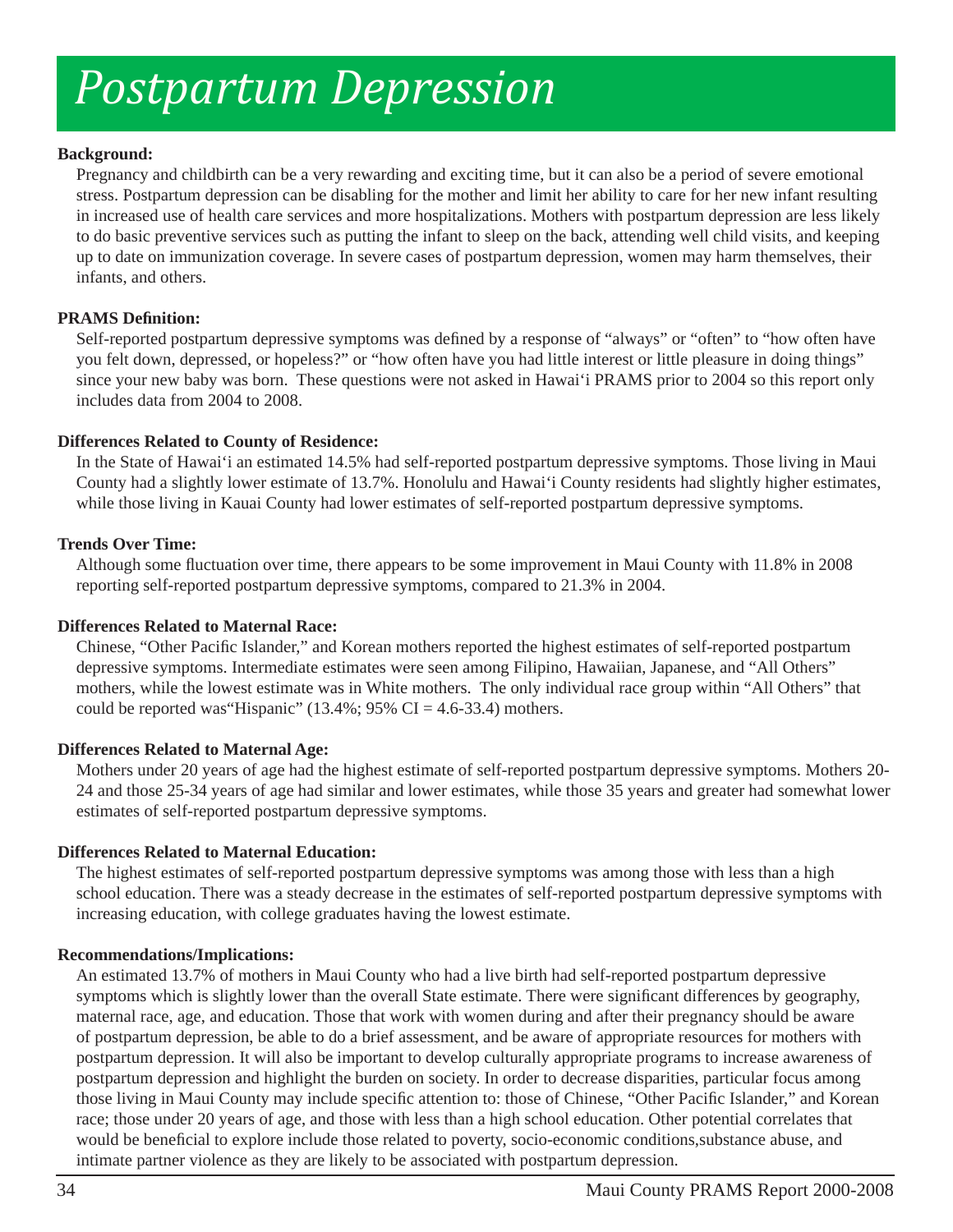### *Postpartum Depression*









**Postpartum Depression by Maternal Education, Maui County, 2004-2008**

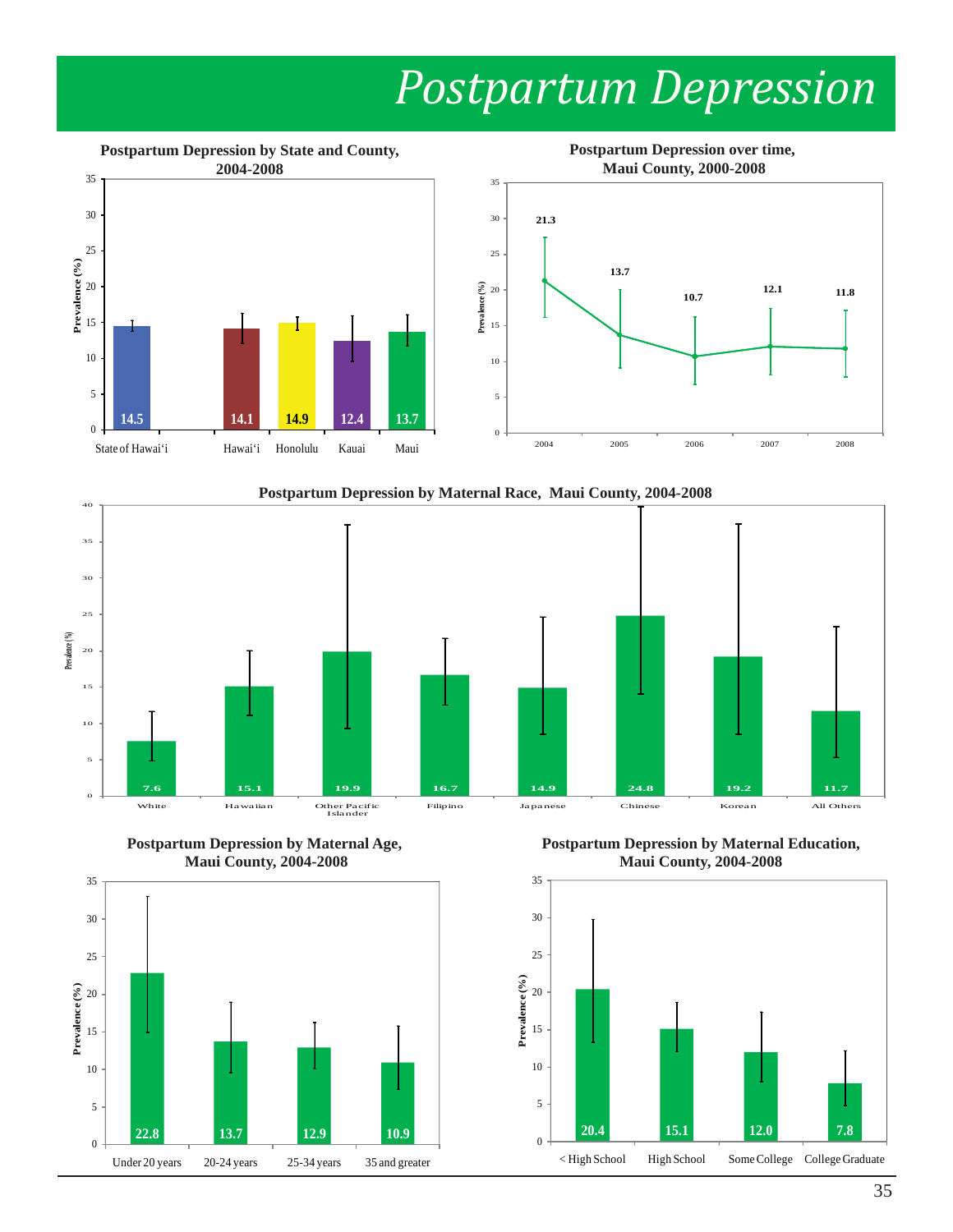### *Postpartum Contraception*

#### **Background:**

Sufficient spacing of births helps to promote optimal maternal and infant health outcomes. Effective use of contraception in the postpartum and the inter-conception period can promote birth spacing and help families address the challenges and experience the satisfaction in raising a new infant. Common reasons reported for not using postpartum contraception in PRAMS are not having sex, not wanting to use birth control, and other reasons (e.g., absent partner, breastfeeding, and ambivalence).

#### **PRAMS Definition:**

Postpartum contraception was assessed among the response to the question "are you or your husband doing anything now to keep from getting pregnant?" Accompanying text in the question included not having sex at certain times, withdrawal, using birth control methods such as pills, condoms, cervical ring, intrauterine device, having their tubes tied, or their partner having a vasectomy.

#### **Differences Related to County of Residence:**

In the State of Hawai'i an estimated 78.2% of mothers reported use of postpartum contraception,. Those living in Maui County had a higher estimate of 81.6%. Kauai and Hawai'i County residents also had higher estimates, while those living in Honolulu County had lower estimates of postpartum contraception.

#### **Trends Over Time:**

Although some fluctuation over time, there has been little change in Maui County with 80.8% in 2008 reporting use of postpartum contraception, compared to 81.8% in 2000.

#### **Differences Related to Maternal Race:**

"Other Pacific Islander" mothers reported the lowest estimates of postpartum contraception. Chinese and Korean mothers also reported low estimates. "All Others," Filipino, Hawaiian, Japanese, and White mothers reported the highest estimates of postpartum contraception. The only individual race group within "All Others" that could be reported was "Hispanic" (79.3%;  $95\%$  CI = 57.5-91.6) mothers.

#### **Differences Related to Maternal Age:**

There were no differences in estimates of postpartum contraception by maternal age.

#### **Differences Related to Maternal Education:**

Mothers with less than a high school education had the lowest estimates of postpartum contraception. Mothers who were college graduates had intermediate estimates, while the estimates of postpartum contraception were highest among those with a high school or some college education.

#### **Recommendations/Implications:**

An estimated 81.6% of mothers in Maui County who had a live birth reported use of postpartum contraception which is higher than the overall State estimate. There were significant differences by geography, maternal race, and education. Emphasizing the use of postpartum contraception can help improve birth spacing, decrease unintended pregnancies, and promote healthier outcomes across the life course. In order to decrease disparities, particular focus among those living in Maui County may include specific attention to: those of "Other Pacific Islander," Chinese, and Korean race; and those with less than a high school education. Other potential correlates that would be beneficial to explore include those related to poverty, insurance status, and socio-economic conditions including health care coverage as they are likely associated with not receiving postpartum care.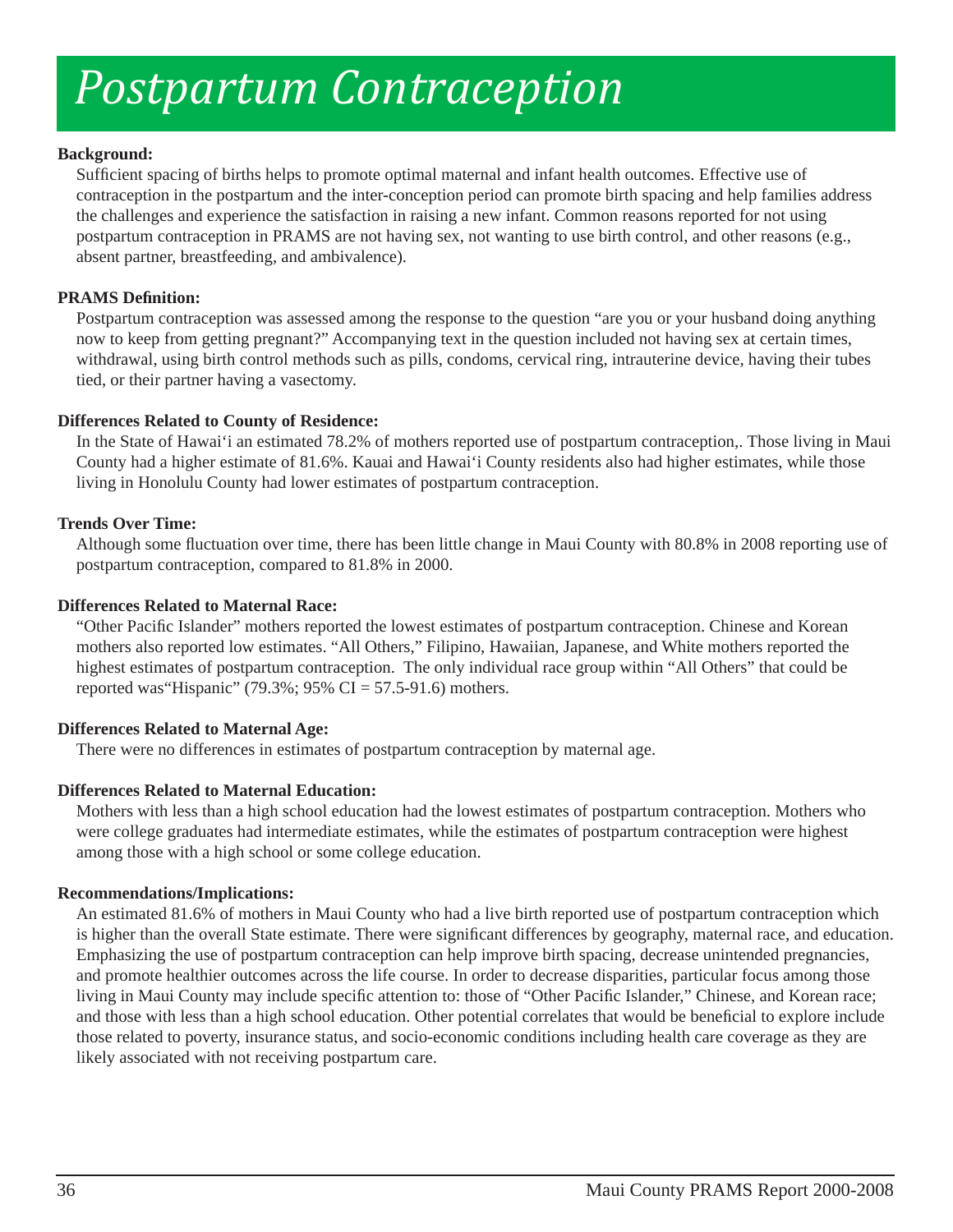# *Postpartum Contraception*

**Postpartum Contraception by State and Postpartum Contraception over time, County, 2004-2008 Maui County, 2000-2008 84.4 81.0 79.1 82.8 80.8 81.8 80.8 75.8 78.0** Prevalence (%) **Prevalence (%)** Prevalence  $(^{9}/_{0})$ **Prevalence (%) 78.2 81.4 76.8 83.0 81.6**  $\theta$  2001 2002 2003 2004 2005 2006 2007 2008 State of Hawai'i Hawai'i Honolulu Kauai Maui









**Postpartum Contraception by Maternal Education, Maui County, 2004-2008**

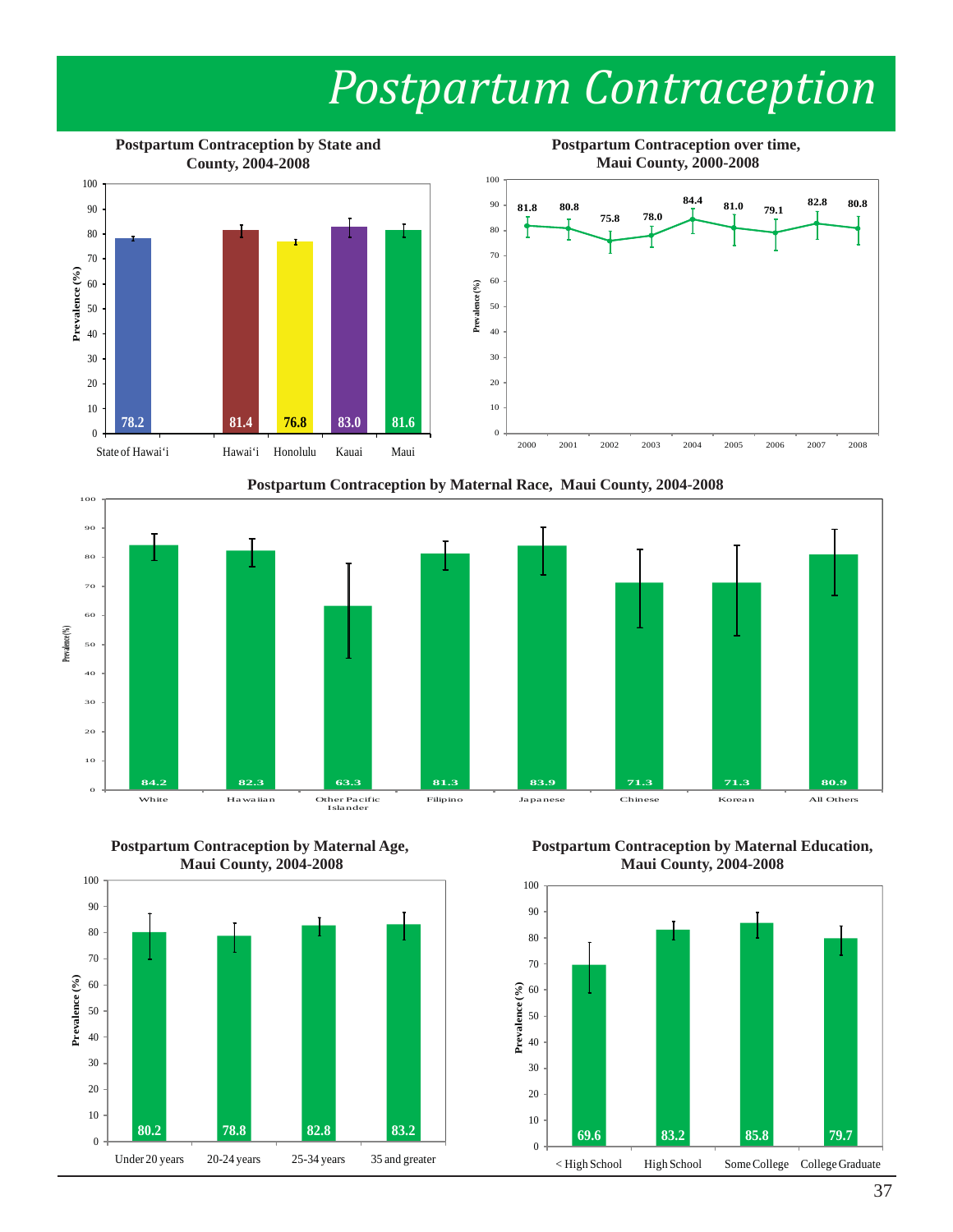# *Infant Exposure to Second Hand Smoke*

#### **Background:**

Exposure to secondhand smoke increases the risk of childhood respiratory illnesses, ear infections, and sudden infant death. Exposure to secondhand smoke could come from being in the same room as a smoker including the parents, other family members, and caregivers. There is also concern related to contact with someone who has a residual amount of smoke on the clothes that they were wearing while smoking elsewhere. PRAMS data shows that although more than half of smokers quit by the last three months of pregnancy, only a third remained smoke free in the postpartum period when infants can suffer respiratory afflictions and other health problems related to secondhand smoke exposure, and its impact on the mother's own long term health.

#### **PRAMS Defi nition:**

Infant exposure to second hand smoke was determined by the self-report of the infant being present in the same room with someone who is smoking for at least one hour on an average day. This definition does not include those who have family members or care givers who closely handle an infant after smoking in a different area.

#### **Differences Related to County of Residence:**

In the State of Hawai'i an estimated 3.3% of mothers reported their infants were exposed to second hand smoke. Those living in Maui County had the lowest estimate of all counties at 3.0%. Hawai'i and Kauai County residents had higher estimates, while those living in Honolulu County had lower estimates of second hand smoke exposure.

#### **Trends Over Time:**

Although some fluctuation over time, there has been improvement in Maui County with 1.9% in 2008 reporting infant exposure to second hand smoke compared to 8.3% in 2000.

#### **Differences Related to Maternal Race:**

Korean, Japanese, and Hawaiian mothers reported the highest estimates of infant exposure to second hand smoke. The lowest estimates were seen in "All Others," Filipino and White mothers. The only individual race group within "All Others" that could be reported was "Hispanic"  $(4.1\%; 95\% \text{ CI} = 0.6-22.4)$  mothers. The asterisks denote that the estimates for "Other Pacific Islander" and Chinese mothers was not reportable.

#### **Differences Related to Maternal Age:**

Mothers under 20 and 20-24 years of age reported the highest estimates of infant exposure to second hand smoke, with those 25-34 years of age and those 35 years and greater reported lower and similar estimates of infant exposure to second hand smoke.

#### **Differences Related to Maternal Education:**

Mothers with less than a high school education appears to have the lowest estimate of infant exposure to second hand smoke. However, the estimates for all education groups are similar and there is no difference by maternal education.

#### **Recommendations/Implications:**

An estimated 3.0% of mothers in Maui County who had a live birth reported infant exposure to second hand smoke averaging at least 1 hour daily which is slightly lower than the overall State estimate. There were some differences by geography, maternal race, and age. The overall improvement seen since 2000 is due to many factors and likely includes an increased awareness of the danger of smoking, increased taxes on cigarettes, and changes related to smoking in public. Emphasizing the importance of decreasing exposure to smoke among infants may promote healthier outcomes across the life course. In order to decrease disparities, particular focus among those living in Maui County may include specific attention to: those of Korean, Japanese, Hawaiian, and "Hispanic" race; and those under 25 years of age. Other potential correlates that would be beneficial to explore include those related to poverty and socio-economic conditions as they are likely to be associated with infant exposure to second hand smoke.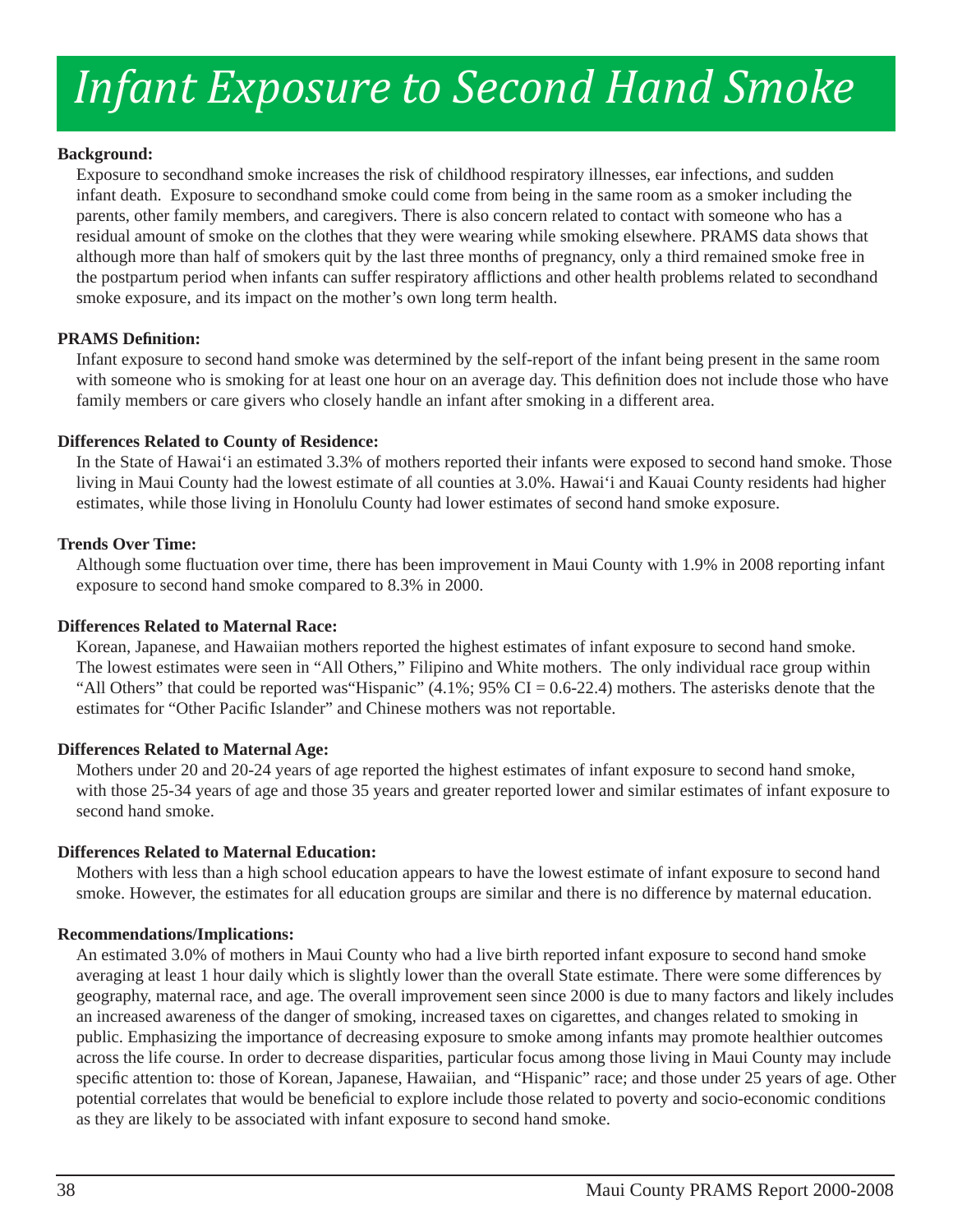### *Infant Exposure to Second Hand Smoke*



**Infant Exposure to Second Hand Smoke by Maternal Race, Maui County, 2004-2008**







**Infant Exposure to Second Hand Smoke by Maternal Education, Maui County, 2004-2008**

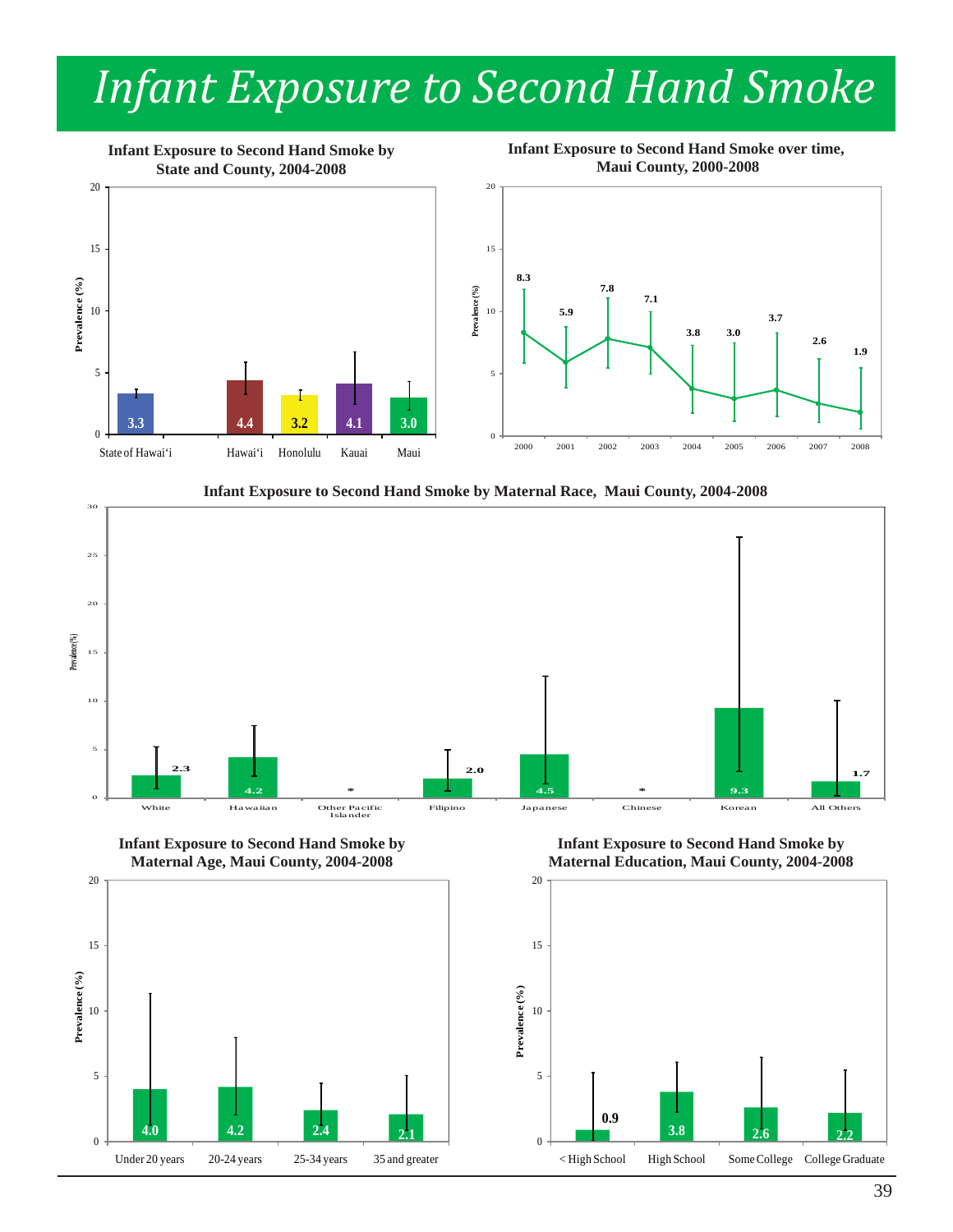### *Comments from PRAMS Mothers*

*Thank God I never did drugs; but doctors do need to advise pregnant women about the dangers of drinking alcohol, drugs and smoking. With the huge drug problem in Hawaii every doctor should make it a point to still advise about the dangers to the babies.*

*I quit smoking as soon as I found out I was pregnant, and so did my husband. I did not want our child to have breathing problems as I did since my parents smoked before, during & after I was born. We continued to not smoke & will continue to do that for our health and our children. There is never enough emphasis on how this can affect your child & I feel that doctor's should make mothers/fathers quit smoking, or at least help them with methods of doing so. Then, less keiki will have asthma and breathing problems such as I did. Thank you for sending this survey to me. I hope my answers will help new mothers to be & maybe I will benefi t from it with my next pregnancy/child.*

*I wish it would be possible for mothers to at least stay home to care for their babies for a mandatory of 6 months, as I heard they do in the country of Sweden. I believe it would be benefi cial for both mother and baby.*

*I feel that mothers who are on quest or no dental at all should have agencies who helps mother's to get dental care at little or no cost...Calcium only provides to needs, but doesn't take care of cavities and toothaches. Because quest only pays to pull out teeth, mothers suffer.* 

*Before getting pregnant, I was depressed and joined my partner to take drugs. But as soon as I figure out that I was pregnant, I stopped everything and loved myself again and took care of me like I used to give the best to my baby. That means, doing exercise, eating good, having some rest and enjoying everyday's life. Because the most beautiful thing for a woman is to become a mother and give birth to a beautiful and pure baby. Giving birth elevates me to the higher level.*

*To the mothers who wants a healthy baby, if you decided to have a baby start taking good care of yourself by stopping any vices you have and start eating healthy diet. Keep in mind that your baby will be on your womb so whatever you do to yourself you are doing it to your baby. Be healthy & happy and also you'll have a healthy & happy baby.*

*I would like to see the maximum amount allowable , to qualify for WIC increase. I'm currently not eligible, but could use the assistance they provide.*

*I think doctors or an agency should talk to newly delivered mothers (in the hospital) about their birth control options. I think Hawaii's Medicaid and Quest programs are a godsend. I think that regardless of what number pregnancy it is for the mother she should be educated in the many aspects of parenting unless she declines the opportunity. I think childbirth classes should be made easier to access.* 

*I think breastfeeding is important and that it should be talked about and discussed and promoted despite the amount of available literature in the public. I think some of the questions in this survey should be part of prenatal check-ups. Not at just one visit, but throughout the pregnancy. I also think diet should be discussed with pregnant women. I appreciate being able to voice my concerns, thoughts, and feelings and feel that more new mothers should be able to do so.*

*I suffered from Postpartum Depression --there are not enough resources/help in Hawaii for mothers who suffer from this. It can be debilitating!*

*I wish it was socially acceptable to breastfeed. There are no places of privacy in malls etc and my baby won't take a bottle and likes me to hum while nursing which really attracts attention. It's awkward.*

*I was amazed at the difference in care I received compared to my room mate that was not on an insurance plan. It was amazingly noticeable.*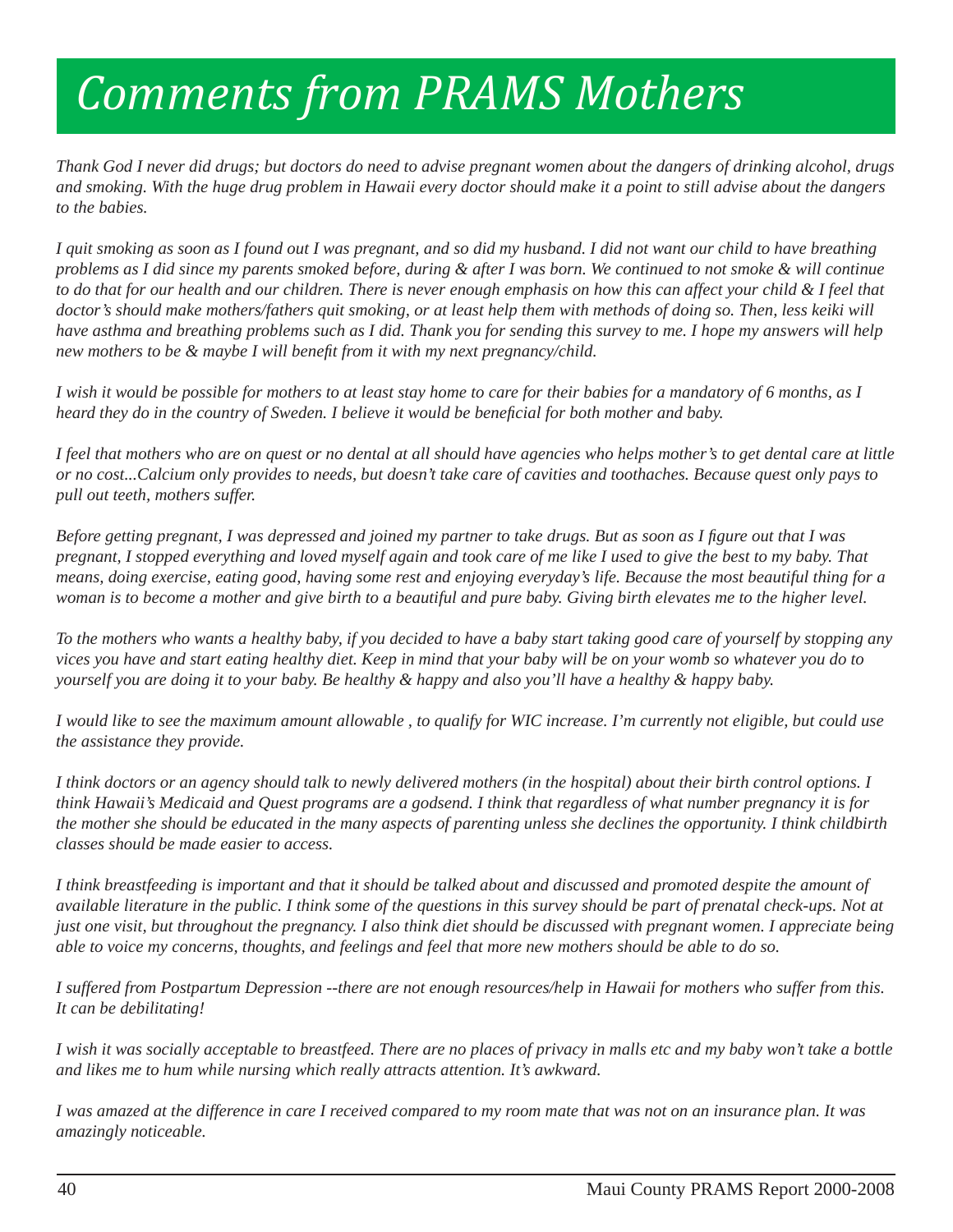## *Comments from PRAMS Mothers*

*Being a registered nurse, I was surprised at how little teaching was done with me after my baby was born at Maui Memorial Medical Center... this is a big gap in the system of keeping moms, babies,families in Hawaii (or at least Maui)*  healthy. Those days in the hospital are such a great teaching opportunity for the nurses. They definitely "missed the boat" *with me and my experience as a patient/new mom at Maui Memorial. They did give me a packet of 30+ pages of info on mom/babycare, but never mentioned it after giving it to me. Again a good opportunity to teach/review that was missed. I wonder how many of the moms/dads actually read through the papers-it's great if they do-but if not....*

*Outer islands have hui groups for mom's and babies to meet to discuss & receive support. Maui currently doesn't have a group leader. I hope that a group starts up soon. I think it's important for new moms to have a solid support system.* 

*I think the hospital should employ more than one lactation consultant and it should be mandatory that the LC visits every mom who wants to breastfeed. The hospital should provide support & encourage BF moms. It can be scary & intimidating if it's your first time.* 

*I live on Maui. I was fl own to Oahu to give birth, because of pretern labor and breach. My medical didn't cover housing on another island. This was stressful, because my baby stayed in the NICU for 4 days after my birth and we had to find our own housing which had no monies for food and transportation.*

*I think that Maui county should have more options on where to give birth, besides the hospitals limited birthing rooms and recovery rooms. We need some kind of birthing center that doesn't frown on woman who want a more natural birth. Water births should be made available. We only have one hospital making it hard when you're in labor-you have to drive sometimes over an hour to get there heightens the risks of problems. Many mothers don't go to doctor as often due to it being so far.*

*I hope my answers can give/help your research to achieve your goal to have more healthy mothers and babies. To enforce mothers as well as fathers not to take illegal drugs, conduct more counseling and provide more visual aids especially to these young mothers(high school). The state to provide free or affordable doctor's fee.*

*It's really important to see a doctor as soon as you found out that you're pregnant. It's important to take care of your health,before, after, or when you're pregnant. Thank you.*

*If you take care your body during pregnancy, you'll be healthy and your baby healthy. Also go for your prenatal visit appointment*

*There needs to be more acceptance for the mother's right to choose to have her baby at home and use a midwife. The mother should not be denied pre natal care by OBGYN's if she plans on having a home birth.*

*There seems to be a lot of overweight moms here before, during, and after pregnancy. There seems to be a lot of moms into home births here. There seems to be a lot of single moms here, by choice.*

*I know a few mothers that are on Med-Quest who use marijuana among other things, but never seem to get "in trouble". I wish there was something done (consequences) for actions like these. Also,after giving birth, I really wanted a great breast pump, but could not afford it. After 2 months, I bought one and really wish insurance could help with such things. (I'm thankful for all Quest does, but many mothers give up, because they think they can't afford it and they lose hope).* 

*The postpartum issue: it should be more emphasized by medical experts. Since it's been taken for granted by our partners, since there's a new baby to take care of. The mothers were already forgotten to have emotion counseling too. As well as us mothers took it for granted, but a healthy body needs "a healthy state of mind". Mahalo*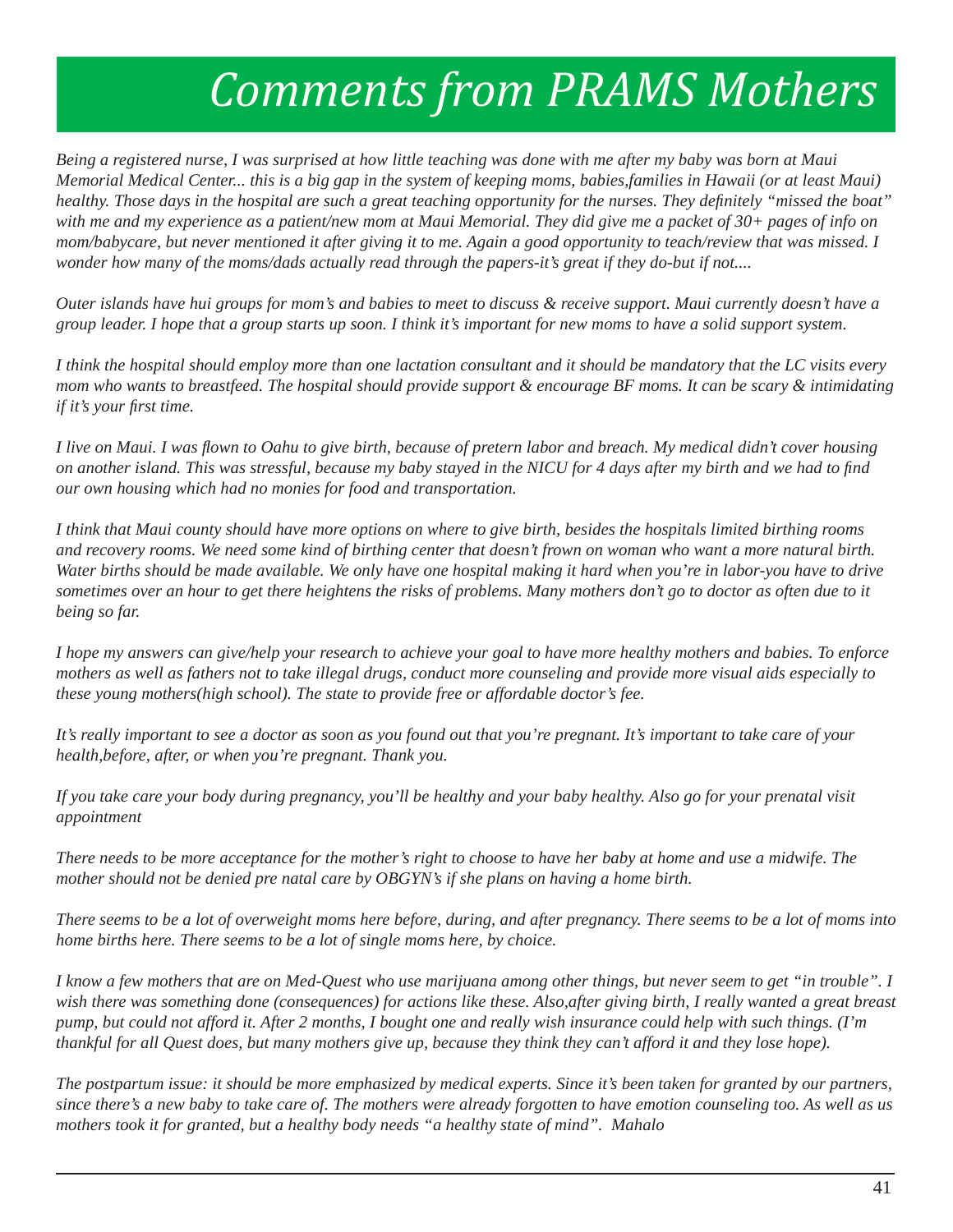The Hawai'i PRAMS data provides information on many common issues related to the health of the mother and her baby. Describing this unique population with questions that are included in PRAMS adds significantly more information that can be used to identify preventive opportunities. This report is meant to highlight Maui County specific data, allow comparison between counties and the overall state, and serve as a baseline for data collected in the future. It is hoped that this report will increase awareness, discussion, and assist communities in developing solutions to critical issues facing our mothers, children, and families.

Throughout the report, some of the major changes over time and significant differences have been highlighted for Maui County residents. Some of these differences are pronounced and lend themselves to developing interventions to eliminate disparities and help decrease the overall burden of disease. However, it is important to realize that all of these issues are complex and will require multiple strategies to effectively make a difference. This report serves to bring an awareness to disparities to help frame future activities to characterize why they exist and what can be done to eliminate them.

Compared to the overall state wide estimates, residents of Maui County had worse estimates for 8 of the 17 indicators. Conversely, for five indicators (unintended pregnancy, inadequate preconceptin vitamins, smoking during pregnancy, prematurity, and infant exposure to second hand smoke) were among the best of all counties. These issues are very complex, but some of the differences may be related to demographic differences in the population of Maui County. For example, based on comparison of the population characteristics to the State: Maui County residents had higher proportion of Hawaiian, White, and Filipino race mothers; lower proportions of Japanese, Chinese, Black, and Samoan race mothers; a lower proportion of college graduates; a lower proportion of mothers who were married; a higher proportion enrolled in WIC during prenatal care; and similar estimates related to federal poverty level.

Looking at improvement in trends over time, five indicators improved, five worsened, and seven had little to no change. A better understanding of why some of the indicators improved or even stayed the same (e.g., prematurity) could be helpful for identifying strategies to promote further gains in these and other areas of health. To continue to improve the health of families in Maui County, efforts to improve in all aspects of health is needed. This report highlights some representative indicators and significant disparities in them related to the health and well-being of women and their families in the perinatal period.

Common recommendations identified include 1) The need for further analysis between poverty and socio-economic determinants of health; 2) Improved access and availability of services; 3) Promotion of preconception health; and 4) Development of effective culturally appropriate interventions through collaborations with community partners.

Hawai'i PRAMS is committed to provide valuable data and promote awareness of issues facing mothers, children, and their families. Additional data and information is available and those interested are encouraged to contact Hawai'i PRAMS.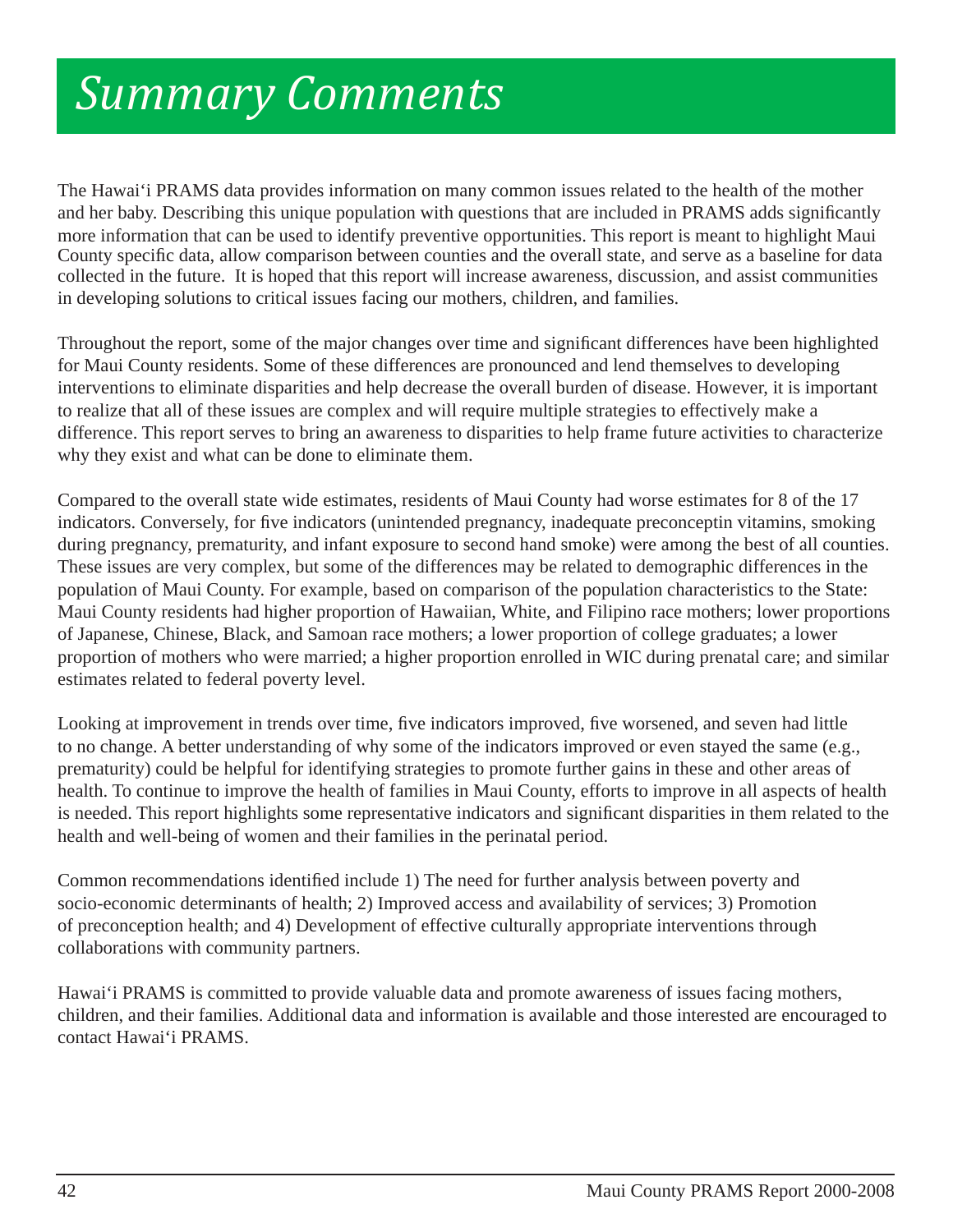